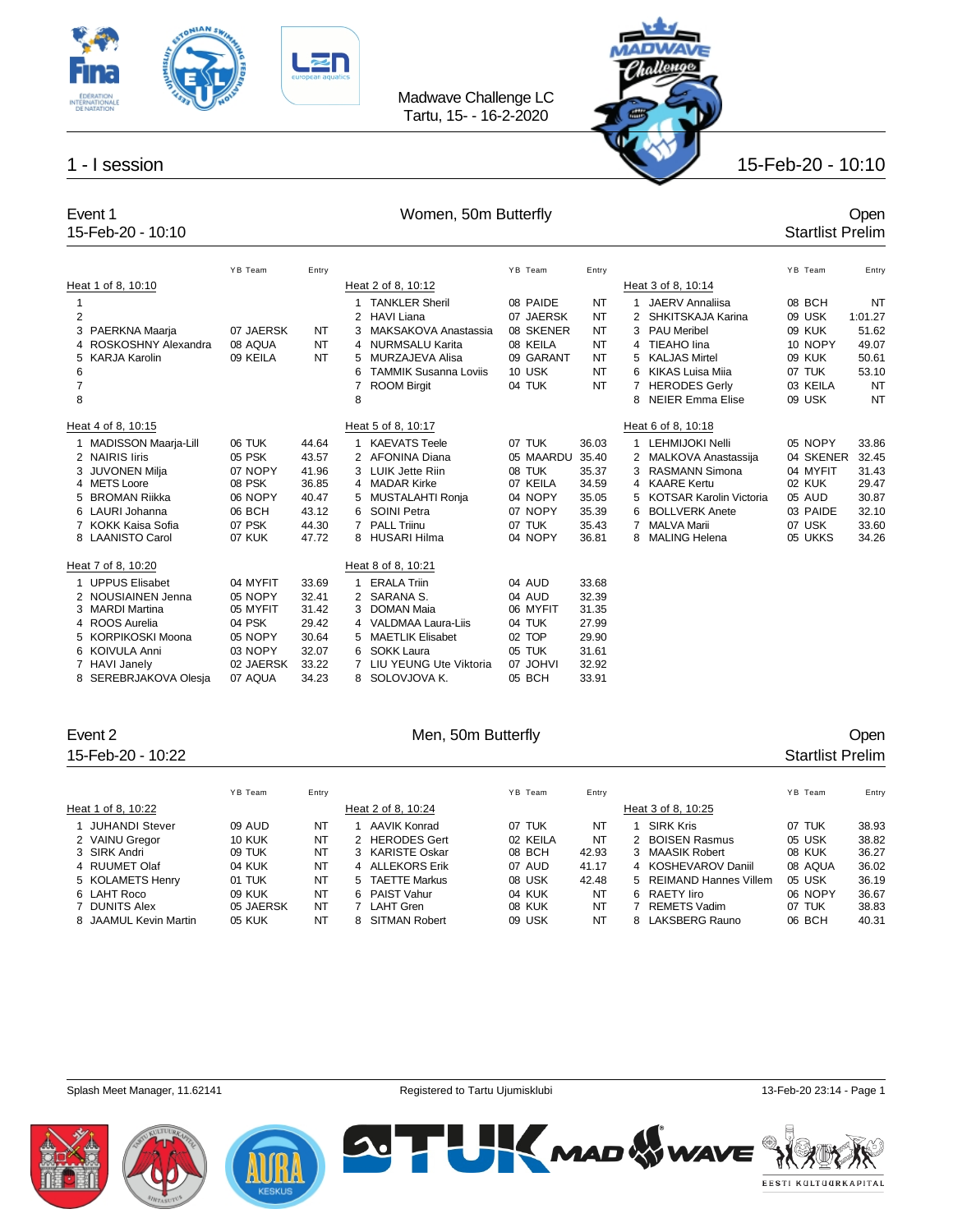

Event 2, Men, 50m Butterfly, Prelim

### Madwave Challenge LC Tartu, 15- - 16-2-2020



| Heat 4 of 8, 10:27       |           |       |   | Heat 5 of 8, 10:28    |           |       | $\sim$ $\sim$<br>Heat 6 of 8, 10:29 |           |       |
|--------------------------|-----------|-------|---|-----------------------|-----------|-------|-------------------------------------|-----------|-------|
| 1 KUETOE Kasper          | 05 NOPY   | 34.55 |   | DAVYDOV Dmitri        | 04 AQUA   | 33.00 | <b>KULJUS Lars</b>                  | 05 TOP    | 29.95 |
| 2 PASHENKOV Anton        | 06 TUK    | 34.14 |   | 2 ROHTLA Hendrik      | 05 PAIDE  | 32.17 | 2 EINBERG Endrik                    | 04 BRIIS  | 29.23 |
| 3 KAZAREVSKI Nikita      | 06 USK    | 33.67 |   | 3 PRANS Sten-Artti    | 05 TUK    | 30.88 | 3 ROOSE Ralf                        | 04 TUK    | 27.48 |
| 4 STANITSKI Nikita       | 06 TUK    | 33.12 |   | 4 TAMMIK Remi         | 05 PSK    | 30.42 | 4 VAINIKK Rando                     | 00 KUK    | 25.95 |
| 5 MIHHATSJOV Mihhail     | 05 MAARDU | 33.54 |   | 5 JOGIS Karl          | 04 BRIIS  | 30.46 | 5 SOVTSA Mark                       | 01 TOP    | 26.15 |
| 6 KVIST Casper           | 06 NOPY   | 33.71 |   | 6 SITIKOV Roman       | 06 AUD    | 31.64 | 6 MAVLUDOVS Rinats                  | 03 VSSS   | 28.34 |
| 7 KESKUELA Siim          | 07 TUK    | 34.42 |   | DENISSOV Konstantin   | 02 AQUA   | 32.62 | 7 LILL Robin                        | 05 TOP    | 29.60 |
| 8 BALAJEV Kirill         | 07 AQUA   | 35.36 |   | 8 LEHTONEN Tuomas     | 05 NOPY   | 33.04 | 8 STEPANOV Ragnar                   | 03 AKTIIV | 30.24 |
| Heat 7 of 8, 10:31       |           |       |   | Heat 8 of 8, 10:32    |           |       |                                     |           |       |
| 1 MOSKALENKO Denis       | 05 PSK    | 29.83 |   | METSA Aap Valter      | 05 USK    | 29.72 |                                     |           |       |
| 2 TSOPP Tristan          | 04 AUD    | 29.02 |   | 2 MAERTMAA Alex Artur | 02 USK    | 28.58 |                                     |           |       |
| 3 URIKO Kristjan Erik    | 03 AUD    | 27.29 |   | 3 TOBLER Artur        | 04 TOP    | 26.83 |                                     |           |       |
| 4 VILCANS Pavels         | 90 VSSS   | 24.98 |   | 4 ZAITSEV Daniel      | 97 GARANT | 23.26 |                                     |           |       |
| 5 GRITSOK Alan           | 03 GARANT | 26.07 |   | 5 VOLKOV Sergei       | 01 GARANT | 26.04 |                                     |           |       |
| 6 TEDER Karl Christopher | 04 BRIIS  | 28.26 |   | 6 SALA Erik           | 01 VSK    | 27.63 |                                     |           |       |
| 7 PRIBOSLAVSKI Jegor     | 03 SKENER | 29.54 |   | 7 VOOL Mattias        | 05 TUK    | 29.23 |                                     |           |       |
| 8 STERLIKOV Deniss       | 05 JOHVI  | 30.22 | 8 | VAINIKK Raido         | 05 PSK    | 30.02 |                                     |           |       |

15-Feb-20 - 10:33 Startlist

### Event 3 Communication of the UV Women, 100m Breaststroke Communication of the UV Open

|    |                        | YB Team           | Entry   |   |                           | YB Team |          | Entry            |                |                         | YB Team          | Entry     |
|----|------------------------|-------------------|---------|---|---------------------------|---------|----------|------------------|----------------|-------------------------|------------------|-----------|
|    | Heat 1 of 8, 10:33     |                   |         |   | Heat 2 of 8, 10:36        |         |          |                  |                | Heat 3 of 8, 10:38      |                  |           |
| 1  | LUTS Janeli            | 06 KEILA          | 1:22.10 | 1 | <b>MILLER Nora</b>        |         | 06 BRIIS | 1:26.58          |                | <b>ALOE Elisabeth</b>   | 06 KEILA         | 1:30.50   |
|    | 2 KIRISA Valerija      | 03 VSSS           | 1:20.94 |   | <b>ZORINA Maria</b>       |         |          | 02 MAARDU1:25.52 | $\overline{2}$ | <b>TEDER Anette</b>     | 06 TUK           | 1:30.11   |
|    | 3 VORONTSOVA J.        | 05 GARANT 1:17.95 |         |   | 3 SALU Egle               |         | 07 WIRU  | 1:24.23          |                | LINK Maarja Katherine   | 06 KEILA         | 1:28.85   |
|    | 4 ROMANJUK Maria       | 96 GARANT 1:08.95 |         | 4 | LEHMIJOKI Nelli           |         | 05 NOPY  | 1:23.27          |                | 4 PAJO Erika            | 06 BRIIS         | 1:28.46   |
| 5. | PAVLOVA Ekaterina      | 04 LIDER          | 1:17.90 | 5 | <b>KORPIKOSKI Moona</b>   |         | 05 NOPY  | 1:23.53          | 5              | <b>HAAVISTE Maribel</b> | 06 TUK           | 1:28.83   |
|    | 6 ARNDT Meril          | 02 MYFIT          | 1:20.78 | 6 | <b>GURJANOVA Violanta</b> |         | 06 JOHVI | 1:24.94          |                | 6 SOVTSA Polina         | 08 TOP           | 1:30.00   |
|    | <b>RANNAMETS Brita</b> | 04 USK            | 1:21.32 | 7 | <b>LEETMAA Elis</b>       | 06 TOP  |          | 1:25.91          | $\overline{7}$ | <b>FRUSTI Anni</b>      | 07 NOPY          | 1:30.14   |
|    | 8 JOGI Ida Tuule       | 03 USK            | 1:22.26 |   | 8 PIHLAK Simona           |         | 07 AQUA  | 1:26.75          |                | 8 SOKK Laura            | 05 TUK           | 1:31.24   |
|    | Heat 4 of 8, 10:40     |                   |         |   | Heat 5 of 8, 10:42        |         |          |                  |                | Heat 6 of 8, 10:45      |                  |           |
|    | <b>MALMELIN Veera</b>  | 07 NOPY           | 1:33.61 |   | TIEAHO Emma               |         | 08 NOPY  | 1:45.07          |                | <b>VOOL Madleen</b>     | 08 TUK           | NT        |
|    | 2 RAIDMAEE Margaret    | 07 TUK            | 1:32.66 |   | 2 ANSON Emilia            |         |          | 08 GARANT1:38.26 |                | 2 PALLOSON Hanna        | 10 USK           | <b>NT</b> |
|    | 3 KOIVULA Anni         | 03 NOPY           | 1:32.10 | 3 | LARM Liisa Kasandra       | 06 PSK  |          | 1:37.42          |                | 3 VALGE Victoria        | 09 AUD           | NT        |
|    | 4 HVOROSTINOV Anna     | 08 AUD            | 1:31.32 |   | 4 LUHALA Alice Agathe     | 07 TOP  |          | 1:35.00          |                | 4 BELIK Marvia          | 08 GARANT1:49.55 |           |
|    | 5 KOPPEL Ilona Marleen | 05 BRIIS          | 1:31.34 |   | 5 VAELISTE Liise          | 06 PSK  |          | 1:36.54          |                | 5 LAURI Luisa           | 08 BCH           | 1:58.77   |
|    | 6 MUSTALAHTI Ronja     | 04 NOPY           | 1:32.44 |   | <b>VEEDE Helen</b>        | 07 USK  |          | 1:37.51          | 6              | <b>REIDOLF Kirke</b>    | 07 BRIIS         | NT        |
|    | BROMAN Riikka          | 06 NOPY           | 1:32.77 |   | <b>BELJAKOVA Milana</b>   |         |          | 09 GARANT1:39.50 |                | <b>HAVI Liana</b>       | 07 JAERSK        | <b>NT</b> |
|    | 8 ZAIDENTSAL A.        | 08 JOHVI          | 1:33.82 |   | 8 LAANE Helis             |         | 08 BRIIS | 1:48.46          |                | 8 MOGILAINEN Maria      | 05 AKTIIV        | <b>NT</b> |
|    | Heat 7 of 8, 10:48     |                   |         |   | Heat 8 of 8, 10:50        |         |          |                  |                |                         |                  |           |
|    |                        |                   |         | 1 |                           |         |          |                  |                |                         |                  |           |
|    | 2 VINOGRADINA Karina   | 09 TUK            | NT      | 2 |                           |         |          |                  |                |                         |                  |           |
| 3  | <b>RANNIK Kertu</b>    | 09 USK            | NT      | 3 | <b>UUDEKUELL Emili</b>    | 08 USK  |          | NT               |                |                         |                  |           |
|    | 4 OLESK Kaisa          | 06 TUK            | NT      |   | 4 ANNUS Isabel            | 08 USK  |          | NT               |                |                         |                  |           |
|    | 5 MERIMAA Mirtel       | 08 WIRU           | NT      | 5 | <b>LUTS Kristin</b>       | 08 TUK  |          | NT               |                |                         |                  |           |
|    | <b>VOLODINA Polina</b> | 08 JAERSK         | NT      | 6 |                           |         |          |                  |                |                         |                  |           |
| 7  | PEDOSON Arabel         | 09 TUK            | NT      | 7 |                           |         |          |                  |                |                         |                  |           |
| 8  |                        |                   |         | 8 |                           |         |          |                  |                |                         |                  |           |
|    |                        |                   |         |   |                           |         |          |                  |                |                         |                  |           |

Splash Meet Manager, 11.62141 **Registered to Tartu Ujumisklubi** 13-Feb-20 23:14 - Page 2





**SUTH KMAD WWAVE** EESTI KULTUURKAPITAL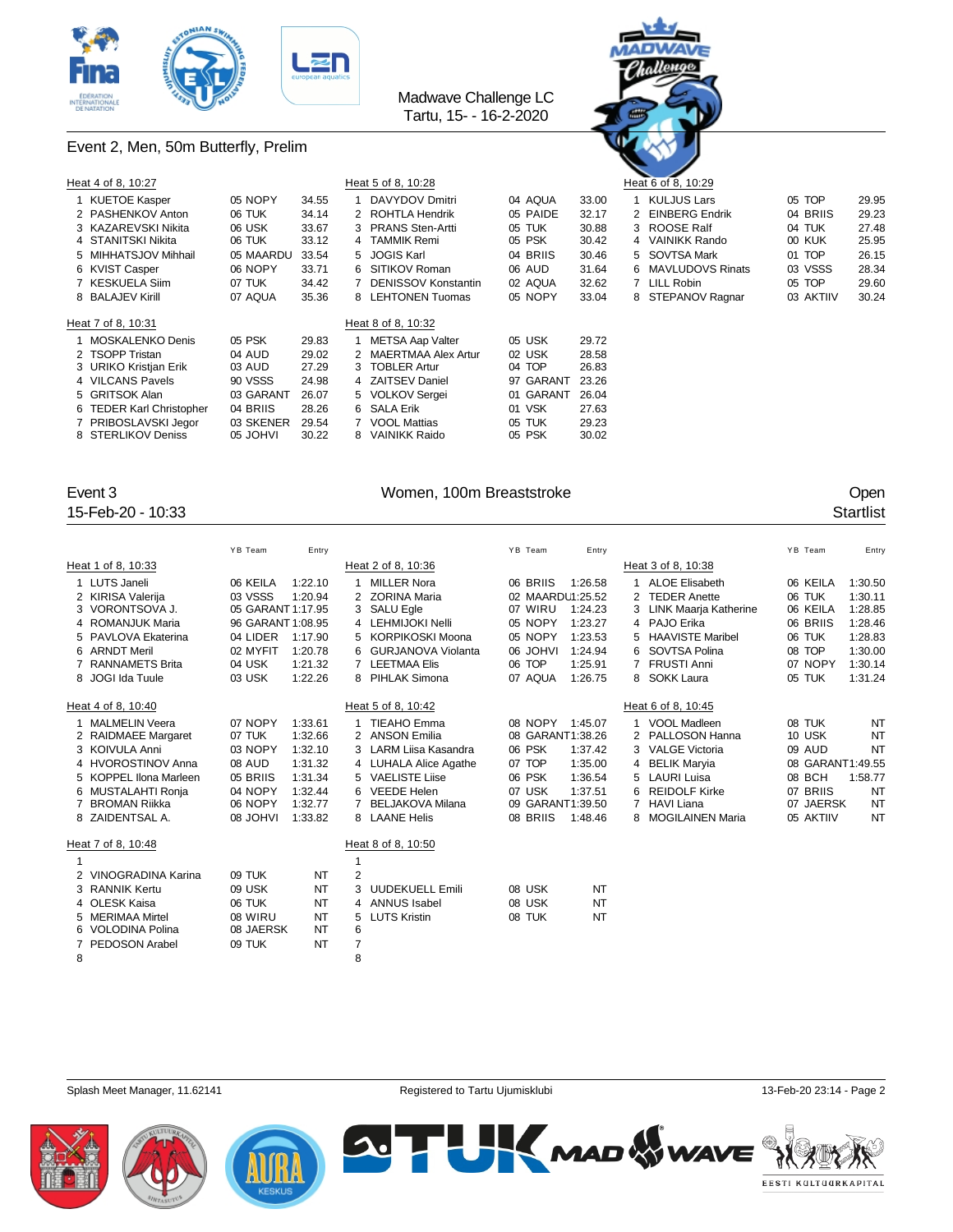



### Event 4 Channel Communication of Men, 100m Breaststroke Channel Channel Channel Channel Channel Channel Channel Channel Channel Channel Channel Channel Channel Channel Channel Channel Channel Channel Channel Channel Channe

### 15-Feb-20 - 10:53 Startlist YB Team Entry Entry Entry The YB Team Entry States of the States of the States of the States of the YB Team Entry Heat 1 of 9, 10:53 Heat 2 of 9, 10:55 Heat 2 of 9, 10:55 1 MILK Karl Mattias 04 USK 1:10.67 1 ALTEBERG Artjom 06 USK 1:18.32 1 KVIST Casper 06 NOPY 1:22.08 2 PALVADRE Christopher 03 TOP 1:06.00 2 MOSKALENKO Denis 05 PSK 1:16.00 2 VEGERIS M. 03 ROSC 1:20.86<br>3 SOVTSA Mark 01 TOP 1:03.61 3 TEDER Karl Christopher 04 BRIIS 1:11.48 3 STERLIKOV Deniss 05 JOHVI 1:20.36 TEDER Karl Christopher 4 ALLIKVEE Martin 95 GARANT 1:00.47 4 KAALIK Artjom 04 SKENER1:11.40 4 DENISSOV Konstantin 02 AQUA 1:20.00 5 NIINE Joonas 00 AKTIIV 1:03.22 5 OJALA Ander 03 KEILA 1:11.43 5 TURILOV Mark 06 AKTIIV 1:20.01 6 MATVEJEV Tiit 99 KUK 1:04.98 6 MAKSIMCUKS Vladislavs 03 VSSS 1:13.15 6 JAERV Alver 05 BCH 1:20.37 7 ARM Markus 01 MYFIT 1:10.35 7 SOOVIK Carl Robert 04 PSK 1:17.52 7 MALOSEV Jegor 04 SKENER1:21.45 8 PENZEJEVS Klims 02 VSSS 1:10.70 8 TENNOKESE Karl Markus 05 BRIIS 1:19.08 8 LOOKE Richard 06 TOP 1:22.11 Heat 4 of 9, 10:59 Heat 5 of 9, 11:02 Heat 5 of 9, 11:04 Heat 6 of 9, 11:04 1 HIRVONEN Luka 06 NOPY 1:25.76 1 KUULPAK Oliver 07 TOP 1:32.59 1 ROHIVAELI Johannes 08 USK 1:43.27 2 ZABALKANSKI Mihhail 07 AKTIIV 1:25.28 2 RAENDLA Ralf 08 BRIIS 1:32.12 2 3 GOVORKOV Daniil 05 AQUA 1:24.73 3 MILK Martti 06 USK 1:29.38 3 SUKK Oliver 07 AUD 1:37.28 4 PEICH Maksim 04 AQUA 1:23.54 4 LEHTONEN Tuomas 05 NOPY 1:26.28 4 REIVART Kristjan 06 TUK 1:34.36 5 MIHHEJENKOV A. 07 GARANT 1:24.40 5 STANITSKI Nikita 06 TUK 1:26.75 5 ALEKSANDERSON Erik 07 TUK 1:36.00 6 DENISSOV Aleksei 08 GARANT 1:25.25 6 PAERTEL Martin 08 GARANT1:30.70 6 KOPJEV Ernest 08 TOP 1:38.12 7 SAULEP Silver 06 PSK 1:25.42 7 ROONI Karl-Erik 06 BRIIS 1:32.44 7 MARRAN Maert Lukas 08 BRIIS 1:40.47 8 KOZHENKOV E. 07 GARANT 1:25.90 8 SOOSAAR Andreas 06 USK 1:34.29 8 HORPPU Konsta 08 NOPY 1:54.06 Heat 7 of 9, 11:07 Heat 8 of 9, 11:10 Heat 8 of 9, 11:10 1 TONTERI Eino 10 NOPY NT 1 KAIUKOV Denis 02 TUK NT 1 2 AMOSENKOV Aleksandr 01 JAERSK NT 2 TAMM Kaspar 01 TUK NT 2 3 SAVOLAINEN O. 08 NOPY 2:10.84 3 KARU Rafael 10 USK NT 3 ILVES Gregor 07 BRIIS NT 4 OTT Jako-Kaur 09 USK 1:57.93 4 PRIKS Robin 10 USK NT 4 RANNIK Kristo 06 USK NT 5 SITMAN Robert 09 USK 1:59.89 5 BALTA German 08 GARANT NT 5 VASSILJEV Arseni 08 GARANT NT 06 BCH NT 6 LOOVEER Sefran 08 BCH NT 6 7 ZABOTIN Allan 06 GARANT NT 7 MICHELSON Sebastian 10 USK NT 7

## 15-Feb-20 - 11:16 Startlist

### Event 5 Women, 100m Freestyle Open

8 NIKOLOV Ivo 08 GARANT NT 8 8

|                     | YB Team  | Entry   |   |                          | YB Team          | Entry   |                      | YB Team  | Entry   |
|---------------------|----------|---------|---|--------------------------|------------------|---------|----------------------|----------|---------|
| Heat 1 of 10, 11:16 |          |         |   | Heat 2 of 10, 11:17      |                  |         | Heat 3 of 10, 11:19  |          |         |
| 1 VITSUT Laura      | 04 BRIIS | 1:02.62 |   | <b>MARDI Martina</b>     | 05 MYFIT         | 1:04.59 | KANN Kertu           | 06 BRIIS | 1:06.91 |
| 2 ZVIGURE Patricija | 04 ROSC  | 1:02.24 |   | 2 ARNDT Meril            | 02 MYFIT         | 1:04.39 | 2 ULP Loreen         | 06 TOP   | 1:06.74 |
| 3 MAETLIK Elisabet  | 02 TOP   | 1:01.11 |   | 3 LIU YEUNG Ute Viktoria | 07 JOHVI         | 1:03.75 | 3 FRUSTI Anni        | 07 NOPY  | 1:06.15 |
| 4 HEINLO Helena     | 03 USK   | 58.33   |   | 4 KAPELINA Anna          | 03 GARANT1:03.05 |         | 4 DOMAN Maia         | 06 MYFIT | 1:05.11 |
| 5 ROOS Aurelia      | 04 PSK   | 1:00.39 |   | 5 AVANESOVA Anna         | 02 VSSS          | 1:03.34 | 5 TSAERO Grete       | 06 USK   | 1:05.67 |
| 6 KUEBAR Johanna    | 06 TUK   | 1:02.22 | 6 | <b>TAMMIK Laura</b>      | 05 PSK           | 1:03.83 | 6 SIKK Aliise        | 03 KEILA | 1:06.66 |
| 7 AABRAMS E.        | 05 SHARK | 1:02.57 |   | <b>BOLLVERK Anete</b>    | 03 PAIDE         | 1:04.47 | SIIMAR Mirtel-Madlen | 07 TOP   | 1:06.86 |
| 8 MAAS Mari-Liis    | 04 TOP   | 1:02.82 | 8 | MAENNIK Laura Marleen    | 01 SHARK         | 1:04.84 | 8 MADAR Kirke        | 07 KEILA | 1:07.00 |

Splash Meet Manager, 11.62141 **Registered to Tartu Ujumisklubi 13-Feb-20 23:14 - Page 3** Content of Registered to Tartu Ujumisklubi 13-Feb-20 23:14 - Page 3







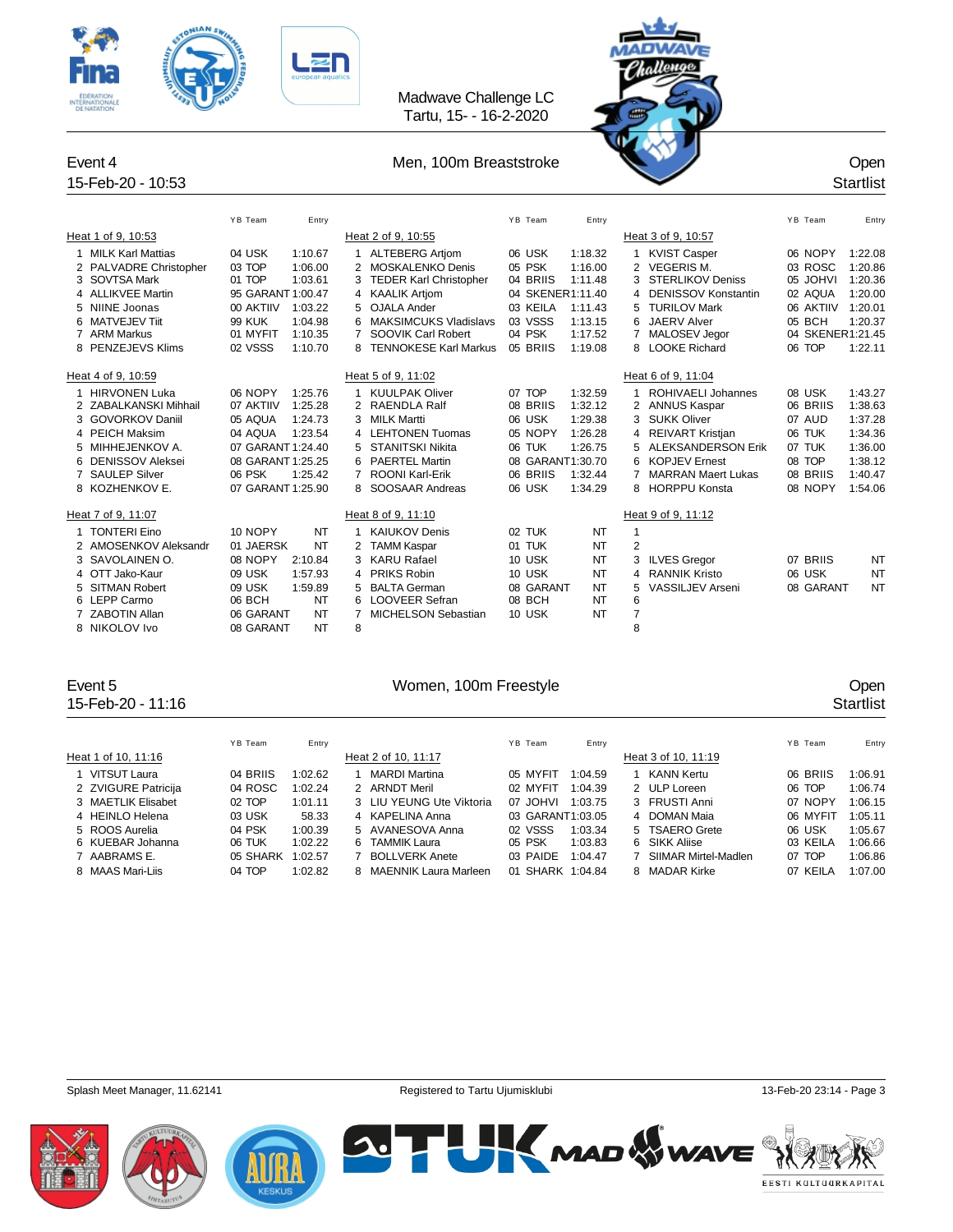



### Event 5, Women, 100m Freestyle

| Heat 4 of 10, 11:21   |                   |         |   | Heat 5 of 10, 11:23     |           |                  |   | ~ ~<br>Heat 6 of 10, 11:25 |           |           |
|-----------------------|-------------------|---------|---|-------------------------|-----------|------------------|---|----------------------------|-----------|-----------|
| SOINI Petra           | 07 NOPY           | 1:07.90 |   | <b>HUSARI Hilma</b>     | 04 NOPY   | 1:10.71          |   | 1 LUHT Nora Lee            | 08 TUK    | 1:13.62   |
| 2 ZAHOVAIKO Anette    | 06 BRIIS          | 1:07.44 |   | 2 LAURI Johanna         | 06 BCH    | 1:10.11          |   | 2 SEPP Liisbet             | 06 PSK    | 1:11.91   |
| 3 JAAGANT Helen       | 06 BRIIS          | 1:07.26 |   | 3 SALU Egle             | 07 WIRU   | 1:09.78          |   | 3 METS Loore               | 08 PSK    | 1:11.75   |
| 4 KAASIK Liisbeth     | 04 WIRU           | 1:07.08 |   | 4 LIIAS Laura           | 07 BRIIS  | 1:07.95          |   | 4 HAAVISTE Maribel         | 06 TUK    | 1:11.04   |
| 5 SARTA Mare          | 04 ROSC           | 1:07.21 |   | 5 LOOTUS Emma Sofia     | 07 KEILA  | 1:08.12          |   | 5 MUREL Laura              | 05 KEILA  | 1:11.05   |
| 6 MIKKER Juuli-Marie  | 07 TUK            | 1:07.27 |   | 6 ISRAEL Romi           | 07 UKKS   | 1:10.10          |   | 6 SEREBRJAKOVA Olesia      | 07 AQUA   | 1:11.90   |
| 7 TAMMISTE Greete     | 06 TUK            | 1:07.53 |   | <b>ZORINA Maria</b>     |           | 02 MAARDU1:10.23 |   | 7 KIKAS Greete             | 07 TOP    | 1:12.22   |
| 8 HALJASTE Heleriin   | 07 USK            | 1:07.92 |   | 8 AFONINA Diana         |           | 05 MAARDU1:10.88 |   | 8 MALVA Marii              | 07 USK    | 1:15.24   |
| Heat 7 of 10, 11:27   |                   |         |   | Heat 8 of 10, 11:29     |           |                  |   | Heat 9 of 10, 11:32        |           |           |
| <b>LAANISTO Carol</b> | 07 KUK            | 1:26.76 |   | <b>LUIK Leevi-Liset</b> | 08 USK    | NT               |   | 1 PEBERG Getter            | 05 BCH    | <b>NT</b> |
| 2 PEVTSOVA Karina     | 09 GARANT 1:19.50 |         |   | 2 PAERKNA Maarja        | 07 JAERSK | NT               |   | 2 SAA Andra                | 07 UKKS   | <b>NT</b> |
| 3 LILLO Anee          | 06 TOP            | 1:15.89 |   | 3 RANNIK Kertu          | 09 USK    | NT               |   | 3 KRAAS Jasmiin            | 09 TUK    | <b>NT</b> |
| 4 LEETMAA Elis        | 06 TOP            | 1:15.39 |   | 4 TIEAHO lina           | 10 NOPY   | 1:29.19          |   | 4 SIBUL Krete              | 09 TUK    | NT        |
| 5 KOKK Kaisa Sofia    | 07 PSK            | 1:15.61 |   | 5 KALJAS Mirtel         | 09 KUK    | 1:35.11          |   | 5 KARJA Karolin            | 09 KEILA  | <b>NT</b> |
| 6 NAIRIS liris        | 05 PSK            | 1:17.74 |   | 6 JAERV Annaliisa       | 08 BCH    | NT               |   | 6 SAEREV Anette            | 09 UKKS   | <b>NT</b> |
| 7 ROSKOSHNY Alexandra | 08 AQUA           | 1:22.75 | 7 | <b>REPPO Reesi</b>      | 09 TUK    | NT               | 7 | <b>BOGDANOVA Darina</b>    | 09 GARANT | <b>NT</b> |
| 8 JUVONEN Milja       | 07 NOPY           | 1:28.18 |   | 8 PASHENKOVA Anna       | 09 TUK    | NT               |   | 8 MURZAJEVA Alisa          | 09 GARANT | <b>NT</b> |
| Heat 10 of 10, 11:34  |                   |         |   |                         |           |                  |   |                            |           |           |
| 1 VINOGRADINA Karina  | 09 TUK            | NT      |   |                         |           |                  |   |                            |           |           |
| 2 TEDER Karolin       | 08 BRIIS          | NT      |   |                         |           |                  |   |                            |           |           |
| 3 KALENIK Juliana     | 09 GARANT         | NT      |   |                         |           |                  |   |                            |           |           |
| 4 FILIPIYA Diana      | 07 SKENER         | NT      |   |                         |           |                  |   |                            |           |           |
| 5 PEDOSON Arabel      | 09 TUK            | NT      |   |                         |           |                  |   |                            |           |           |
| 6 LAURI Luisa         | 08 BCH            | NT      |   |                         |           |                  |   |                            |           |           |
| 7 VOLKOV Linda        | 07 BRIIS          | NT      |   |                         |           |                  |   |                            |           |           |

15-Feb-20 - 11:36 Startlist

### Event 6 Company of Men, 100m Freestyle Company of Company of Company of Company of Company of Company of Company of Company of Company of Company of Company of Company of Company of Company of Company of Company of Company

|                        | YB Team       | Entry   |   |                              | YB Team            | Entry   |    |                           |    | YB Team          | Entry   |
|------------------------|---------------|---------|---|------------------------------|--------------------|---------|----|---------------------------|----|------------------|---------|
| Heat 1 of 15, 11:36    |               |         |   | Heat 2 of 15, 11:38          |                    |         |    | Heat 3 of 15, 11:40       |    |                  |         |
| 1 LIHHATS Erik         | 03 GARANT     | 53.84   |   | <b>TOBLER Artur</b>          | 04 TOP             | 55.95   |    | <b>VELMAR Denis</b>       |    | 04 AKTIIV        | 58.72   |
| 2 DROZDOV Daniil       | 04 GARANT     | 53.33   |   | 2 OZOLS Peteris Ricards      | 01 ROSC            | 55.81   |    | 2 TAMMIK Remi             |    | 05 PSK           | 58.54   |
| 3 TURU Vladimir        | 99 GARANT     | 52.88   |   | 3 SALA Erik                  | 01 VSK             | 55.42   |    | 3 ALIHODZIN Artiom        |    | 02 GARANT        | 56.64   |
| 4 ZAITSEV Daniel       | 97 GARANT     | 49.44   |   | 4 KAMPUS Aleksander          | 01 TOP             | 54.46   |    | 4 SUHANOVSKIS Deniss      |    | 03 ROSC          | 56.49   |
| 5 SOLODOV Demid        | 03 SKENER     | 52.76   |   | 5 VOLKOV Sergei              | 01 GARANT          | 54.77   |    | 5 GURJANOVS Viktors       |    | 01 VSSS          | 56.63   |
| 6 KAPELIN Aleksandr    | 99 GARANT     | 53.24   | 6 | <b>TALERCIKS Andreis</b>     | 01 VSSS            | 55.59   |    | 6 PENT Mihkel             |    | 05 USK           | 57.62   |
| 7 VAINIKK Rando        | <b>00 KUK</b> | 53.70   |   | <b>KUULPAK Hans-Mikk</b>     | 04 TOP             | 55.88   |    | MAENNIK Hans Herman       |    | 05 BRIIS         | 58.66   |
| 8 PALVADRE Christopher | 03 TOP        | 54.16   |   | MINAJEV Maksim               | 03 GARANT          | 56.30   |    | 8 ZVEJNIEKS Haralds       |    | 03 ROSC          | 58.88   |
| Heat 4 of 15, 11:41    |               |         |   | Heat 5 of 15, 11:43          |                    |         |    | Heat 6 of 15, 11:45       |    |                  |         |
| 1 HOKKANEN Aleks       | 04 KUK        | 1:00.75 |   | <b>MUIDRE Mairo</b>          | 05 BRIIS           | 1:03.02 |    | <b>KESKUELA Siim</b>      |    | 07 TUK           | 1:06.30 |
| 2 BORISSOV Pavel       | 05 JOHVI      | 59.97   |   | 2 LILL Robin                 | 05 TOP             | 1:01.77 |    | 2 MIHNUKEVICS Daniel      |    | 06 SKENER1:05.74 |         |
| 3 TISCHLER Raigo       | 04 PAIDE      | 59.22   | 3 | <b>EINBERG Endrik</b>        | <b>BRIIS</b><br>04 | 1:01.38 |    | 3 PEICH Maksim            |    | 04 AQUA          | 1:05.65 |
| 4 BORZIHS Nikita       | 02 ROSC       | 59.01   |   | 4 RUHNO Roger                | 06 BRIIS           | 1:01.01 |    | 4 AROLD Kaspar            |    | 05 USK           | 1:04.31 |
| 5 JOGIS Karl           | 04 BRIIS      | 59.10   | 5 | MIHHATSJOV Mihhail           | 05 MAARDU1:01.20   |         |    | <b>SREITMANIS Gustavs</b> |    | 04 ROSC          | 1:05.54 |
| 6 URIKO Kristjan Erik  | 03 AUD        | 59.97   | 6 | <b>JAERV Alver</b>           | 05 BCH             | 1:01.67 | 6. | RAGIMOV Ruslan            |    | 06 MAARDL1:05.68 |         |
| 7 ULMAS Artur          | 04 AUD        | 1:00.64 |   | <b>TENNOKESE Karl Markus</b> | 05 BRIIS           | 1:02.33 |    | 7 AKSJONOV Artiom         | 07 | SKENER1:06.03    |         |
| 8 GOLDBERG Georgi      | 04 TOP        | 1:00.96 |   | 8 JOGIS Kennert              | 06 BRIIS           | 1:03.33 |    | 8 PASHENKOV Anton         |    | 06 TUK           | 1:06.77 |





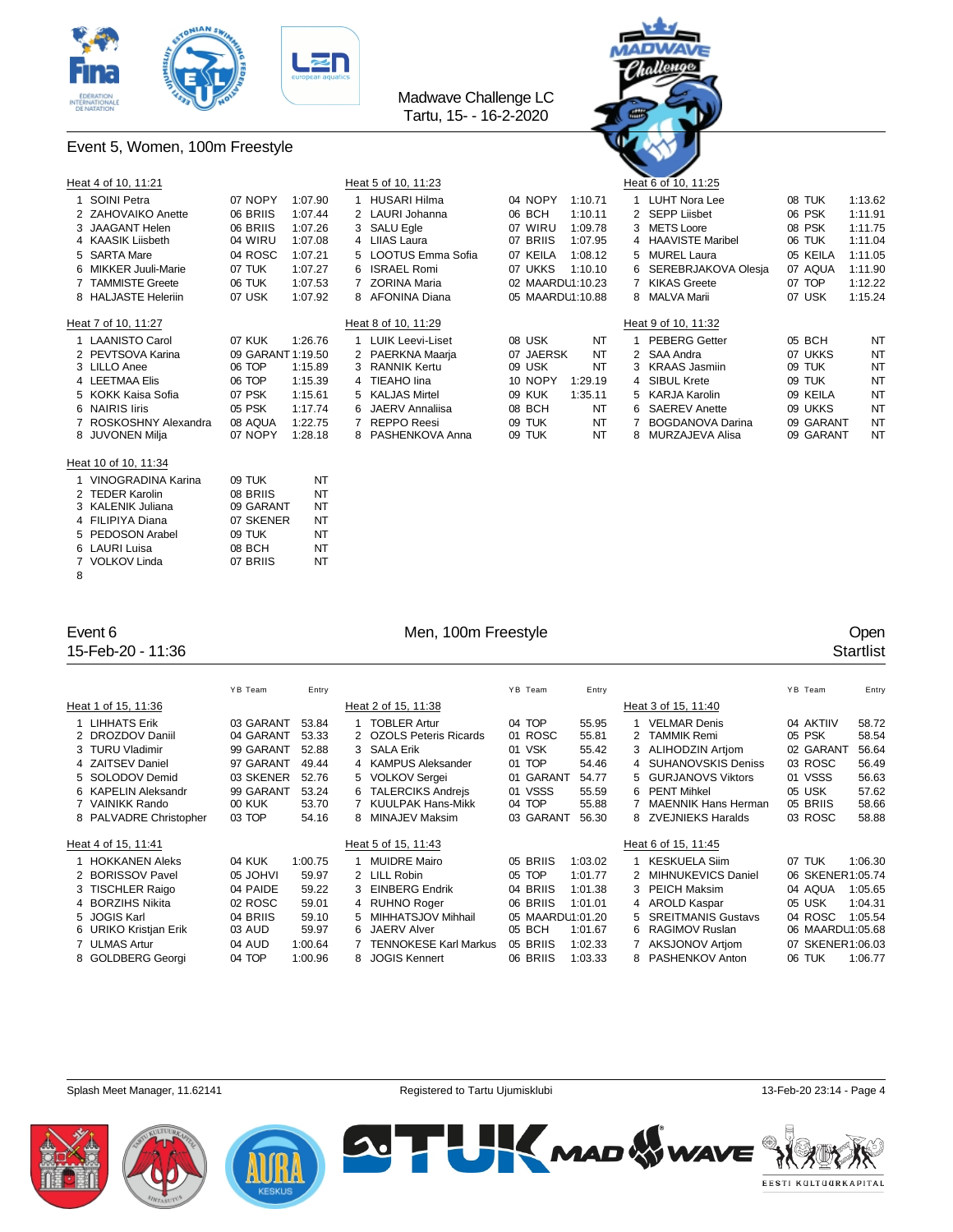



### Event 6, Men, 100m Freestyle

| Heat 7 of 15, 11:47     |                   |         |   | Heat 8 of 15, 11:49         |                  |           |   | Heat 9 of 15, 11:51       |               |           |
|-------------------------|-------------------|---------|---|-----------------------------|------------------|-----------|---|---------------------------|---------------|-----------|
| 1 REIMAND Hannes Villem | 05 USK            | 1:08.26 |   | <b>ANDRESSON Franz</b>      | 06 TOP           | 1:10.00   |   | <b>KALMU Villem</b>       | 05 BRIIS      | 1:13.76   |
| 2 LOOKE Richard         | 06 TOP            | 1:07.48 |   | <b>LOIKO Lukas Baltazar</b> | 06 SKENER1:09.30 |           |   | 2 KING Gleb               | 06 AQUA       | 1:12.30   |
| 3 KRASNOV Andrei        | 06 MAARDU1:07.07  |         | 3 | <b>RAETY liro</b>           | 06 NOPY          | 1:08.96   |   | <b>LEIB Richard</b>       | 04 TUK        | 1:11.73   |
| 4 LAKSBERG Rauno        | 06 BCH            | 1:06.78 |   | 4 KUETOE Kasper             | 05 NOPY          | 1:08.41   | 4 | <b>RANNIK Kristo</b>      | 06 USK        | 1:10.56   |
| 5 SIRK Kris             | 07 TUK            | 1:06.80 | 5 | <b>KOLAMETS Henry</b>       | 01 TUK           | 1:08.65   | 5 | <b>LOGINOV Arseni</b>     | 07 TUK        | 1:10.80   |
| 6 DAVYDOV Dmitri        | 04 AQUA           | 1:07.38 | 6 | <b>BOISEN Rasmus</b>        | 05 USK           | 1:08.99   | 6 | MILLER Jarko              | 06 BRIIS      | 1:12.12   |
| 7 KAZAREVSKI Nikita     | 06 USK            | 1:07.67 | 7 | <b>SALMINEN Topi</b>        | 04 NOPY          | 1:09.61   |   | <b>LAURI Silver</b>       | 07 TUK        | 1:13.22   |
| 8 KOSHEVAROV Daniil     | 08 AQUA           | 1:08.32 |   | 8 PIIRMAA Arti              | 05 PAIDE         | 1:10.19   |   | 8 SALK Joonas             | 07 BRIIS      | 1:13.85   |
| Heat 10 of 15, 11:53    |                   |         |   | Heat 11 of 15, 11:55        |                  |           |   | Heat 12 of 15, 11:57      |               |           |
| 1 VELICHKIN Aleksandr   | 08 GARANT 1:16.50 |         |   | ROOSVE Rasmus               | 07 KUK           | 1:26.08   |   | <b>PAJU Thristo</b>       | 09 USK        | <b>NT</b> |
| 2 ALEKSANDERSON Erik    | 07 TUK            | 1:16.28 | 2 | <b>KARISTE Oskar</b>        | 08 BCH           | 1:21.49   |   | 2 KARU Aaron              | 09 USK        | <b>NT</b> |
| 3 AAVIK Konrad          | 07 TUK            | 1:14.76 | 3 | <b>HORPPU Konsta</b>        | 08 NOPY          | 1:19.16   |   | SAVOLAINEN O.             | 08 NOPY       | 1:37.20   |
| 4 IILANE Andreas        | 06 TOP            | 1:14.08 |   | 4 REIVART Kristjan          | 06 TUK           | 1:18.01   |   | 4 DANILOV Jaroslav        | 07 AQUA       | 1:32.11   |
| 5 OJAVERE Karl Erik     | 07 TOP            | 1:14.09 |   | 5 BALAJEV Kirill            | 07 AQUA          | 1:19.05   |   | <b>TONTERI Eino</b>       | 10 NOPY       | 1:33.07   |
| 6 JAAMUL Kevin Martin   | 05 KUK            | 1:15.17 | 6 | <b>SEMIRJAKIN Nikita</b>    | 08 MAARDU1:19.42 |           | 6 | <b>LEPIKSON Robert</b>    | <b>10 KUK</b> | 1:39.78   |
| 7 ALLIKA Mattias        | 08 TUK            | 1:16.40 |   | <b>KUZIN Deniel</b>         | 11 MAARDU1:22.53 |           |   | <b>RUUMET Olaf</b>        | 04 KUK        | <b>NT</b> |
| 8 MARRAN Maert Lukas    | 08 BRIIS          | 1:16.89 |   | 8 HALIMENDIKOV Ivan         | 06 GARANT1:29.61 |           |   | <b>SITMAN Robert</b>      | 09 USK        | NT        |
| Heat 13 of 15, 11:59    |                   |         |   | Heat 14 of 15, 12:02        |                  |           |   | Heat 15 of 15, 12:04      |               |           |
| 1 TOMING Jakob          | 07 WIRU           | NT      |   | <b>SPIRIN Platon</b>        | 08 GARANT        | NT        |   | <b>MAEESEPP Erik</b>      | 09 USK        | NT        |
| 2 KOLESNIK Daniil       | 08 GARANT         | NT      |   | 2 KLIPPBERG Jasper          | 05 BCH           | <b>NT</b> |   | SOOSAR Rainer             | 06 AKTIIV     | NT        |
| 3 TAMMIS Tristan        | 04 AUD            | NT      | 3 | <b>BELSTEIN Platon</b>      | 09 AQUA          | <b>NT</b> | 3 | <b>LOOVEER Sefran</b>     | 08 BCH        | <b>NT</b> |
| 4 GRIGORJEV Artiom      | 07 GARANT         | NT      | 4 | SIRK Andri                  | 09 TUK           | <b>NT</b> | 4 | MICHELSON Sebastian       | 10 USK        | <b>NT</b> |
| 5 SIKK Alex             | 07 KEILA          | NT      |   | 5 LAHT Roco                 | 09 KUK           | <b>NT</b> | 5 | <b>HEINMAA Arti</b>       | 06 KEILA      | <b>NT</b> |
| 6 NIINE Johannes        | 06 AKTIIV         | NT      | 6 | POKROVSKI Markkus           | 03 KEILA         | <b>NT</b> |   | SHCHERBAK Matvei          | 08 GARANT     | <b>NT</b> |
| 7 LAHT Gren             | <b>08 KUK</b>     | NT      |   | <b>DJAGILEV Georgi</b>      | 07 GARANT        | <b>NT</b> |   | <b>LESSING Gerd Johan</b> | 09 USK        | NT        |
| 8 VAINU Greaor          | <b>10 KUK</b>     | NT      | 8 | LEPP Carmo                  | 06 BCH           | <b>NT</b> |   | <b>DUNITS Alex</b>        | 05 JAERSK     | <b>NT</b> |

- 12:07 Medal ceremony No. 3. Women, 100m Breaststroke
- 12:10 Medal ceremony No. 4. Men, 100m Breaststroke
- 12:13 Medal ceremony No. 5. Women, 100m Freestyle
- 12:16 Medal ceremony No. 6. Men, 100m Freestyle

| Event 7<br>15-Feb-20 - 12:19 |           |         | Women, 200m Medley       |          |         |                    |          | <b>Open</b><br><b>Startlist</b> |
|------------------------------|-----------|---------|--------------------------|----------|---------|--------------------|----------|---------------------------------|
|                              | YB Team   | Entry   |                          | YB Team  | Entry   |                    | YB Team  | Entry                           |
| Heat 1 of 7, 12:19           |           |         | Heat 2 of 7, 12:22       |          |         | Heat 3 of 7, 12:26 |          |                                 |
| KAEVATS Teele                | 07 TUK    | 2:42.61 | <b>JAAGANT Helen</b>     | 06 BRIIS | 2:50.61 | KIKAS Greete       | 07 TOP   | 2:58.50                         |
| 2 GURJANOVA Violanta         | IVHOL 80  | 2:35.14 | 2 KAUL Susannah          | 99 KUK   | 2:49.29 | 2 SEPP Liisbet     | 06 PSK   | 2:56.67                         |
| 3 KOTSAR Karolin Victoria    | 05 AUD    | 2:34.38 | 3 ERALA Triin            | 04 AUD   | 2:46.19 | 3 SOINI Petra      | 07 NOPY  | 2:53.19                         |
| 4 KRIVORUKOVA Sofja          | 02 AKTIIV | 2:28.33 | 4 LEHMIJOKI Nelli        | 05 NOPY  | 2:44.42 | 4 ZAHOVAIKO Anette | 06 BRIIS | 2:51.50                         |
| 5 RANNAMETS Brita            | 04 USK    | 2:33.34 | 5 LIU YEUNG Ute Viktoria | 07 JOHVI | 2:44.45 | 5 MUSTALAHTI Ronia | 04 NOPY  | 2:52.36                         |
| 6 KORPIKOSKI Moona           | 05 NOPY   | 2:34.50 | 6 NOUSIAINEN Jenna       | 05 NOPY  | 2:48.86 | 6 PALL Triinu      | 07 TUK   | 2:54.73                         |
| 7 FERSTA Elizabete           | 04 ROSC   | 2:37.14 | PAJO Erika               | 06 BRIIS | 2:49.51 | 7 MALMELIN Veera   | 07 NOPY  | 2:57.57                         |
| 8 JOGI Ida Tuule             | 03 USK    | 2:44.26 | 8 MALING Helena          | 05 UKKS  | 2:51.28 | 8 METS Loore       | 08 PSK   | 2:58.99                         |





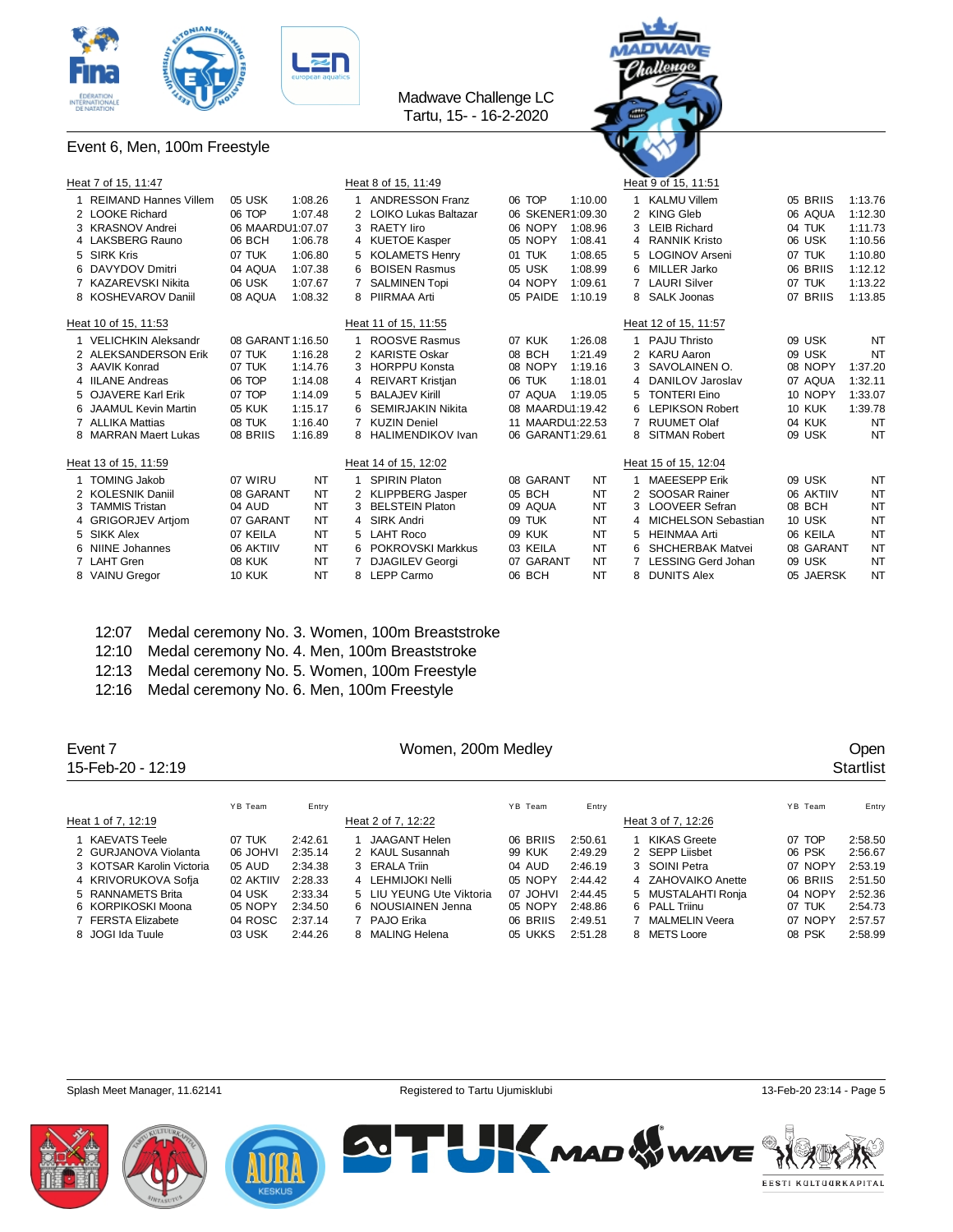



Event 7, Women, 200m Medley

| Heat 4 of 7, 12:30     |                   |         | Heat 5 of 7, 12:34   |                    | Heat 6 of 7, 12:39 |          |           |
|------------------------|-------------------|---------|----------------------|--------------------|--------------------|----------|-----------|
| 1 MADISSON Maarja-Lill | 06 TUK            | 3:16.14 | <b>REIDOLF Kirke</b> | 07 BRIIS<br>NT     |                    |          |           |
| 2 MILLER Nora          | 06 BRIIS          | 3:11.40 | 2 PEBERG Getter      | 05 BCH<br>NT       | 2 ANNUS Isabel     | 08 USK   | NT        |
| 3 VOOL Madleen         | 08 TUK            | 3:07.56 | 3 VOLODINA Polina    | 08 JAERSK<br>NT    | 3 KRAAS Jasmiin    | 09 TUK   | NT        |
| 4 VOLKOVA Zlata        | 09 GARANT 3:02.90 |         | 4 TIEAHO lina        | 10 NOPY<br>3:45.60 | 4 SARANA S.        | 04 AUD   | NT        |
| 5 KOPPEL IIona Marleen | 05 BRIIS          | 3:04.68 | 5 PEDOSON Arabel     | NT<br>09 TUK       | 5 SIBUL Krete      | 09 TUK   | NT        |
| 6 TIEAHO Emma          | 08 NOPY           | 3:07.66 | 6 REPPO Reesi        | NT<br>09 TUK       | 6 IRBE Birait      | 06 AUD   | NT        |
| 7 LARM Liisa Kasandra  | 06 PSK            | 3:14.60 | MERIMAA Mirtel       | 08 WIRU<br>NT      | 7 TANKLER Sheril   | 08 PAIDE | <b>NT</b> |
| 8 JUVONEN Milia        | 07 NOPY           | 3:35.37 | 8 IVANOVA Diana      | NT<br>08 AKTIIV    | 8                  |          |           |
| $11 - 17 - 17 - 10.10$ |                   |         |                      |                    |                    |          |           |

|                 |    | Hea |
|-----------------|----|-----|
| 07 BRIIS        | NT | 1   |
| 05 BCH          | NT | 2   |
| 08 JAERSK       | NT | 3   |
| 10 NOPY 3:45.60 |    | 4   |
| 09 TUK          | NT | 5   |
| 09 TUK          | NT | 6   |
| 08 WIRU         | NT | 7   |
| OR AKTIIV       | ΝП | Ω   |

# VOOL Madleen 08 TUK 3:07.56 3 VOLODINA Polina 08 JAERSK NT 3 KRAAS Jasmiin 09 TUK NT TANKLER Sheril 308 PAIDE NT

### Heat 7 of 7, 12:43

| $\mathcal{P}$ |                    |                 |    |
|---------------|--------------------|-----------------|----|
|               | 3 HVOROSTINOV Anna | 08 AUD          | NT |
|               | 4 ZAIDENTSAL A.    | <b>08 JOHVI</b> | NT |
|               | 5 ARNDT Meril      | 02 MYFIT        | NT |
| 6             |                    |                 |    |
| 7             |                    |                 |    |
| 8             |                    |                 |    |

15-Feb-20 - 12:48 Startlist

### Event 8 Communication of the Men, 200m Medley Communication of the Communication of the Open

|   |                      | YB Team           | Entry   |    |                          | YB Team          | Entry   |    |                                | YB Team          | Entry     |
|---|----------------------|-------------------|---------|----|--------------------------|------------------|---------|----|--------------------------------|------------------|-----------|
|   | Heat 1 of 7, 12:48   |                   |         |    | Heat 2 of 7, 12:51       |                  |         |    | Heat 3 of 7, 12:54             |                  |           |
|   | 1 MILK Karl Mattias  | 04 USK            | 2:21.01 |    | <b>PRANS Sten-Artti</b>  | 05 TUK           | 2:33.91 |    | <b>KANEVSKI Dmitri</b>         | 07 SKENER2:40.97 |           |
|   | 2 PRIBOSLAVSKI Jegor | 03 SKENER 2:19.52 |         |    | <b>METSA Aap Valter</b>  | 05 USK           | 2:32.73 |    | <b>TISCHLER Raigo</b>          | 04 PAIDE         | 2:38.23   |
|   | 3 TOBLER Artur       | 04 TOP            | 2:16.18 |    | 3 VAINIKK Raido          | 05 PSK           | 2:31.35 |    | <b>VEGERIS Francis Daniels</b> | 03 ROSC          | 2:37.38   |
|   | 4 GRITSOK Alan       | 03 GARANT 2:14.48 |         |    | 4 LISSOVENKO Patrik      | 01 KUK           | 2:23.63 |    | 4 KESKUELA Siim                | 07 TUK           | 2:35.47   |
|   | 5 SOLODOV Demid      | 03 SKENER 2:14.86 |         | 5. | SMOK Alan                | 05 GARANT2:27.07 |         |    | SOORM Aleksandr                | 05 TUK           | 2:35.99   |
|   | 6 ASTRELIN Dmitri    | 03 GARANT 2:16.85 |         |    | 6 KULJUS Lars            | 05 TOP           | 2:32.19 |    | <b>SAULEP Silver</b>           | 06 PSK           | 2:37.70   |
|   | 7 LOBOSSOK Maksim    | 04 AKTIIV 2:19.65 |         |    | <b>ALTEBERG Artjom</b>   | 06 USK           | 2:33.15 |    | SOOVIK Carl Robert             | 04 PSK           | 2:39.37   |
|   | 8 JAASKA Ronald      | 03 JAERSK 2:21.74 |         |    | 8 RUHNO Roger            | 06 BRIIS         | 2:34.31 |    | 8 STERLIKOV Deniss             | 05 JOHVI         | 2:41.25   |
|   |                      |                   |         |    |                          |                  |         |    |                                |                  |           |
|   | Heat 4 of 7, 12:58   |                   |         |    | Heat 5 of 7, 13:01       |                  |         |    | Heat 6 of 7, 13:06             |                  |           |
|   | 1 KUULPAK Oliver     | 07 TOP            | 2:56.07 |    | <b>ALLEKORS Erik</b>     | 07 AUD           | 3:19.89 |    |                                |                  |           |
|   | 2 KALMU Villem       | 05 BRIIS          | 2:49.00 | 2  | <b>KOPJEV Ernest</b>     | 08 TOP           | 3:10.24 | 2  | ROHTLA Hendrik                 | 05 PAIDE         | NT        |
|   | 3 LOOKE Richard      | 06 TOP            | 2:46.00 |    | 3 SALMINEN Topi          | 04 NOPY          | 3:05.98 |    | <b>ILVES Gregor</b>            | 07 BRIIS         | <b>NT</b> |
|   | 4 KVIST Casper       | 06 NOPY           | 2:43.98 | 4  | <b>HIRVONEN Luka</b>     | 06 NOPY          | 2:58.74 |    | 4 REMETS Vadim                 | 07 TUK           | <b>NT</b> |
|   | 5 PASHENKOV Anton    | 06 TUK            | 2:45.07 | 5. | <b>TSINJONNOI Artemi</b> | 08 GARANT3:01.90 |         | 5. | <b>TAETTE Markus</b>           | 08 USK           | <b>NT</b> |
|   | 6 OTT Karl-Eric      | 08 USK            | 2:48.57 |    | 6 OJAVERE Karl Erik      | 07 TOP           | 3:10.00 | 6  | <b>MILLER Jarko</b>            | 06 BRIIS         | <b>NT</b> |
|   | 7 KUETOE Kasper      | 05 NOPY           | 2:49.79 |    | <b>JUHANDI Stever</b>    | 09 AUD           | 3:17.88 |    | <b>ALLIKA Mattias</b>          | 08 TUK           | <b>NT</b> |
|   | 8 IILANE Andreas     | 06 TOP            | 2:58.00 |    | 8 HORPPU Konsta          | 08 NOPY          | 3:22.42 | 8  |                                |                  |           |
|   |                      |                   |         |    |                          |                  |         |    |                                |                  |           |
|   | Heat 7 of 7, 13:10   |                   |         |    |                          |                  |         |    |                                |                  |           |
|   |                      |                   |         |    |                          |                  |         |    |                                |                  |           |
| 2 |                      |                   |         |    |                          |                  |         |    |                                |                  |           |
|   | 3 SKOLNOI Artur      | 05 AUD            | NT      |    |                          |                  |         |    |                                |                  |           |
|   | 4 MAASIK Robert      | 08 KUK            | NT      |    |                          |                  |         |    |                                |                  |           |

 

MUIDRE Mairo 05 BRIIS NT





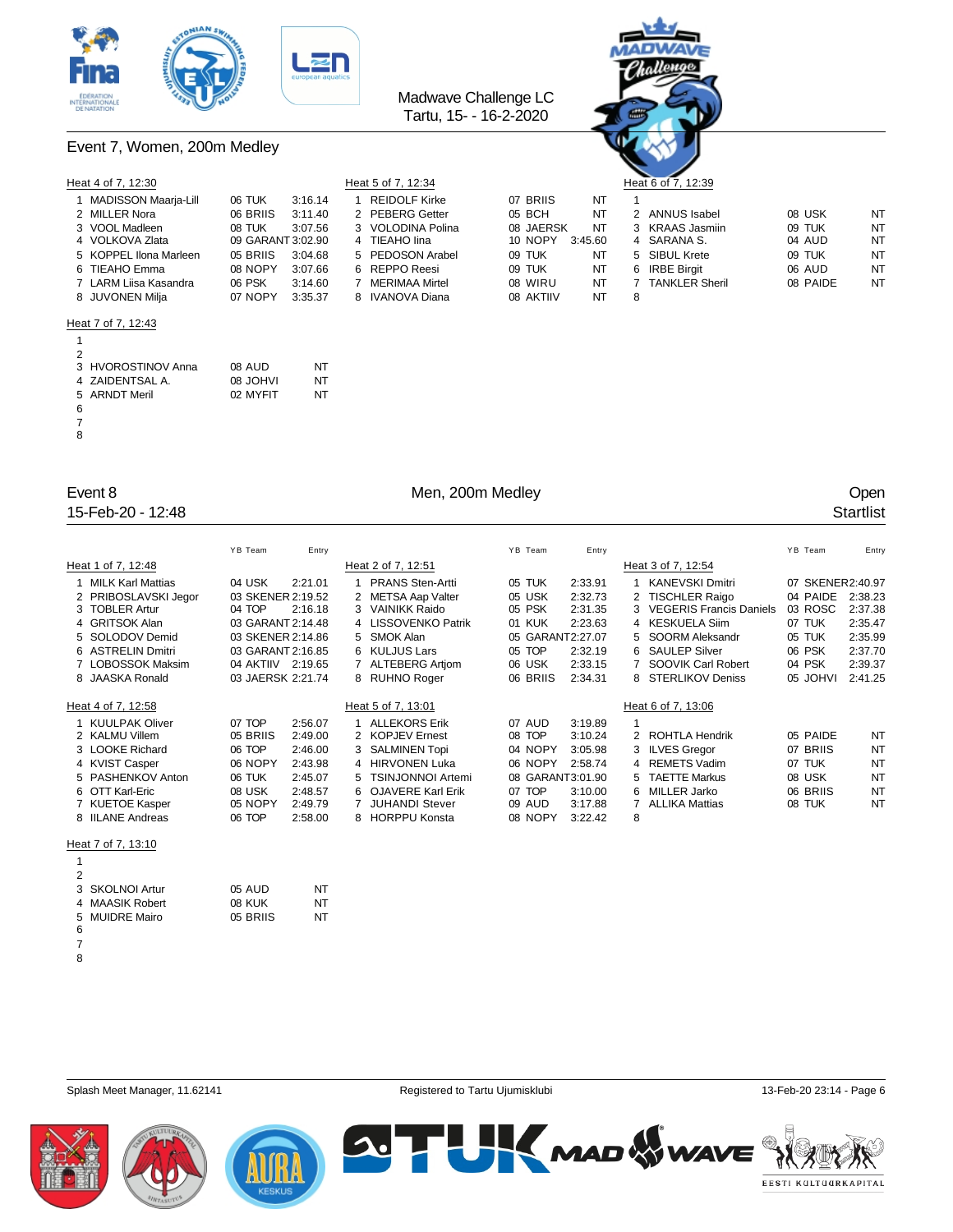| STONIAN SW<br><b>EDERATION</b><br>INTERNATIONALE<br>DE NATATION<br>Event 9<br>15-Feb-20 - 13:14                                           |            | Madwave Challenge LC<br>Tartu, 15- - 16-2-2020<br>Women, 50m Butterfly | llenge<br>Open<br><b>Startlist Finals</b> |
|-------------------------------------------------------------------------------------------------------------------------------------------|------------|------------------------------------------------------------------------|-------------------------------------------|
|                                                                                                                                           | YB         |                                                                        |                                           |
| Final A<br>1<br>$\begin{array}{c} 2 \\ 3 \\ 4 \end{array}$<br>5<br>$\overline{6}$<br>$\boldsymbol{7}$<br>$\bf 8$                          |            |                                                                        |                                           |
| Final B<br>1<br>$\overline{c}$<br>$\mathbf{3}$<br>4<br>5<br>$\,6\,$<br>$\overline{7}$<br>$\bf 8$                                          |            |                                                                        |                                           |
| Event 10<br>15-Feb-20 - 13:17                                                                                                             |            | Men, 50m Butterfly                                                     | Open<br><b>Startlist Finals</b>           |
|                                                                                                                                           | ${\sf YB}$ |                                                                        |                                           |
| Final A<br>$\mathbf{1}$<br>$\begin{array}{c} 2 \\ 3 \\ 4 \end{array}$<br>$\begin{array}{c} 5 \\ 6 \end{array}$<br>$\overline{\mathbf{7}}$ |            |                                                                        |                                           |

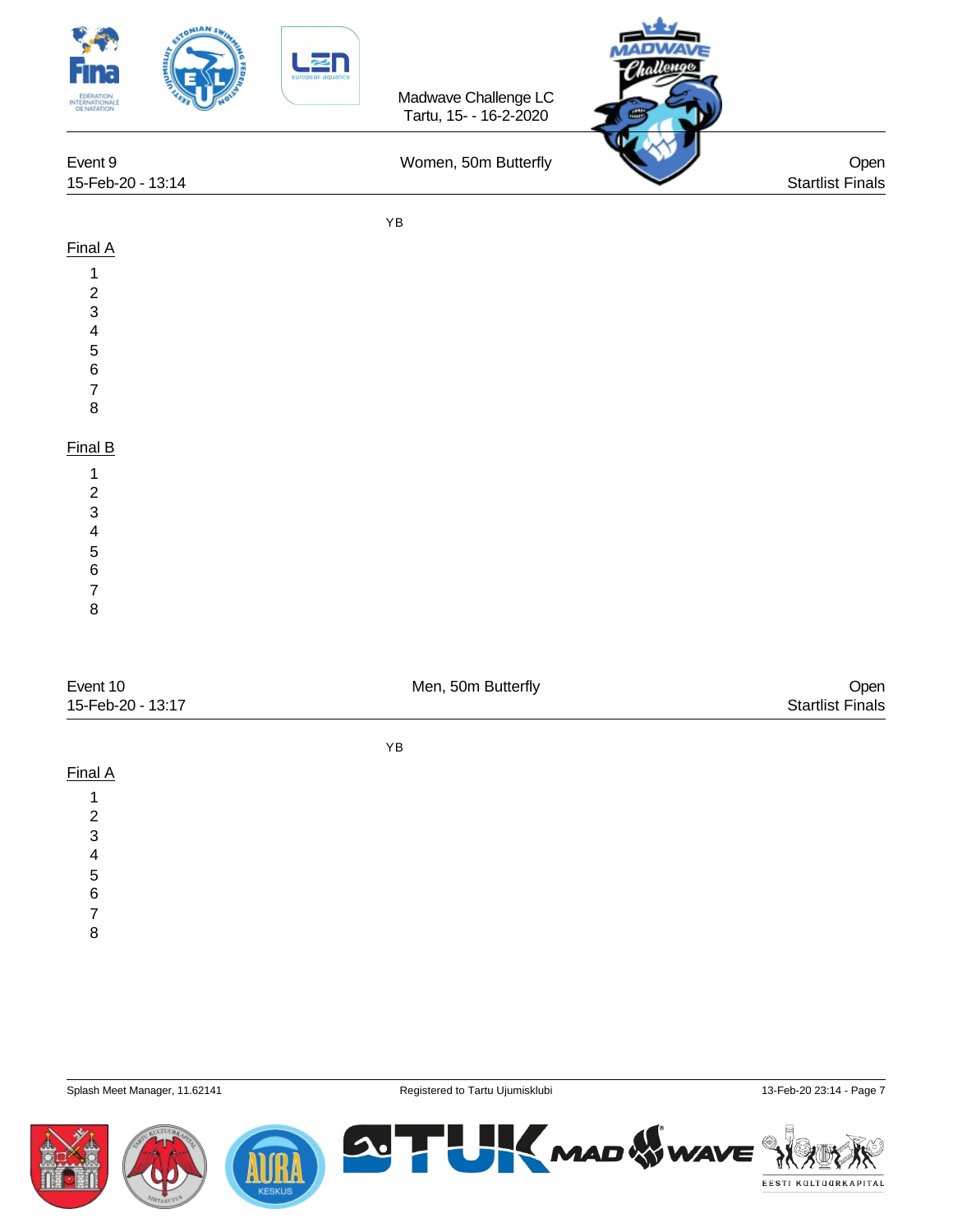



Event 10, Men, 50m Butterfly, Final

### Final B

| 1              |
|----------------|
| $\overline{c}$ |
| 3              |
| 4              |
| 5              |
| 6              |
| 7              |
| 8              |

## Women, 400m Freestyle **Open**<br>Startlist

Madwave Challenge LC Tartu, 15- - 16-2-2020

| Event 11          | Women, 400m Freestyle | Open      |
|-------------------|-----------------------|-----------|
| 15-Feb-20 - 13:20 |                       | Startlist |

|   |                                    | YB Team           | Entry    |   |                                  | YB Team            | Entry     |                             | YB Team          | Entry     |
|---|------------------------------------|-------------------|----------|---|----------------------------------|--------------------|-----------|-----------------------------|------------------|-----------|
|   | Heat 1 of 5, 13:20                 |                   |          |   | Heat 2 of 5, 13:25               |                    |           | Heat 3 of 5, 13:32          |                  |           |
|   | 1 MAENNIK Laura Marleen            | 01 SHARK 4:58.47  |          |   | 1 RAHAMAEGI Karolin              | 05 AUD             | 5:30.06   | <b>MADISSON Maarja-Lill</b> | 06 TUK           | <b>NT</b> |
|   | 2 FRUSTI Anni                      | 07 NOPY           | 4:51.82  |   | 2 ULP Loreen                     | 06 TOP             | 5:21.96   | 2 HALJASTE Heleriin         | 07 USK           | 5:49.92   |
|   | 3 AABRAMS E.                       | 05 SHARK          | 4:47.01  |   | 3 JUERIOEOE Elisabet             | 05 JAERSK 5:13.33  |           | 3 TAMMELEHT Camilla         | 08 GARANT5:43.90 |           |
|   | 4 KAARE Kertu                      | 02 KUK            | 4:33.27  |   | 4 PRIIDEL Emily                  | 05 BRIIS           | 5:00.80   | 4 BROMAN Riikka             | 06 NOPY          | 5:32.35   |
|   | 5 HEINLO Helena                    | 03 USK            | 4:35.54  |   | 5 TSAERO Grete                   | 06 USK             | 5:10.63   | 5 MAMUTSARASVILI Eliso      | 09 GARANT5:40.90 |           |
|   | 6 VIROLAINEN Anastasija            | 07 LIDER          | 4:48.00  |   | 6 HAVI Janely                    | 02 JAERSK 5:18.14  |           | 6 MIHHALSKAJA Leila         | 08 GARANT5:43.90 |           |
|   | 7 TAMMIK Laura                     | 05 PSK            | 4:57.97  |   | HUSARI Hilma                     | 04 NOPY 5:27.97    |           | 7 KAASIK Liisbeth           | 04 WIRU          | <b>NT</b> |
|   | 8 SIIMAR Mirtel-Madlen             | 07 TOP            | 5:00.39  |   | 8 MAKAROVA Daria                 | 08 GARANT5:31.90   |           | 8 RAIDMAEE Margaret         | 07 TUK           | <b>NT</b> |
|   | Heat 4 of 5, 13:38                 |                   |          |   | Heat 5 of 5, 13:45               |                    |           |                             |                  |           |
|   | 1 NURMSALU Karita                  | 08 KEILA          | NT       |   |                                  |                    |           |                             |                  |           |
|   | 2 LAANE Helis                      | 08 BRIIS          | NT       | 2 |                                  |                    |           |                             |                  |           |
|   |                                    |                   |          |   |                                  |                    |           |                             |                  |           |
|   | 3 LUIK Jette Riin<br>4 ISRAEL Romi | 08 TUK<br>07 UKKS | NT<br>NT |   | 3 LUHT Nora Lee<br>4 LIIAS Laura | 08 TUK<br>07 BRIIS | NT<br>NT  |                             |                  |           |
|   |                                    |                   |          |   |                                  |                    |           |                             |                  |           |
|   | 5 VOLKOV Linda                     | 07 BRIIS          | NT       |   | TSISTJAKOVA Veronika             | 08 AKTIIV          | <b>NT</b> |                             |                  |           |
|   | 6 VALGE Victoria                   | 09 AUD            | NT       | 6 |                                  |                    |           |                             |                  |           |
|   | 7 ROOP Adele                       | 09 USK            | NT       | 7 |                                  |                    |           |                             |                  |           |
| 8 |                                    |                   |          | 8 |                                  |                    |           |                             |                  |           |

| Event 12<br>Men, 400m Freestyle |           |             |                    |          |               | Open               |                  |           |
|---------------------------------|-----------|-------------|--------------------|----------|---------------|--------------------|------------------|-----------|
| 15-Feb-20 - 13:52               |           |             |                    |          |               |                    |                  | Startlist |
|                                 | YB Team   | Entry       |                    | YB Team  | Entry         |                    | YB Team          | Entry     |
| Heat 1 of 5, 13:52              |           |             | Heat 2 of 5, 13:57 |          |               | Heat 3 of 5, 14:03 |                  |           |
| 1 AN IA Frik                    | $M$ I ISK | $A - 30.51$ | KROON Ander Markue | 02 TI IK | $A - 56$ $A2$ | VAINO Georg        | 07 GARANT5-30 50 |           |

| . . <del>.</del> |                     |                   |         | . . <del>.</del>          |                  |         |                     |                  |         |
|------------------|---------------------|-------------------|---------|---------------------------|------------------|---------|---------------------|------------------|---------|
| 1 ANJA Erik      |                     | 04 USK            | 4:30.51 | <b>KROON Ander Markus</b> | 02 TUK           | 4:56.42 | 1 VAINO Georg       | 07 GARANT5:30.50 |         |
|                  | 2 KUULPAK Hans-Mikk | 04 TOP            | 4:26.24 | 2 RASVA Gregor            | 05 AUD           | 4:46.60 | 2 KOSHEVAROV Daniil | 08 AQUA          | 5:19.62 |
| 3 LIHHATS Erik   |                     | 03 GARANT 4:16.13 |         | 3 MOSKALENKO Denis        | 05 PSK           | 4:42.78 | 3 JOGIS Kennert     | 06 BRIIS         | 5:12.73 |
|                  | 4 HELDE Kaspar      | $02$ TOP          | 4:04.95 | 4 SERGEJEV Nikita         | 05 SKENER4:37.03 |         | 4 LOMONOSSOV Ivan   | 07 SKENER5:04.87 |         |
| 5 TURU Vladimir  |                     | 99 GARANT 4:08.80 |         | 5 APPEL Daniil            | 03 SKENER4:39.39 |         | 5 RAETY liro        | 06 NOPY          | 5:07.97 |
| 6 LIEPA Arturs   |                     | 03 ROSC 4:23.59   |         | 6 VOOL Mattias            | 05 TUK           | 4:45.83 | 6 LEHTONEN Tuomas   | 05 NOPY          | 5:12.77 |
|                  | 7 ALIHODZIN Artiom  | 02 GARANT 4:26.30 |         | HOKKANEN Aleks            | 04 KUK           | 4:48.78 | 7 MILK Martti       | 06 USK           | 5:29.25 |
| 8 ARM Markus     |                     | 01 MYFIT 4:33.08  |         | 8 MIHNUKEVICS Daniel      | 06 SKENER4:57.40 |         | 8 RANNIK Kristo     | 06 USK           | NT      |
|                  |                     |                   |         |                           |                  |         |                     |                  |         |

ſR

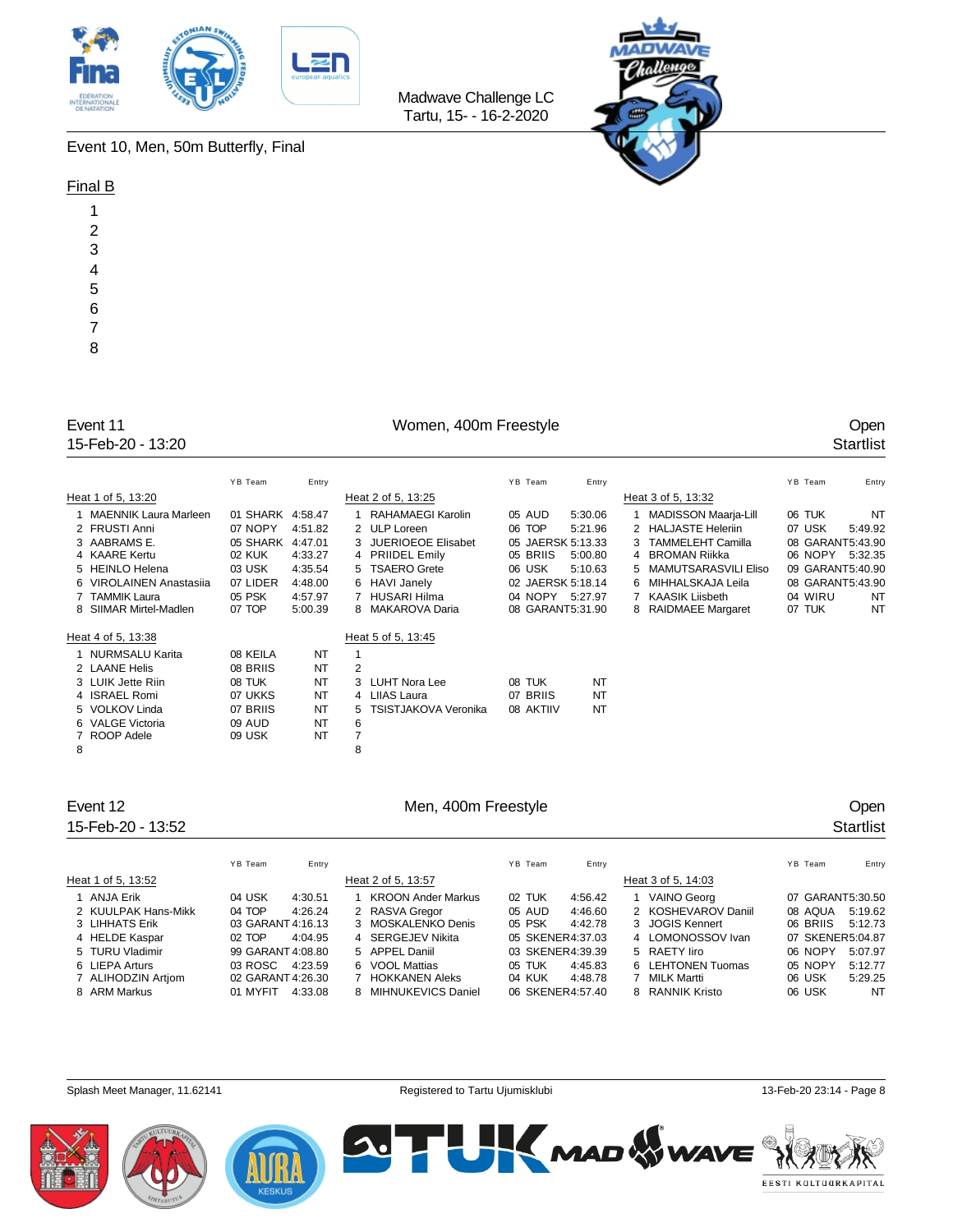



### Event 12, Men, 400m Freestyle

| Heat 4 of 5, 14:09 |           |    |   | Heat 5 of 5, 14:15 |           |    |  |
|--------------------|-----------|----|---|--------------------|-----------|----|--|
| 1 SKOLNOI Artur    | 05 AUD    | NT |   | OTT Jako-Kaur      | 09 USK    | NT |  |
| 2 MAEESEPP Erik    | 09 USK    | NT |   | 2 ROONI Karl-Erik  | 06 BRIIS  | NT |  |
| 3 KARU Rafael      | 10 USK    | NT |   | 3 KOKORIN Andres   | 06 AKTIIV | NT |  |
| 4 SIRK Kris        | 07 TUK    | NT |   | 4 KARU Aaron       | 09 USK    | NT |  |
| 5 JERMAKOV Ivan    | 07 AKTIIV | NT |   | 5 ALOE Robin       | 00 KEILA  | NT |  |
| 6 TAMMIS Tristan   | 04 AUD    | NT |   | 6 RAENDLA Ralf     | 08 BRIIS  | NT |  |
| 7 ULMAS Artur      | 04 AUD    | NT |   | SALK Joonas        | 07 BRIIS  | NT |  |
| 8 LOGINOV Arseni   | 07 TUK    | NT | 8 |                    |           |    |  |

### Event 13 Communication of the UV Women, 50m Backstroke Communication of the Open

|             | 15-Feb-20 - 14:22       |                 |           |                |                        |           |           |   |                        |           | <b>Startlist Prelim</b> |           |
|-------------|-------------------------|-----------------|-----------|----------------|------------------------|-----------|-----------|---|------------------------|-----------|-------------------------|-----------|
|             |                         | YB Team         | Entry     |                |                        | YB Team   | Entry     |   |                        | YB Team   |                         | Entry     |
|             | Heat 1 of 8, 14:22      |                 |           |                | Heat 2 of 8, 14:23     |           |           |   | Heat 3 of 8, 14:25     |           |                         |           |
| $\mathbf 1$ |                         |                 |           | 1              | <b>LAANISTO Carol</b>  | 07 KUK    | NT        |   | <b>UUDEKUELL Emili</b> | 08 USK    |                         | <b>NT</b> |
|             | 2 LUIK Leevi-Liset      | 08 USK          | NT        |                | 2 PAU Meribel          | 09 KUK    | <b>NT</b> |   | SHKITSKAJA Karina      | 09 USK    |                         | NT        |
|             | 3 SAA Andra             | 07 UKKS         | NT        | 3              | <b>SAAR Brigita</b>    | 07 JAERSK | <b>NT</b> |   | 3 PASHENKOVA Anna      | 09 TUK    |                         | 54.14     |
|             | 4 TAMMIK Susanna Loviis | 10 USK          | NT        | 4              | KARJA Karolin          | 09 KEILA  | NT        |   | 4 KIKAS Luisa Miia     | 07 TUK    |                         | 42.75     |
|             | 5 PEBERG Getter         | 05 BCH          | <b>NT</b> | 5              | <b>KALINJUK Elina</b>  | 08 SKENER | <b>NT</b> |   | 5 LAURI Luisa          | 08 BCH    |                         | 48.82     |
| 6           | <b>TAEHVE Heidi</b>     | 07 JAERSK       | <b>NT</b> | 6              | <b>KALJAS Mirtel</b>   | 09 KUK    | <b>NT</b> |   | 6 PALLOSON Hanna       | 10 USK    |                         | 54.95     |
| 7           |                         |                 |           | 7              | <b>SAEREV Anette</b>   | 09 UKKS   | <b>NT</b> |   | 7 JAERV Annaliisa      | 08 BCH    |                         | NT        |
| 8           |                         |                 |           | 8              | SOLOVJOVA K.           | 05 BCH    | <b>NT</b> |   | 8 ROSKOSHNY Maria      | 10 AQUA   |                         | NT        |
|             | Heat 4 of 8, 14:27      |                 |           |                | Heat 5 of 8, 14:28     |           |           |   | Heat 6 of 8, 14:30     |           |                         |           |
|             | 1 KOKK Kaisa Sofia      | 07 PSK          | 42.19     | $\mathbf{1}$   | <b>LEETMAA Elis</b>    | 06 TOP    | 38.93     |   | 1 LOOTUS Emma Sofia    | 07 KEILA  |                         | 35.39     |
|             | 2 IRBE Birgit           | 06 AUD          | 40.68     | 2              | <b>MALMELIN Veera</b>  | 07 NOPY   | 37.01     |   | 2 NOUSIAINEN Jenna     | 05 NOPY   |                         | 34.01     |
|             | 3 TIEAHO Emma           | 08 NOPY         | 39.95     | 3              | <b>MUREL Laura</b>     | 05 KEILA  | 36.63     | 3 | <b>KANN Kertu</b>      | 06 BRIIS  |                         | 32.92     |
|             | 4 KIKAS Greete          | 07 TOP          | 39.64     |                | 4 PALL Triinu          | 07 TUK    | 36.45     |   | 4 KORPIKOSKI Moona     | 05 NOPY   |                         | 31.38     |
|             | 5 ALOE Elisabeth        | 06 KEILA        | 39.71     |                | 5 LUHALA Alice Agathe  | 07 TOP    | 36.61     |   | 5 RANNAMETS Brita      | 04 USK    |                         | 32.13     |
|             | 6 LARM Liisa Kasandra   | 06 PSK          | 39.95     | 6              | SOVTSA Polina          | 08 TOP    | 36.74     | 6 | RAHAMAEGI Karolin      | 05 AUD    |                         | 33.83     |
|             | 7 LAURI Johanna         | 06 BCH          | 41.61     | 7              | <b>MALING Helena</b>   | 05 UKKS   | 37.22     |   | 7 OLESK Kaisa          | 06 TUK    |                         | 34.62     |
|             | 8 ZAIDENTSAL A.         | <b>08 JOHVI</b> | 42.35     |                | 8 NAIRIS liris         | 05 PSK    | 39.57     |   | 8 JUERIOEOE Elisabet   | 05 JAERSK |                         | 36.29     |
|             | Heat 7 of 8, 14:31      |                 |           |                | Heat 8 of 8, 14:32     |           |           |   |                        |           |                         |           |
|             | 1 KOIVULA Anni          | 03 NOPY         | 35.12     | 1              | <b>LEHMIJOKI Nelli</b> | 05 NOPY   | 34.93     |   |                        |           |                         |           |
|             | 2 TEDER Anette          | 06 TUK          | 33.91     |                | 2 GURJANOVA Violanta   | 06 JOHVI  | 33.86     |   |                        |           |                         |           |
|             | 3 HEINLO Helena         | 03 USK          | 32.45     |                | 3 VITSUT Laura         | 04 BRIIS  | 32.42     |   |                        |           |                         |           |
|             | 4 KAARE Kertu           | 02 KUK          | 30.07     |                | 4 VALDMAA Laura-Liis   | 04 TUK    | 29.53     |   |                        |           |                         |           |
|             | 5 ROOS Aurelia          | 04 PSK          | 31.80     | 5              | <b>HANSALU Katriin</b> | 03 BRIIS  | 31.44     |   |                        |           |                         |           |
|             | 6 MAAS Mari-Liis        | 04 TOP          | 33.44     | 6              | <b>MALVA Marii</b>     | 07 USK    | 33.40     |   |                        |           |                         |           |
|             | LINK Maarja Katherine   | 06 KEILA        | 34.49     | $\overline{7}$ | <b>KAPELINA Anna</b>   | 03 GARANT | 34.28     |   |                        |           |                         |           |
|             | 8 MIKKER Juuli-Marie    | 07 TUK          | 35.58     | 8              | <b>SIKK Aliise</b>     | 03 KEILA  | 35.39     |   |                        |           |                         |           |

Splash Meet Manager, 11.62141 **Registered to Tartu Ujumisklubi** 13-Feb-20 23:14 - Page 9





**SUTHERMAD WWAVE** EESTI KULTUURKAPITAL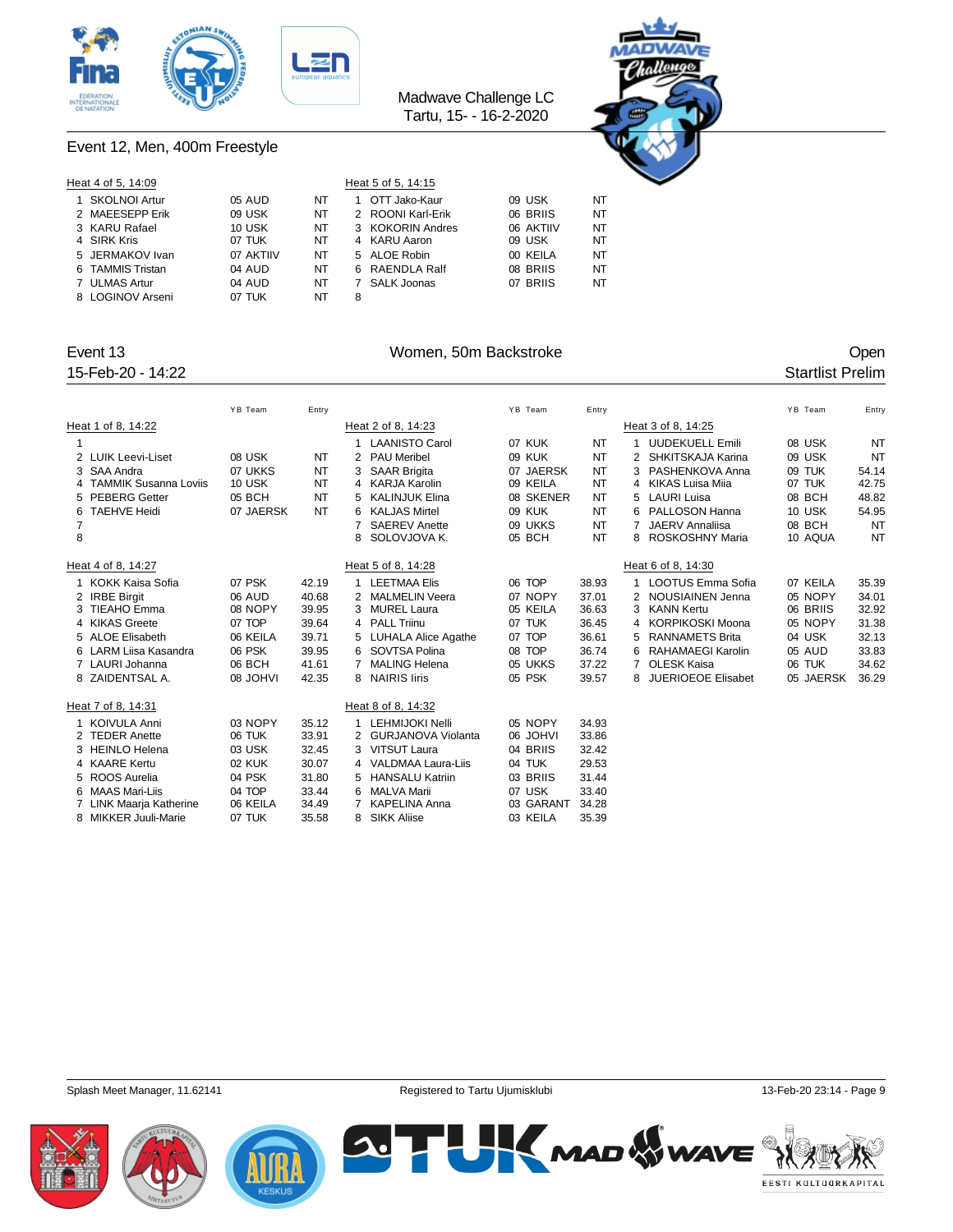



|                         | YB Team       | Entry     |    |                            | YB Team   | Entry     |   |                       | YB Team   | Entry     |
|-------------------------|---------------|-----------|----|----------------------------|-----------|-----------|---|-----------------------|-----------|-----------|
| Heat 1 of 7, 14:34      |               |           |    | Heat 2 of 7, 14:36         |           |           |   | Heat 3 of 7, 14:37    |           |           |
| 1 LAKSBERG Rauno        | 06 BCH        | NT        |    | <b>RUUMET Olaf</b>         | 04 KUK    | NT        |   | KING Gleb             | 06 AQUA   | NT        |
| 2 LEPIKSON Robert       | <b>10 KUK</b> | <b>NT</b> | 2  | HEINMAA Arti               | 06 KEILA  | NT        |   | 2 DANILOV Jaroslav    | 07 AQUA   | 47.96     |
| 3 KARU Aaron            | 09 USK        | NT        | 3  | <b>HERODES Gert</b>        | 02 KEILA  | <b>NT</b> | 3 | SIRK Andri            | 09 TUK    | 42.01     |
| 4 LAHT Gren             | <b>08 KUK</b> | NT        |    | 4 LESSING Gerd Johan       | 09 USK    | NT        |   | 4 KRASNOV Andrei      | 06 MAARDU | 40.53     |
| 5 MAASIK Robert         | <b>08 KUK</b> | NT        |    | 5 VAINU Gregor             | 10 KUK    | NT        |   | 5 KARISTE Oskar       | 08 BCH    | 41.77     |
| 6 MICHELSON Sebastian   | 10 USK        | NT        |    | 6 LAHT Roco                | 09 KUK    | NT        |   | 6 KUZIN Deniel        | 11 MAARDU | 42.84     |
| 7 STANITSKI Nikita      | 06 TUK        | NT        |    | <b>LOOVEER Sefran</b>      | 08 BCH    | NT        |   | <b>HIRVONEN Luka</b>  | 06 NOPY   | 48.82     |
| 8 BELSTEIN Platon       | 09 AQUA       | NT        |    | 8 KLIPPBERG Jasper         | 05 BCH    | <b>NT</b> |   | 8 PAIST Vahur         | 04 KUK    | <b>NT</b> |
| Heat 4 of 7, 14:39      |               |           |    | Heat 5 of 7, 14:40         |           |           |   | Heat 6 of 7, 14:41    |           |           |
| SIKK Alex               | 07 KEILA      | 40.03     |    | LEIB Richard               | 04 TUK    | 35.52     |   | <b>RAGIMOV Ruslan</b> | 06 MAARDU | 35.43     |
| 2 JAAMUL Kevin Martin   | 05 KUK        | 38.68     | 2  | <b>AROLD Kaspar</b>        | 05 USK    | 33.36     |   | 2 POKROVSKI Markkus   | 03 KEILA  | 32.75     |
| 3 TAETTE Markus         | 08 USK        | 37.45     | 3  | <b>MAERTMAA Alex Artur</b> | 02 USK    | 29.92     | 3 | <b>BORISSOV Pavel</b> | 05 JOHVI  | 29.80     |
| 4 ANDRESSON Franz       | 06 TOP        | 37.41     | 4  | MINAJEV Maksim             | 03 GARANT | 27.82     |   | 4 VAINIKK Rando       | 00 KUK    | 27.67     |
| 5 REIMAND Hannes Villem | 05 USK        | 37.43     |    | 5 TSOPP Tristan            | 04 AUD    | 29.75     |   | 5 SMOK Alan           | 05 GARANT | 29.29     |
| 6 SUKK Oliver           | 07 AUD        | 37.94     | 6. | TAMMIK Remi                | 05 PSK    | 30.40     |   | 6 ZVEJNIEKS Haralds   | 03 ROSC   | 30.07     |
| 7 BOISEN Rasmus         | 05 USK        | 39.28     |    | OTT Karl-Eric              | 08 USK    | 34.21     |   | KESKUELA Siim         | 07 TUK    | 33.76     |
| 8 SEMIRJAKIN Nikita     | 08 MAARDU     | 40.47     |    | SOOSAAR Andreas            | 06 USK    | 35.96     |   | 8 SALMINEN Topi       | 04 NOPY   | 35.75     |
|                         |               |           |    |                            |           |           |   |                       |           |           |

### Heat 7 of 7, 14:43

| 1 GOLDBERG Georgi     | 04 TOP    | 35.42 |
|-----------------------|-----------|-------|
| 2 PENT Mihkel         | 05 USK    | 31.84 |
| 3 KAMPUS Aleksander   | 01 TOP    | 29.80 |
| 4 VILCANS Pavels      | 90 VSSS   | 26.68 |
| 5 JAASKA Ronald       | 03 JAERSK | 28.44 |
| 6 MAENNIK Hans Herman | 05 BRIIS  | 29.95 |
| 7 KISELCUKS Timurs    | 04 VSSS   | 33.55 |
| 8 SIRK Kris           | 07 TUK    | 35.58 |

- 14:44 Medal ceremony No. 7. Women, 200m Medley
- 14:47 Medal ceremony No. 8. Men, 200m Medley
- 14:50 Medal ceremony No. 9. Women, 50m Butterfly
- 14:53 Medal ceremony No. 10. Men, 50m Butterfly
- 14:56 Medal ceremony No. 11. Women, 400m Freestyle
- 14:59 Medal ceremony No. 12. Men, 400m Freestyle

Splash Meet Manager, 11.62141 **Registered to Tartu Ujumisklubi 13-Feb-20 23:14 - Page 10** 13-Feb-20 23:14 - Page 10



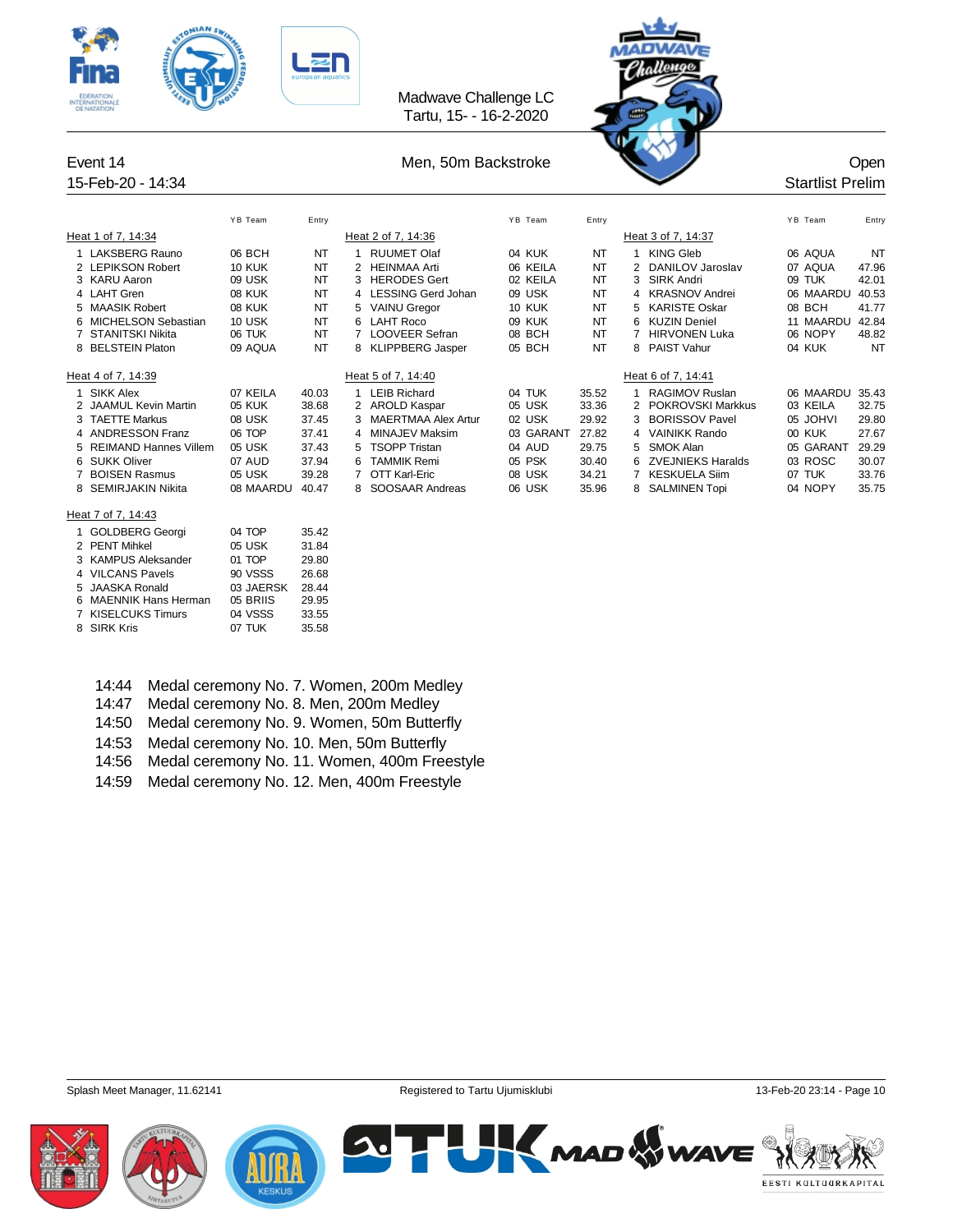



| Event 15<br>15-Feb-20 - 17:00 | Women, 50m Backstroke | Open<br><b>Startlist Finals</b> |
|-------------------------------|-----------------------|---------------------------------|
|                               | ΥB                    |                                 |
| Final A                       |                       |                                 |
| 4                             |                       |                                 |
| 2                             |                       |                                 |
| 3                             |                       |                                 |

 

Final B

 

 

| Event 16          | Men, 50m Backstroke | Open                    |  |  |  |
|-------------------|---------------------|-------------------------|--|--|--|
| 15-Feb-20 - 17:03 |                     | <b>Startlist Finals</b> |  |  |  |
|                   | YB                  |                         |  |  |  |
| Final A           |                     |                         |  |  |  |
|                   |                     |                         |  |  |  |
| 2                 |                     |                         |  |  |  |
| 3                 |                     |                         |  |  |  |

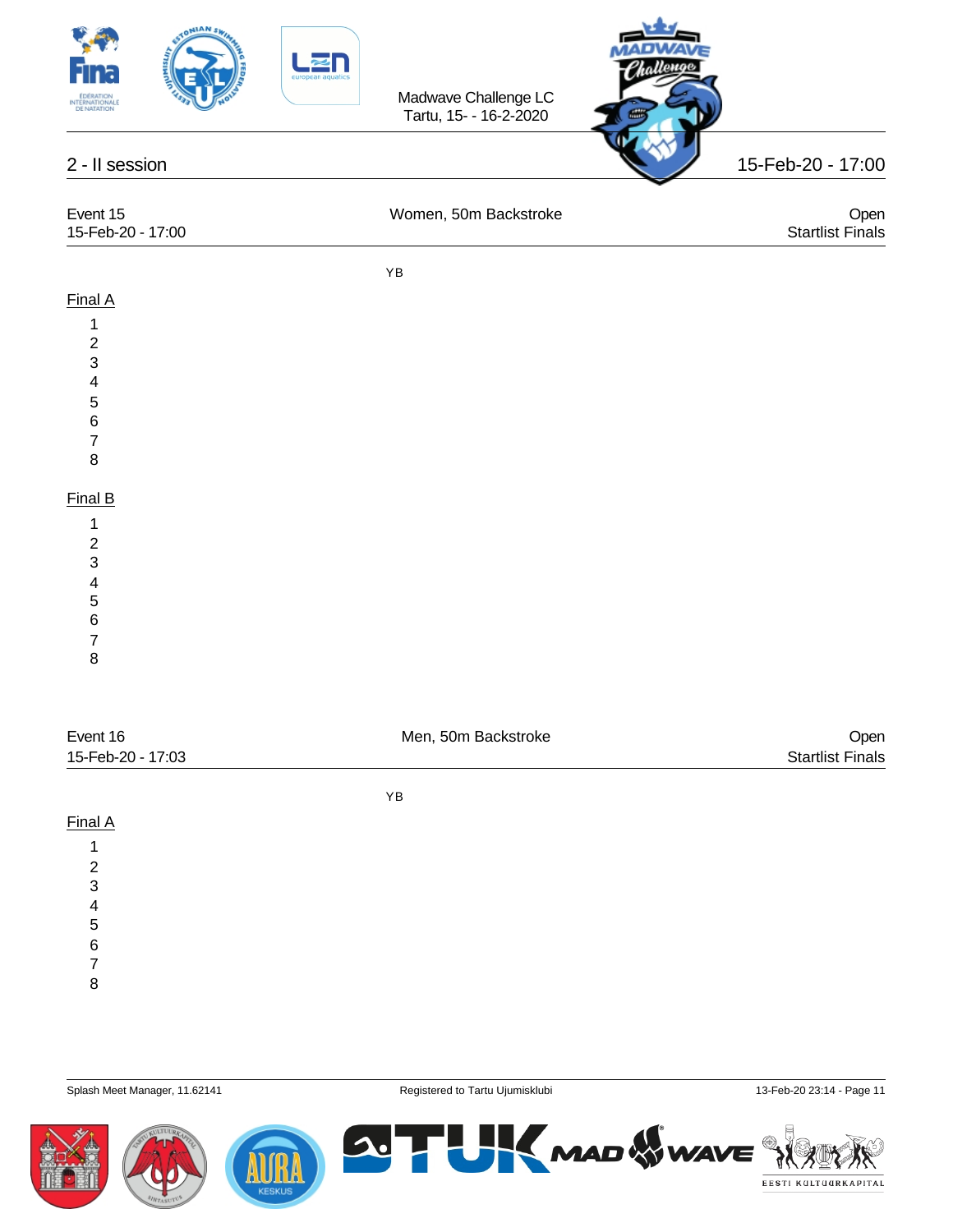



Event 16, Men, 50m Backstroke, Final

### Final B

| 1              |
|----------------|
|                |
|                |
| $\overline{c}$ |
|                |
|                |
| 3              |
|                |
|                |
| 4              |
|                |
| 5              |
|                |
|                |
| 6              |
|                |
|                |
| $\overline{7}$ |
|                |
|                |
| 8              |
|                |
|                |

15-Feb-20 - 17:06

## Event 17 Comen, 50m Breaststroke Coment 17 Comen 17 Comen, 50m Breaststroke Coment 17 Coment 17 Coment 15-Feb-20 - 17:06

|                |                        | YB Team       | Entry     |   |                          | YB Team   | Entry     |    |                         | YB Team   | Entry     |
|----------------|------------------------|---------------|-----------|---|--------------------------|-----------|-----------|----|-------------------------|-----------|-----------|
|                |                        |               |           |   |                          |           |           |    |                         |           |           |
|                | Heat 1 of 9, 17:06     |               |           |   | Heat 2 of 9, 17:08       |           |           |    | Heat 3 of 9, 17:09      |           |           |
| 1              |                        |               |           | 1 | <b>HAVI Liana</b>        | 07 JAERSK | NT        |    | <b>JUHANSON Laura</b>   | 07 PAIDE  | <b>NT</b> |
| $\overline{2}$ |                        |               |           |   | SAA Andra                | 07 UKKS   | <b>NT</b> |    | 2 PALLOSON Hanna        | 10 USK    | 1:03.49   |
|                | 3 LUHT Nora Lee        | 08 TUK        | NT        | 3 | <b>LAANISTO Carol</b>    | 07 KUK    | <b>NT</b> |    | TIEAHO lina             | 10 NOPY   | 55.99     |
|                | 4 TAEHVE Heidi         | 07 JAERSK     | <b>NT</b> | 4 | MAKSAKOVA Anastassia     | 08 SKENER | <b>NT</b> |    | 4 LAURI Luisa           | 08 BCH    | 54.30     |
|                | 5 VOLODINA Polina      | 08 JAERSK     | NT        | 5 | <b>MOGILAINEN Maria</b>  | 05 AKTIIV | <b>NT</b> | 5. | PASHENKOVA Anna         | 09 TUK    | 54.81     |
| 6              |                        |               |           | 6 | <b>SAAR Brigita</b>      | 07 JAERSK | <b>NT</b> |    | SHKITSKAJA Karina       | 09 USK    | 1:02.55   |
| $\overline{7}$ |                        |               |           | 7 | <b>BOLLVERK Anete</b>    | 03 PAIDE  | <b>NT</b> |    | <b>RANDMAA Marleene</b> | 06 PAIDE  | <b>NT</b> |
| 8              |                        |               |           | 8 | <b>RAIDMAEE Margaret</b> | 07 TUK    | <b>NT</b> | 8  | <b>KALJAS Mirtel</b>    | 09 KUK    | <b>NT</b> |
|                | Heat 4 of 9, 17:11     |               |           |   | Heat 5 of 9, 17:13       |           |           |    | Heat 6 of 9, 17:14      |           |           |
|                | 1 BELIK Maryia         | 08 GARANT     | 49.73     | 1 | <b>LILLO Anee</b>        | 06 TOP    | 44.87     | 1. | MAMUTSARASVILI Eliso    | 09 GARANT | 43.20     |
|                | 2 MIKKER Juuli-Marie   | 07 TUK        | 46.45     | 2 | <b>KIKAS Greete</b>      | 07 TOP    | 44.50     |    | 2 VAELISTE Liise        | 06 PSK    | 42.55     |
|                | 3 HUSARI Hilma         | 04 NOPY       | 45.26     | 3 | <b>BROMAN Riikka</b>     | 06 NOPY   | 44.19     |    | 3 MALMELIN Veera        | 07 NOPY   | 41.90     |
|                | 4 LARM Liisa Kasandra  | 06 PSK        | 45.03     | 4 | SEPP Liisbet             | 06 PSK    | 43.21     |    | 4 KOIVULA Anni          | 03 NOPY   | 41.41     |
|                | 5 DOMAN Maia           | 06 MYFIT      | 45.10     | 5 | <b>VEEDE Helen</b>       | 07 USK    | 44.08     | 5. | <b>SOKK Laura</b>       | 05 TUK    | 41.46     |
|                | 6 SIIMAR Mirtel-Madlen | 07 TOP        | 45.95     | 6 | <b>MALING Helena</b>     | 05 UKKS   | 44.43     |    | 6 ANNUS Isabel          | 08 USK    | 41.92     |
|                | 7 ISRAEL Romi          | 07 UKKS       | 49.00     | 7 | LUHALA Alice Agathe      | 07 TOP    | 44.74     |    | 7 MUSTALAHTI Ronja      | 04 NOPY   | 42.79     |
|                | 8 PAU Meribel          | <b>09 KUK</b> | 51.22     |   | 8 SOVTSA Polina          | 08 TOP    | 45.00     |    | 8 LUIK Jette Riin       | 08 TUK    | 43.20     |
|                | Heat 7 of 9, 17:16     |               |           |   | Heat 8 of 9, 17:17       |           |           |    | Heat 9 of 9, 17:19      |           |           |
|                | 1 UPPUS Elisabet       | 04 MYFIT      | 39.23     | 1 | <b>ERALA Triin</b>       | 04 AUD    | 39.16     |    | 1 LEHMIJOKI Nelli       | 05 NOPY   | 38.96     |
|                | 2 TEDER Anette         | 06 TUK        | 38.03     | 2 | <b>SIKK Aliise</b>       | 03 KEILA  | 38.02     |    | 2 SARTA Mare            | 04 ROSC   | 37.90     |
|                | 3 RANNAMETS Brita      | 04 USK        | 36.19     | 3 | <b>ARNDT Meril</b>       | 02 MYFIT  | 36.15     |    | 3 FERSTA Elizabete      | 04 ROSC   | 36.10     |
|                | 4 KARAMUSHKINA Daria   | 04 LIDER      | 34.80     |   | 4 VORONTSOVA J.          | 05 GARANT | 33.82     |    | 4 MAETLIK Elisabet      | 02 TOP    | 33.39     |
|                | 5 KIRISA Valerija      | 03 VSSS       | 35.20     | 5 | <b>RASMANN Simona</b>    | 04 MYFIT  | 35.16     | 5. | PAVLOVA Ekaterina       | 04 LIDER  | 35.00     |
|                | 6 HAVI Janely          | 02 JAERSK     | 36.80     | 6 | <b>HERODES Gerly</b>     | 03 KEILA  | 36.49     | 6  | JOGI Ida Tuule          | 03 USK    | 36.40     |
|                | 7 LEETMAA Elis         | 06 TOP        | 38.28     | 7 | <b>LUTS Janeli</b>       | 06 KEILA  | 38.24     |    | <b>KORPENKOV Jana</b>   | 04 USK    | 38.04     |
|                | 8 OLESK Kaisa          | 06 TUK        | 41.08     | 8 | <b>HAAVISTE Maribel</b>  | 06 TUK    | 40.10     |    | 8 TSAERO Grete          | 06 USK    | 39.65     |
|                |                        |               |           |   |                          |           |           |    |                         |           |           |





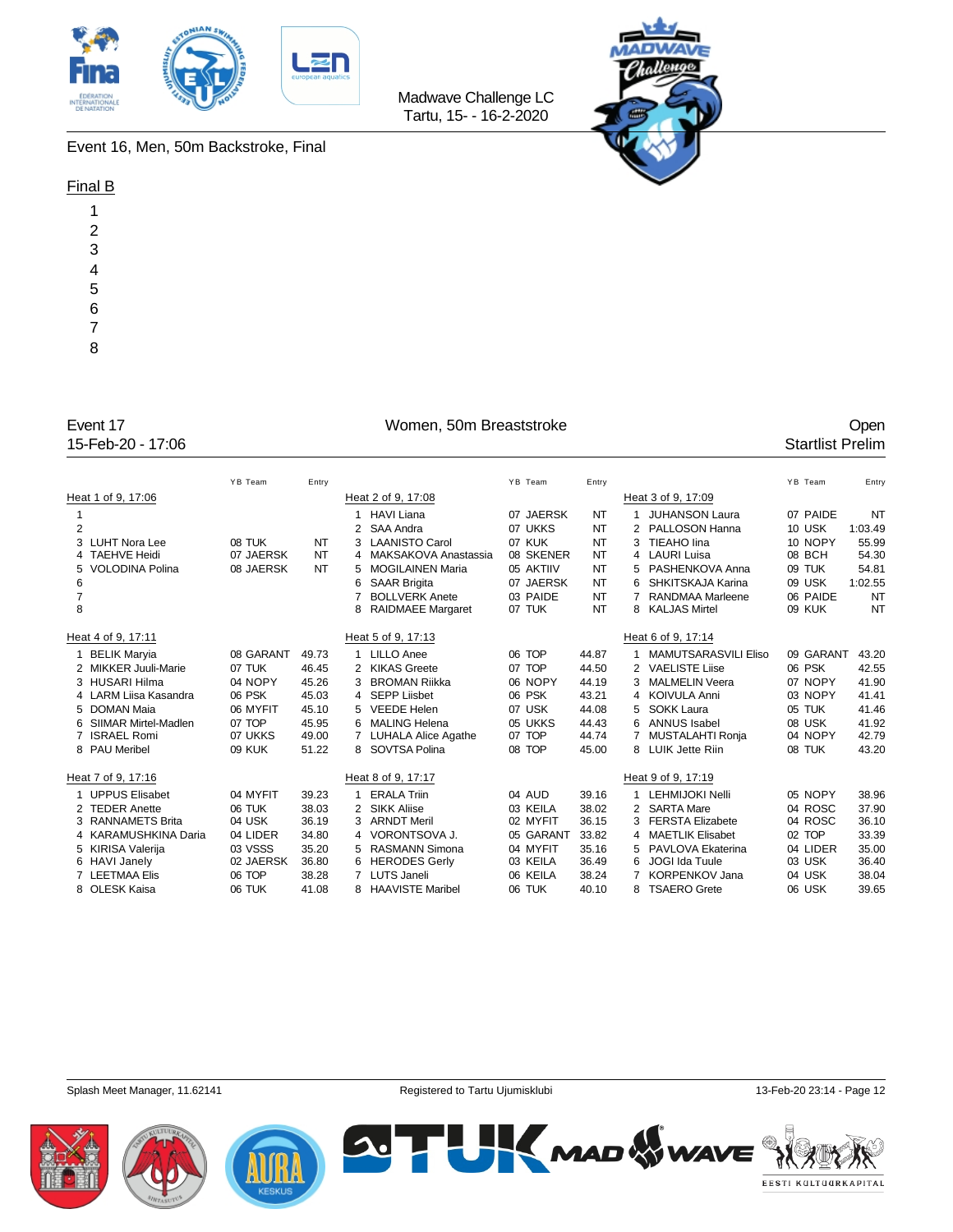

# Tartu, 15- - 16-2-2020

Madwave Challenge LC



|                |                            | YB Team       | Entry |                |                              | YB Team       | Entry     |                |                          | YB Team   | Entry     |
|----------------|----------------------------|---------------|-------|----------------|------------------------------|---------------|-----------|----------------|--------------------------|-----------|-----------|
|                | Heat 1 of 9, 17:20         |               |       |                | Heat 2 of 9, 17:22           |               |           |                | Heat 3 of 9, 17:24       |           |           |
|                |                            |               |       | 1              | <b>KOGER Kristofer</b>       | 12 USK        | <b>NT</b> |                | <b>BALTA German</b>      | 08 GARANT | NT        |
| $\overline{2}$ |                            |               |       | 2              | <b>MAASIK Robert</b>         | <b>08 KUK</b> | <b>NT</b> | 2              | <b>VAINIKK Rando</b>     | 00 KUK    | <b>NT</b> |
|                | <b>JAAMUL Kevin Martin</b> | <b>05 KUK</b> | NT    | 3              | PAIST Vahur                  | 04 KUK        | <b>NT</b> | 3              | <b>LEPIKSON Robert</b>   | 10 KUK    | <b>NT</b> |
| 4              | <b>DUNITS Alex</b>         | 05 JAERSK     | NT    |                | 4 KARU Rafael                | 10 USK        | <b>NT</b> |                | 4 PIIRMAA Arti           | 05 PAIDE  | <b>NT</b> |
| 5              | <b>LOOVEER Sefran</b>      | 08 BCH        | NT    | 5              | PRIKS Robin                  | 10 USK        | <b>NT</b> | 5.             | NIKOLOV Ivo              | 08 GARANT | <b>NT</b> |
| 6              |                            |               |       | 6              | <b>LAHT Roco</b>             | 09 KUK        | <b>NT</b> |                | 6 LAHT Gren              | 08 KUK    | <b>NT</b> |
| $\overline{7}$ |                            |               |       |                | <b>KESKUELA Siim</b>         | 07 TUK        | <b>NT</b> | 7              | <b>ZABOTIN Allan</b>     | 06 GARANT | <b>NT</b> |
| 8              |                            |               |       | 8              |                              |               |           | 8              | <b>KLIPPBERG Jasper</b>  | 05 BCH    | <b>NT</b> |
|                | Heat 4 of 9, 17:25         |               |       |                | Heat 5 of 9, 17:27           |               |           |                | Heat 6 of 9, 17:28       |           |           |
|                | 1 KOLAMETS Henry           | 01 TUK        | NT    |                | <b>LOGINOV Arseni</b>        | 07 TUK        | 46.22     |                | <b>HIRVONEN Luka</b>     | 06 NOPY   | 39.17     |
|                | 2 LEPP Carmo               | 06 BCH        | NT    |                | SOOSAAR Andreas              | 06 USK        | 43.41     |                | 2 KVIST Casper           | 06 NOPY   | 38.78     |
|                | 3 SIRK Andri               | 09 TUK        | 48.53 |                | 3 KAZAREVSKI Nikita          | 06 USK        | 39.99     | 3              | <b>VAINIKK Raido</b>     | 05 PSK    | 37.94     |
|                | 4 ALLEKORS Erik            | 07 AUD        | 47.48 | $\overline{4}$ | <b>TAMM Kaspar</b>           | 01 TUK        | 39.75     |                | 4 VOOL Mattias           | 05 TUK    | 36.68     |
|                | 5 ROHIVAELI Johannes       | 08 USK        | 47.92 | 5              | <b>ROHTLA Hendrik</b>        | 05 PAIDE      | 39.80     | 5.             | <b>VEGERIS M.</b>        | 03 ROSC   | 36.75     |
|                | 6 SITMAN Robert            | 09 USK        | 52.89 | 6              | <b>SIRK Kris</b>             | 07 TUK        | 40.81     | 6.             | STANITSKI Nikita         | 06 TUK    | 38.17     |
|                | 7 TISCHLER Raigo           | 04 PAIDE      | NT    |                | <b>LEHTONEN Tuomas</b>       | 05 NOPY       | 43.78     | $\overline{7}$ | <b>SAULEP Silver</b>     | 06 PSK    | 39.09     |
|                | 8 BELSTEIN Platon          | 09 AQUA       | NT    |                | 8 LAKSBERG Rauno             | 06 BCH        | 46.23     |                | 8 METSA Aap Valter       | 05 USK    | 39.57     |
|                | Heat 7 of 9, 17:30         |               |       |                | Heat 8 of 9, 17:31           |               |           |                | Heat 9 of 9, 17:32       |           |           |
|                | 1 STEPANOV Ragnar          | 03 AKTIIV     | 35.80 |                | <b>TENNOKESE Karl Markus</b> | 05 BRIIS      | 35.77     |                | <b>STERLIKOV Deniss</b>  | 05 JOHVI  | 35.03     |
|                | 2 SALA Erik                | 01 VSK        | 33.68 |                | 2 MOSKALENKO Denis           | 05 PSK        | 33.51     |                | 2 TEDER Karl Christopher | 04 BRIIS  | 33.26     |
|                | 3 KAALIK Artiom            | 04 SKENER     | 32.24 | 3              | <b>GURJANOVS Viktors</b>     | 01 VSSS       | 32.01     |                | 3 OJALA Ander            | 03 KEILA  | 31.89     |
|                | 4 SOVTSA Mark              | 01 TOP        | 29.25 | 4              | <b>MATVEJEV Tiit</b>         | <b>99 KUK</b> | 28.86     |                | 4 NIINE Joonas           | 00 AKTIIV | 28.62     |
|                | 5 PENZEJEVS Klims          | 02 VSSS       | 31.23 | 5              | <b>ROOSE Ralf</b>            | 04 TUK        | 30.98     |                | 5 PALVADRE Christopher   | 03 TOP    | 30.19     |
|                | 6 MAERTMAA Alex Artur      | 02 USK        | 33.07 | 6              | <b>MILK Karl Mattias</b>     | 04 USK        | 32.94     |                | 6 ARM Markus             | 01 MYFIT  | 32.84     |
|                | SOOVIK Carl Robert         | 04 PSK        | 34.97 |                | <b>AAVIK Sander</b>          | 04 USK        | 34.26     |                | <b>PENT Mihkel</b>       | 05 USK    | 34.03     |
| 8              | <b>JOGIS Karl</b>          | 04 BRIIS      | 36.53 | 8              | <b>PRANS Sten-Artti</b>      | 05 TUK        | 36.22     | 8              | <b>JAERV Alver</b>       | 05 BCH    | 35.96     |

## 15-Feb-20 - 17:34 Startlist

Event 19 Communication of the UV Women, 200m Butterfly Communication of the UV Open

|                       | YB Team           | Entry   |   |                        | YB Team  | Entry          | YB Team | Entry |
|-----------------------|-------------------|---------|---|------------------------|----------|----------------|---------|-------|
| Heat 1 of 2, 17:34    |                   |         |   | Heat 2 of 2, 17:38     |          |                |         |       |
| 1 PALL Triinu         | 07 TUK            | 3:21.59 |   |                        |          |                |         |       |
| 2 NOUSIAINEN Jenna    | 05 NOPY           | 2:59.37 |   | 2 MADISSON Maarja-Lill | 06 TUK   | N <sub>T</sub> |         |       |
| 3 SARANA S.           | 04 AUD            | 2:44.59 |   | 3 HALJASTE Heleriin    | 07 USK   | NT             |         |       |
| 4 MALKOVA Anastassija | 04 SKENER 2:40.44 |         |   | 4 OUNMAA Ingel         | 89 MYFIT | NT             |         |       |
| 5 GURJANOVA Violanta  | IVHOL 80          | 2:44.15 |   | 5 SOLOVJOVA K.         | 05 BCH   | NT             |         |       |
| 6 TAMMIK Laura        | 05 PSK            | 2:55.26 |   | 6 ROOP Adele           | 09 USK   | <b>NT</b>      |         |       |
| 7 ZAHOVAIKO Anette    | 06 BRIIS          | 3:00.47 |   | SOINI Petra            | 07 NOPY  | NT             |         |       |
| 8 VOOL Madleen        | 08 TUK            | 3:22.30 | 8 |                        |          |                |         |       |
|                       |                   |         |   |                        |          |                |         |       |







**SUTH KMAD WWAVE** EESTI KULTUURKAPITAL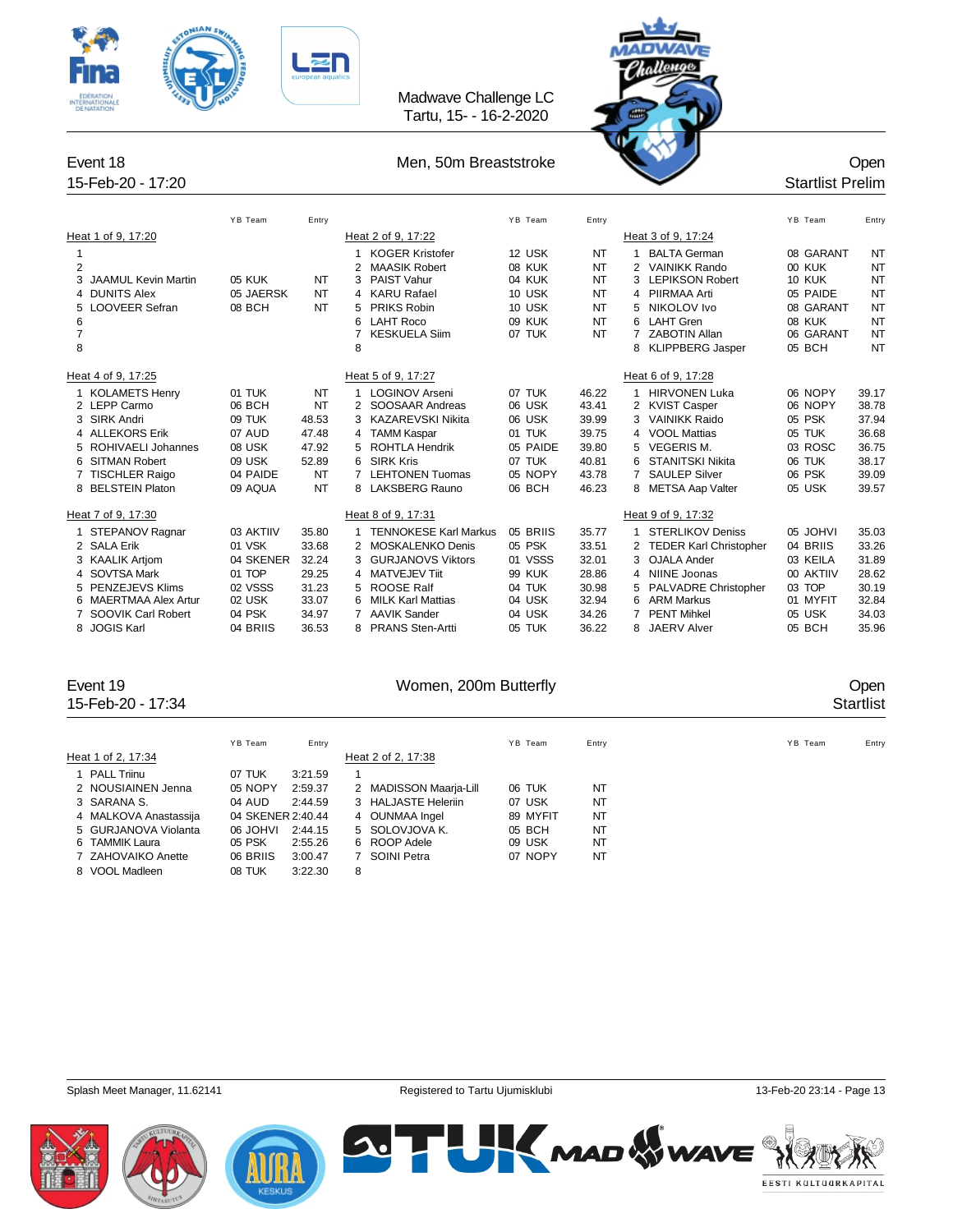| <b>Fina</b><br><b>EDERATION</b><br><b>INTERNATIONALE</b><br><b>DE NATATION</b>                                                                                       | suropean aquatics                                                                                                                                                  |                                                                                                                                                                                             | Madwave Challenge LC<br>Tartu, 15- - 16-2-2020                                                                                                              | <b>GOLDEN</b>                                                                                |                                         |                                           |
|----------------------------------------------------------------------------------------------------------------------------------------------------------------------|--------------------------------------------------------------------------------------------------------------------------------------------------------------------|---------------------------------------------------------------------------------------------------------------------------------------------------------------------------------------------|-------------------------------------------------------------------------------------------------------------------------------------------------------------|----------------------------------------------------------------------------------------------|-----------------------------------------|-------------------------------------------|
| Event 20<br>15-Feb-20 - 17:43                                                                                                                                        |                                                                                                                                                                    |                                                                                                                                                                                             | Men, 200m Butterfly                                                                                                                                         |                                                                                              |                                         | Open<br><b>Startlist</b>                  |
| Heat 1 of 3, 17:43                                                                                                                                                   | YB Team<br>Entry                                                                                                                                                   | Heat 2 of 3, 17:46                                                                                                                                                                          | YB Team<br>Entry                                                                                                                                            | Heat 3 of 3, 17:51                                                                           | YB Team                                 | Entry                                     |
| <b>SERGEJEV Nikita</b><br>2 SUHANOVSKIS Deniss<br>3 APPEL Daniil<br>4 AMOSENKOV Aleksandr<br>5 ASTRELIN Dmitri<br>6 LILL Robin<br>7 SOLODOV Demid<br>8 VAINIKK Raido | 05 SKENER 2:35.18<br>03 ROSC 2:25.59<br>03 SKENER 2:17.52<br>01 JAERSK 2:10.56<br>03 GARANT 2:15.26<br>05 TOP<br>2:25.36<br>03 SKENER 2:26.00<br>05 PSK<br>2:38.07 | <b>NIINE Johannes</b><br><b>KUETOE Kasper</b><br><b>PRANS Sten-Artti</b><br>4 AKSJONOV Artiom<br>KANEVSKI Dmitri<br><b>KOPJEV Ernest</b><br>6.<br><b>MUIDRE Mairo</b><br><b>ABRAS Artur</b> | 06 AKTIIV<br>NT<br>05 NOPY<br>NT<br>05 TUK<br>2:52.95<br>07 SKENER2:45.55<br>07 SKENER2:49.67<br>08 TOP<br>3:52.09<br>05 BRIIS<br>NT<br><b>NT</b><br>08 USK | 2<br>3 OTT Karl-Eric<br>4 KVIST Casper<br>5 ALTEBERG Artiom<br><b>ANNUS Kaspar</b><br>6<br>8 | 08 USK<br>06 NOPY<br>06 USK<br>06 BRIIS | NT<br><b>NT</b><br><b>NT</b><br><b>NT</b> |

 $x + y = 1$ 

- 17:55 Medal ceremony No. 15. Women, 50m Backstroke
- 17:58 Medal ceremony No. 16. Men, 50m Backstroke

ONIAN Sky

 $\mathbf{R}$ 

- 18:01 Medal ceremony No. 19. Women, 200m Butterfly
- 18:04 Medal ceremony No. 20. Men, 200m Butterfly

Event 21 Communication of the UV Communication of the UV Communication of the UV Communication of the UV Communication of the Open 15-Feb-20 - 18:07 Communication of the UV Communication of the UV Communication of the UV C 15-Feb-20 - 18:07

|                           | YB Team           | Entry   |    |                           | YB Team           | Entry     |   |                        | YB Team   | Entry     |
|---------------------------|-------------------|---------|----|---------------------------|-------------------|-----------|---|------------------------|-----------|-----------|
| Heat 1 of 7, 18:07        |                   |         |    | Heat 2 of 7, 18:11        |                   |           |   | Heat 3 of 7, 18:14     |           |           |
| 1 VIROLAINEN Anastasija   | 07 LIDER          | 2:18.20 |    | <b>JUERIOEOE Elisabet</b> | 05 JAERSK 2:26.45 |           |   | <b>FRUSTI Anni</b>     | 07 NOPY   | 2:35.92   |
| 2 KORPIKOSKI Moona        | 05 NOPY           | 2:16.67 | 2  | LIU YEUNG Ute Viktoria    | 07 JOHVI          | 2:24.87   |   | <b>DOMAN Maia</b>      | 06 MYFIT  | 2:34.16   |
| 3 KUEBAR Johanna          | 06 TUK            | 2:14.08 |    | SIIMAR Mirtel-Madlen      | 07 TOP            | 2:22.86   |   | 3 PAJO Erika           | 06 BRIIS  | 2:33.76   |
| 4 HEINLO Helena           | 03 USK            | 2:09.32 |    | 4 AVANESOVA Anna          | 02 VSSS           | 2:21.89   |   | 4 JAAGANT Helen        | 06 BRIIS  | 2:29.70   |
| 5 KAARE Kertu             | 02 KUK            | 2:10.83 |    | 5 KAUL Susannah           | <b>99 KUK</b>     | 2:22.63   |   | 5 ALOE Elisabeth       | 06 KEILA  | 2:33.22   |
| 6 AABRAMS E.              | 05 SHARK          | 2:14.23 | 6. | <b>PRIIDEL Emily</b>      | 05 BRIIS          | 2:24.04   |   | 6 MADAR Kirke          | 07 KEILA  | 2:33.88   |
| 7 KOTSAR Karolin Victoria | 05 AUD            | 2:17.13 |    | 7 ULP Loreen              | 06 TOP            | 2:25.20   |   | 7 ANNUS Isabel         | 08 USK    | 2:35.20   |
| 8 MAENNIK Laura Marleen   | 01 SHARK          | 2:20.41 |    | <b>TAMMISTE Greete</b>    | 06 TUK            | 2:29.67   |   | 8 HUSARI Hilma         | 04 NOPY   | 2:36.25   |
|                           |                   |         |    |                           |                   |           |   |                        |           |           |
|                           |                   |         |    |                           |                   |           |   |                        |           |           |
| Heat 4 of 7, 18:17        |                   |         |    | Heat 5 of 7, 18:21        |                   |           |   | Heat 6 of 7, 18:25     |           |           |
| 1 KOKK Kaisa Sofia        | 07 PSK            | 2:51.51 |    | <b>REIDOLF Kirke</b>      | 07 BRIIS          | <b>NT</b> |   | <b>LUTS Kristin</b>    | 08 TUK    | <b>NT</b> |
| 2 BROMAN Riikka           | 06 NOPY           | 2:38.43 | 2  | <b>JUVONEN Milja</b>      | 07 NOPY           | 3:19.86   |   | 2 TSISTJAKOVA Veronika | 08 AKTIIV | <b>NT</b> |
| 3 METS Loore              | 08 PSK            | 2:37.51 |    | MADISSON Maarja-Lill      | 06 TUK            | 3:07.37   |   | 3 HERODES Gerly        | 03 KEILA  | <b>NT</b> |
| 4 KAEVATS Teele           | 07 TUK            | 2:37.41 |    | 4 ANSON Emilia            | 08 GARANT3:00.90  |           |   | 4 LIIAS Laura          | 07 BRIIS  | <b>NT</b> |
| 5 SEREBRJAKOVA Olesja     | 07 AQUA           | 2:37.46 | 5. | <b>VAELISTE Liise</b>     | 06 PSK            | 3:06.93   |   | 5 IVANOVA Diana        | 08 AKTIIV | <b>NT</b> |
| 6 SEPP Liisbet            | 06 PSK            | 2:38.26 |    | <b>TIEAHO lina</b>        | 10 NOPY           | 3:14.42   | 6 | <b>BOLLVERK Anete</b>  | 03 PAIDE  | <b>NT</b> |
| 7 TAMMELEHT Camilla       | 08 GARANT 2:42.50 |         |    | <b>LUTS Janeli</b>        | 06 KEILA          | <b>NT</b> |   | PASHENKOVA Anna        | 09 TUK    | <b>NT</b> |
| 8 TIEAHO Emma             | 08 NOPY           | 2:53.08 |    | <b>SAEREV Anette</b>      | <b>UKKS</b><br>09 | <b>NT</b> |   | 8 PAERKNA Maarja       | 07 JAERSK | <b>NT</b> |
|                           |                   |         |    |                           |                   |           |   |                        |           |           |
| Heat 7 of 7, 18:29        |                   |         |    |                           |                   |           |   |                        |           |           |

|   | 2 NURMSALU Karita | 08 KEILA | NT |
|---|-------------------|----------|----|
|   | 3 JUHANSON Laura  | 07 PAIDE | NT |
|   | 4 VALGE Victoria  | 09 AUD   | NT |
|   | 5 PALLOSON Hanna  | 10 USK   | NT |
|   | 6 TEDER Karolin   | 08 BRIIS | NT |
|   | 7 VOLKOV Linda    | 07 BRIIS | NT |
| 8 |                   |          |    |







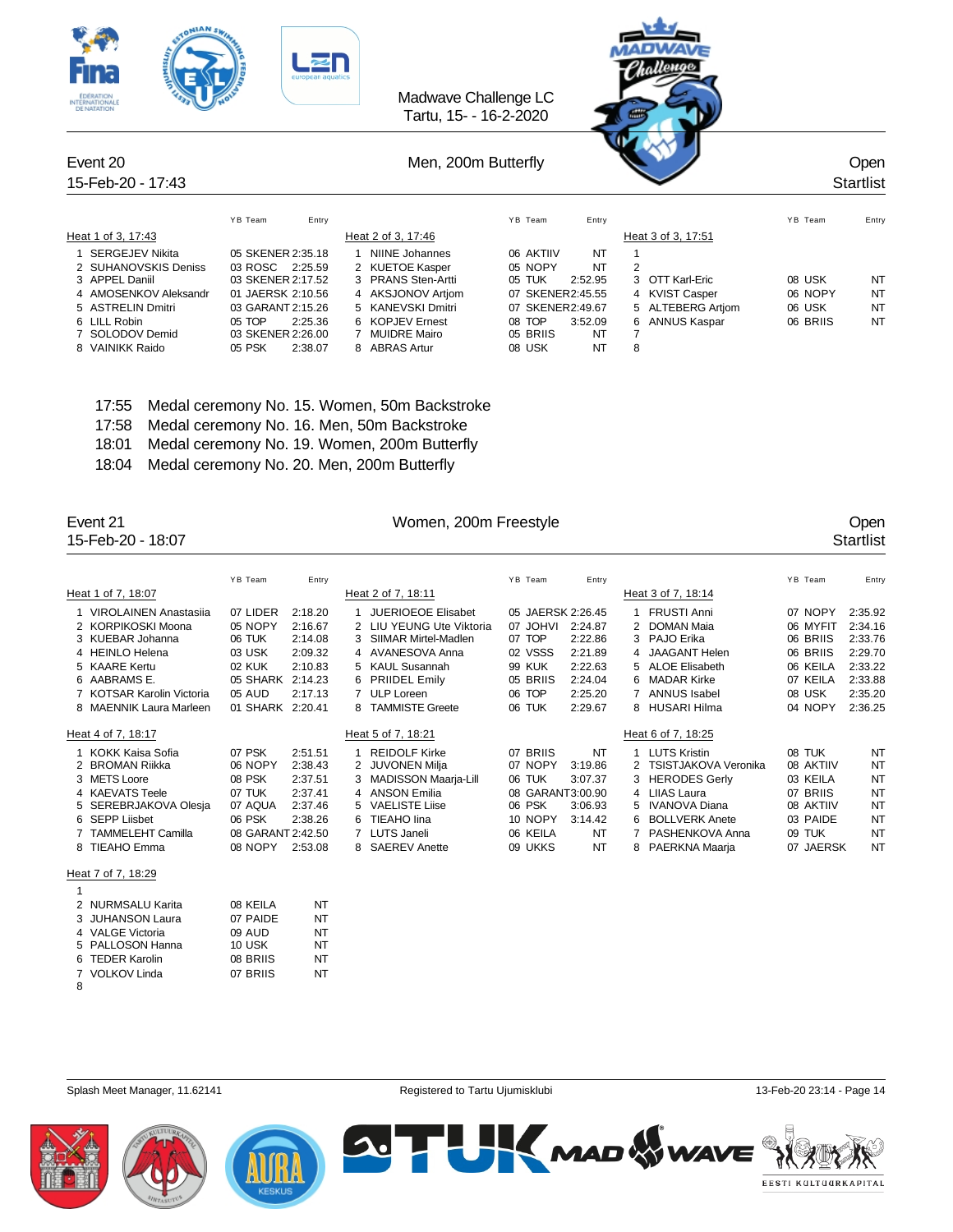



| Heat 1 of 10, 18:33<br>Heat 2 of 10, 18:36<br>Heat 3 of 10, 18:39<br>1 KUULPAK Hans-Mikk<br>04 TOP<br>2:04.37<br>1 TAMMIK Remi<br>05 PSK<br>2:09.97<br>1 BORZIHS Nikita<br>02 ROSC<br>2:16.77<br>01 VSSS<br>02 USK<br>2 ALIHODZIN Artiom<br>02 GARANT 2:03.65<br>2 GURJANOVS Viktors<br>2:09.73<br>2 ROOTSMA Jass<br>2:15.28<br>DROZDOV Daniil<br>04 GARANT 2:01.24<br>03 ROSC<br>2:08.99<br>04 KUK<br>2:14.72<br>3<br>3 LIEPA Arturs<br>3<br>HOKKANEN Aleks<br>4 HELDE Kaspar<br>02 TOP<br>1:55.85<br>4 ARM Markus<br>01 MYFIT<br>2:05.31<br>4 VELMAR Denis<br>04 AKTIIV<br>2:13.84<br><b>LIHHATS Erik</b><br>03 GARANT 1:56.10<br><b>ALOE Robin</b><br>00 KEILA<br>2:08.97<br>RASVA Gregor<br>05 AUD<br>2:14.59<br>5<br>5<br>5<br>04 AUD<br>6 VAINIKK Rando<br>00 KUK<br>2:01.96<br>6 SOVTSA Mark<br>01 TOP<br>2:09.00<br>6 ULMAS Artur<br>2:15.19<br><b>GRITSOK Alan</b><br>03 GARANT 2:03.91<br>$\overline{7}$<br>SOORM Aleksandr<br>05 TUK<br>2:09.87<br>$\overline{7}$<br><b>LEHTONEN Tuomas</b><br>05 NOPY<br>2:16.67<br>7<br>8 LISSOVENKO Patrik<br>05 USK<br>8 VEGERIS Francis Daniels<br>03 ROSC<br>2:22.79<br>01 KUK<br>2:04.60<br>8 METSA Aap Valter<br>2:13.73<br>Heat 4 of 10, 18:42<br>Heat 5 of 10, 18:45<br>Heat 6 of 10, 18:49<br>1 LAURI Silver<br>07 TUK<br>2:30.84<br>1 TSINJONNOI Artemi<br>08 GARANT2:38.50<br>1 HORPPU Konsta<br>08 NOPY<br>3:01.97<br>04 NOPY<br>08 TOP<br>2 DENISSOV Aleksei<br>08 GARANT 2:27.90<br>2 SALMINEN Topi<br>2:37.46<br>2 KOPJEV Ernest<br>2:50.67<br>3 KOKORIN Andres<br>2:25.80<br>3 KING Gleb<br>06 AQUA<br>2:34.13<br>3 RAETY liro<br>06 NOPY<br>2:47.41<br>06 AKTIIV<br>2:23.07<br>06 TOP<br>2:32.00<br>SOOSAAR Andreas<br>06 USK<br>4 AROLD Kaspar<br>05 USK<br><b>IILANE Andreas</b><br>2:44.71<br>4<br>4<br><b>TEDER Karl Christopher</b><br>04 BRIIS<br>2:23.43<br>5 KOZHENKOV E.<br>07 GARANT2:33.02<br>RAENDLA Ralf<br>08 BRIIS<br>2:46.18<br>5<br>5<br>2:27.43<br>06 USK<br>6 MUIDRE Mairo<br>05 BRIIS<br>6 KAZAREVSKI Nikita<br>2:34.98<br><b>VELICHKIN Aleksandr</b><br>08 GARANT2:50.00<br>6<br>7 KUULPAK Oliver<br>07 TOP<br>2:28.70<br>7 OJAVERE Karl Erik<br>07 TOP<br>2:38.00<br>$\overline{7}$<br><b>BALAJEV Kirill</b><br>07 AQUA<br>2:51.56<br>2:31.29<br>07 GARANT2:41.85<br>09 AUD<br>8 LOGINOV Arseni<br>07 TUK<br>8 MIHHEJENKOV A.<br>8<br>JUHANDI Stever<br>3:13.52<br>Heat 7 of 10, 18:53<br>Heat 8 of 10, 18:57<br>Heat 9 of 10, 19:01<br><b>SHCHERBAK Matvei</b><br>NT<br>08 BRIIS<br><b>NT</b><br>1 MILLER Jarko<br>06 BRIIS<br>NT<br>08 GARANT<br>1 MARRAN Maert Lukas<br>1<br><b>TENNOKESE Karl Markus</b><br>05 BRIIS<br>NT<br>2 JOGIS Kennert<br>06 BRIIS<br><b>NT</b><br>2 ZABALKANSKI Mihhail<br>07 AKTIIV<br>NT<br>2<br>3<br>SOOSAR Rainer<br>06 AKTIIV<br>NT<br>3<br>SAVOLAINEN O.<br>08 NOPY<br>NT<br>ROOSVE Rasmus<br>07 KUK<br>NT<br>3<br>4 KARU Rafael<br><b>TONTERI Eino</b><br>4 LESSING Gerd Johan<br><b>10 USK</b><br>NT<br>10 NOPY<br>NT<br>09 USK<br><b>NT</b><br>4<br>NT<br><b>ALLIKA Mattias</b><br>08 TUK<br><b>NT</b><br>PIIRMAA Arti<br>05 PAIDE<br>NT<br>5<br><b>RUHNO Roger</b><br>06 BRIIS<br>5<br>5<br>NT<br>6 SIRK Kris<br>07 TUK<br>VASSILJEV Arseni<br>SITIKOV Roman<br>06 AUD<br>NT<br>6<br>08 GARANT<br>NT<br>6<br>7 HIRVONEN Luka<br>NT<br>7 ABRAS Artur<br>08 USK<br><b>NT</b><br>$\overline{7}$<br><b>DUNITS Alex</b><br>05 JAERSK<br>NT<br>06 NOPY<br>NT<br>8 TAMMIS Tristan<br>NT<br>8<br>8 ANNUS Kaspar<br>06 BRIIS<br>04 AUD<br>Heat 10 of 10, 19:05<br>1<br>$\overline{2}$<br>3<br><b>TURILOV Mark</b><br>06 AKTIIV<br>NT<br><b>ILVES Gregor</b><br>07 BRIIS<br>NT<br>4<br>5<br><b>JERMAKOV</b> Ivan<br>07 AKTIIV<br>NΤ<br>6<br>7<br>8<br>Event 23<br>Women, 100m Backstroke<br>Open<br>15-Feb-20 - 19:09<br><b>Startlist</b><br>YB Team<br>Entry<br>YB Team<br>Entry<br>YB Team<br>Entry | YB Team | Entry |  | YB Team | Entry |  | YB Team | Entry |
|-----------------------------------------------------------------------------------------------------------------------------------------------------------------------------------------------------------------------------------------------------------------------------------------------------------------------------------------------------------------------------------------------------------------------------------------------------------------------------------------------------------------------------------------------------------------------------------------------------------------------------------------------------------------------------------------------------------------------------------------------------------------------------------------------------------------------------------------------------------------------------------------------------------------------------------------------------------------------------------------------------------------------------------------------------------------------------------------------------------------------------------------------------------------------------------------------------------------------------------------------------------------------------------------------------------------------------------------------------------------------------------------------------------------------------------------------------------------------------------------------------------------------------------------------------------------------------------------------------------------------------------------------------------------------------------------------------------------------------------------------------------------------------------------------------------------------------------------------------------------------------------------------------------------------------------------------------------------------------------------------------------------------------------------------------------------------------------------------------------------------------------------------------------------------------------------------------------------------------------------------------------------------------------------------------------------------------------------------------------------------------------------------------------------------------------------------------------------------------------------------------------------------------------------------------------------------------------------------------------------------------------------------------------------------------------------------------------------------------------------------------------------------------------------------------------------------------------------------------------------------------------------------------------------------------------------------------------------------------------------------------------------------------------------------------------------------------------------------------------------------------------------------------------------------------------------------------------------------------------------------------------------------------------------------------------------------------------------------------------------------------------------------------------------------------------------------------------------------------------------------------------------------------------------------------------------------------------------------------------------------------------------------------------------------------------------------------------------------------------------------------------------------------------------------------------------------|---------|-------|--|---------|-------|--|---------|-------|
|                                                                                                                                                                                                                                                                                                                                                                                                                                                                                                                                                                                                                                                                                                                                                                                                                                                                                                                                                                                                                                                                                                                                                                                                                                                                                                                                                                                                                                                                                                                                                                                                                                                                                                                                                                                                                                                                                                                                                                                                                                                                                                                                                                                                                                                                                                                                                                                                                                                                                                                                                                                                                                                                                                                                                                                                                                                                                                                                                                                                                                                                                                                                                                                                                                                                                                                                                                                                                                                                                                                                                                                                                                                                                                                                                                                                                       |         |       |  |         |       |  |         |       |
|                                                                                                                                                                                                                                                                                                                                                                                                                                                                                                                                                                                                                                                                                                                                                                                                                                                                                                                                                                                                                                                                                                                                                                                                                                                                                                                                                                                                                                                                                                                                                                                                                                                                                                                                                                                                                                                                                                                                                                                                                                                                                                                                                                                                                                                                                                                                                                                                                                                                                                                                                                                                                                                                                                                                                                                                                                                                                                                                                                                                                                                                                                                                                                                                                                                                                                                                                                                                                                                                                                                                                                                                                                                                                                                                                                                                                       |         |       |  |         |       |  |         |       |
|                                                                                                                                                                                                                                                                                                                                                                                                                                                                                                                                                                                                                                                                                                                                                                                                                                                                                                                                                                                                                                                                                                                                                                                                                                                                                                                                                                                                                                                                                                                                                                                                                                                                                                                                                                                                                                                                                                                                                                                                                                                                                                                                                                                                                                                                                                                                                                                                                                                                                                                                                                                                                                                                                                                                                                                                                                                                                                                                                                                                                                                                                                                                                                                                                                                                                                                                                                                                                                                                                                                                                                                                                                                                                                                                                                                                                       |         |       |  |         |       |  |         |       |
|                                                                                                                                                                                                                                                                                                                                                                                                                                                                                                                                                                                                                                                                                                                                                                                                                                                                                                                                                                                                                                                                                                                                                                                                                                                                                                                                                                                                                                                                                                                                                                                                                                                                                                                                                                                                                                                                                                                                                                                                                                                                                                                                                                                                                                                                                                                                                                                                                                                                                                                                                                                                                                                                                                                                                                                                                                                                                                                                                                                                                                                                                                                                                                                                                                                                                                                                                                                                                                                                                                                                                                                                                                                                                                                                                                                                                       |         |       |  |         |       |  |         |       |
|                                                                                                                                                                                                                                                                                                                                                                                                                                                                                                                                                                                                                                                                                                                                                                                                                                                                                                                                                                                                                                                                                                                                                                                                                                                                                                                                                                                                                                                                                                                                                                                                                                                                                                                                                                                                                                                                                                                                                                                                                                                                                                                                                                                                                                                                                                                                                                                                                                                                                                                                                                                                                                                                                                                                                                                                                                                                                                                                                                                                                                                                                                                                                                                                                                                                                                                                                                                                                                                                                                                                                                                                                                                                                                                                                                                                                       |         |       |  |         |       |  |         |       |
|                                                                                                                                                                                                                                                                                                                                                                                                                                                                                                                                                                                                                                                                                                                                                                                                                                                                                                                                                                                                                                                                                                                                                                                                                                                                                                                                                                                                                                                                                                                                                                                                                                                                                                                                                                                                                                                                                                                                                                                                                                                                                                                                                                                                                                                                                                                                                                                                                                                                                                                                                                                                                                                                                                                                                                                                                                                                                                                                                                                                                                                                                                                                                                                                                                                                                                                                                                                                                                                                                                                                                                                                                                                                                                                                                                                                                       |         |       |  |         |       |  |         |       |
|                                                                                                                                                                                                                                                                                                                                                                                                                                                                                                                                                                                                                                                                                                                                                                                                                                                                                                                                                                                                                                                                                                                                                                                                                                                                                                                                                                                                                                                                                                                                                                                                                                                                                                                                                                                                                                                                                                                                                                                                                                                                                                                                                                                                                                                                                                                                                                                                                                                                                                                                                                                                                                                                                                                                                                                                                                                                                                                                                                                                                                                                                                                                                                                                                                                                                                                                                                                                                                                                                                                                                                                                                                                                                                                                                                                                                       |         |       |  |         |       |  |         |       |
|                                                                                                                                                                                                                                                                                                                                                                                                                                                                                                                                                                                                                                                                                                                                                                                                                                                                                                                                                                                                                                                                                                                                                                                                                                                                                                                                                                                                                                                                                                                                                                                                                                                                                                                                                                                                                                                                                                                                                                                                                                                                                                                                                                                                                                                                                                                                                                                                                                                                                                                                                                                                                                                                                                                                                                                                                                                                                                                                                                                                                                                                                                                                                                                                                                                                                                                                                                                                                                                                                                                                                                                                                                                                                                                                                                                                                       |         |       |  |         |       |  |         |       |
|                                                                                                                                                                                                                                                                                                                                                                                                                                                                                                                                                                                                                                                                                                                                                                                                                                                                                                                                                                                                                                                                                                                                                                                                                                                                                                                                                                                                                                                                                                                                                                                                                                                                                                                                                                                                                                                                                                                                                                                                                                                                                                                                                                                                                                                                                                                                                                                                                                                                                                                                                                                                                                                                                                                                                                                                                                                                                                                                                                                                                                                                                                                                                                                                                                                                                                                                                                                                                                                                                                                                                                                                                                                                                                                                                                                                                       |         |       |  |         |       |  |         |       |
|                                                                                                                                                                                                                                                                                                                                                                                                                                                                                                                                                                                                                                                                                                                                                                                                                                                                                                                                                                                                                                                                                                                                                                                                                                                                                                                                                                                                                                                                                                                                                                                                                                                                                                                                                                                                                                                                                                                                                                                                                                                                                                                                                                                                                                                                                                                                                                                                                                                                                                                                                                                                                                                                                                                                                                                                                                                                                                                                                                                                                                                                                                                                                                                                                                                                                                                                                                                                                                                                                                                                                                                                                                                                                                                                                                                                                       |         |       |  |         |       |  |         |       |
|                                                                                                                                                                                                                                                                                                                                                                                                                                                                                                                                                                                                                                                                                                                                                                                                                                                                                                                                                                                                                                                                                                                                                                                                                                                                                                                                                                                                                                                                                                                                                                                                                                                                                                                                                                                                                                                                                                                                                                                                                                                                                                                                                                                                                                                                                                                                                                                                                                                                                                                                                                                                                                                                                                                                                                                                                                                                                                                                                                                                                                                                                                                                                                                                                                                                                                                                                                                                                                                                                                                                                                                                                                                                                                                                                                                                                       |         |       |  |         |       |  |         |       |
|                                                                                                                                                                                                                                                                                                                                                                                                                                                                                                                                                                                                                                                                                                                                                                                                                                                                                                                                                                                                                                                                                                                                                                                                                                                                                                                                                                                                                                                                                                                                                                                                                                                                                                                                                                                                                                                                                                                                                                                                                                                                                                                                                                                                                                                                                                                                                                                                                                                                                                                                                                                                                                                                                                                                                                                                                                                                                                                                                                                                                                                                                                                                                                                                                                                                                                                                                                                                                                                                                                                                                                                                                                                                                                                                                                                                                       |         |       |  |         |       |  |         |       |
|                                                                                                                                                                                                                                                                                                                                                                                                                                                                                                                                                                                                                                                                                                                                                                                                                                                                                                                                                                                                                                                                                                                                                                                                                                                                                                                                                                                                                                                                                                                                                                                                                                                                                                                                                                                                                                                                                                                                                                                                                                                                                                                                                                                                                                                                                                                                                                                                                                                                                                                                                                                                                                                                                                                                                                                                                                                                                                                                                                                                                                                                                                                                                                                                                                                                                                                                                                                                                                                                                                                                                                                                                                                                                                                                                                                                                       |         |       |  |         |       |  |         |       |
|                                                                                                                                                                                                                                                                                                                                                                                                                                                                                                                                                                                                                                                                                                                                                                                                                                                                                                                                                                                                                                                                                                                                                                                                                                                                                                                                                                                                                                                                                                                                                                                                                                                                                                                                                                                                                                                                                                                                                                                                                                                                                                                                                                                                                                                                                                                                                                                                                                                                                                                                                                                                                                                                                                                                                                                                                                                                                                                                                                                                                                                                                                                                                                                                                                                                                                                                                                                                                                                                                                                                                                                                                                                                                                                                                                                                                       |         |       |  |         |       |  |         |       |
|                                                                                                                                                                                                                                                                                                                                                                                                                                                                                                                                                                                                                                                                                                                                                                                                                                                                                                                                                                                                                                                                                                                                                                                                                                                                                                                                                                                                                                                                                                                                                                                                                                                                                                                                                                                                                                                                                                                                                                                                                                                                                                                                                                                                                                                                                                                                                                                                                                                                                                                                                                                                                                                                                                                                                                                                                                                                                                                                                                                                                                                                                                                                                                                                                                                                                                                                                                                                                                                                                                                                                                                                                                                                                                                                                                                                                       |         |       |  |         |       |  |         |       |
|                                                                                                                                                                                                                                                                                                                                                                                                                                                                                                                                                                                                                                                                                                                                                                                                                                                                                                                                                                                                                                                                                                                                                                                                                                                                                                                                                                                                                                                                                                                                                                                                                                                                                                                                                                                                                                                                                                                                                                                                                                                                                                                                                                                                                                                                                                                                                                                                                                                                                                                                                                                                                                                                                                                                                                                                                                                                                                                                                                                                                                                                                                                                                                                                                                                                                                                                                                                                                                                                                                                                                                                                                                                                                                                                                                                                                       |         |       |  |         |       |  |         |       |
|                                                                                                                                                                                                                                                                                                                                                                                                                                                                                                                                                                                                                                                                                                                                                                                                                                                                                                                                                                                                                                                                                                                                                                                                                                                                                                                                                                                                                                                                                                                                                                                                                                                                                                                                                                                                                                                                                                                                                                                                                                                                                                                                                                                                                                                                                                                                                                                                                                                                                                                                                                                                                                                                                                                                                                                                                                                                                                                                                                                                                                                                                                                                                                                                                                                                                                                                                                                                                                                                                                                                                                                                                                                                                                                                                                                                                       |         |       |  |         |       |  |         |       |
|                                                                                                                                                                                                                                                                                                                                                                                                                                                                                                                                                                                                                                                                                                                                                                                                                                                                                                                                                                                                                                                                                                                                                                                                                                                                                                                                                                                                                                                                                                                                                                                                                                                                                                                                                                                                                                                                                                                                                                                                                                                                                                                                                                                                                                                                                                                                                                                                                                                                                                                                                                                                                                                                                                                                                                                                                                                                                                                                                                                                                                                                                                                                                                                                                                                                                                                                                                                                                                                                                                                                                                                                                                                                                                                                                                                                                       |         |       |  |         |       |  |         |       |
|                                                                                                                                                                                                                                                                                                                                                                                                                                                                                                                                                                                                                                                                                                                                                                                                                                                                                                                                                                                                                                                                                                                                                                                                                                                                                                                                                                                                                                                                                                                                                                                                                                                                                                                                                                                                                                                                                                                                                                                                                                                                                                                                                                                                                                                                                                                                                                                                                                                                                                                                                                                                                                                                                                                                                                                                                                                                                                                                                                                                                                                                                                                                                                                                                                                                                                                                                                                                                                                                                                                                                                                                                                                                                                                                                                                                                       |         |       |  |         |       |  |         |       |
|                                                                                                                                                                                                                                                                                                                                                                                                                                                                                                                                                                                                                                                                                                                                                                                                                                                                                                                                                                                                                                                                                                                                                                                                                                                                                                                                                                                                                                                                                                                                                                                                                                                                                                                                                                                                                                                                                                                                                                                                                                                                                                                                                                                                                                                                                                                                                                                                                                                                                                                                                                                                                                                                                                                                                                                                                                                                                                                                                                                                                                                                                                                                                                                                                                                                                                                                                                                                                                                                                                                                                                                                                                                                                                                                                                                                                       |         |       |  |         |       |  |         |       |
|                                                                                                                                                                                                                                                                                                                                                                                                                                                                                                                                                                                                                                                                                                                                                                                                                                                                                                                                                                                                                                                                                                                                                                                                                                                                                                                                                                                                                                                                                                                                                                                                                                                                                                                                                                                                                                                                                                                                                                                                                                                                                                                                                                                                                                                                                                                                                                                                                                                                                                                                                                                                                                                                                                                                                                                                                                                                                                                                                                                                                                                                                                                                                                                                                                                                                                                                                                                                                                                                                                                                                                                                                                                                                                                                                                                                                       |         |       |  |         |       |  |         |       |
|                                                                                                                                                                                                                                                                                                                                                                                                                                                                                                                                                                                                                                                                                                                                                                                                                                                                                                                                                                                                                                                                                                                                                                                                                                                                                                                                                                                                                                                                                                                                                                                                                                                                                                                                                                                                                                                                                                                                                                                                                                                                                                                                                                                                                                                                                                                                                                                                                                                                                                                                                                                                                                                                                                                                                                                                                                                                                                                                                                                                                                                                                                                                                                                                                                                                                                                                                                                                                                                                                                                                                                                                                                                                                                                                                                                                                       |         |       |  |         |       |  |         |       |
|                                                                                                                                                                                                                                                                                                                                                                                                                                                                                                                                                                                                                                                                                                                                                                                                                                                                                                                                                                                                                                                                                                                                                                                                                                                                                                                                                                                                                                                                                                                                                                                                                                                                                                                                                                                                                                                                                                                                                                                                                                                                                                                                                                                                                                                                                                                                                                                                                                                                                                                                                                                                                                                                                                                                                                                                                                                                                                                                                                                                                                                                                                                                                                                                                                                                                                                                                                                                                                                                                                                                                                                                                                                                                                                                                                                                                       |         |       |  |         |       |  |         |       |
|                                                                                                                                                                                                                                                                                                                                                                                                                                                                                                                                                                                                                                                                                                                                                                                                                                                                                                                                                                                                                                                                                                                                                                                                                                                                                                                                                                                                                                                                                                                                                                                                                                                                                                                                                                                                                                                                                                                                                                                                                                                                                                                                                                                                                                                                                                                                                                                                                                                                                                                                                                                                                                                                                                                                                                                                                                                                                                                                                                                                                                                                                                                                                                                                                                                                                                                                                                                                                                                                                                                                                                                                                                                                                                                                                                                                                       |         |       |  |         |       |  |         |       |
|                                                                                                                                                                                                                                                                                                                                                                                                                                                                                                                                                                                                                                                                                                                                                                                                                                                                                                                                                                                                                                                                                                                                                                                                                                                                                                                                                                                                                                                                                                                                                                                                                                                                                                                                                                                                                                                                                                                                                                                                                                                                                                                                                                                                                                                                                                                                                                                                                                                                                                                                                                                                                                                                                                                                                                                                                                                                                                                                                                                                                                                                                                                                                                                                                                                                                                                                                                                                                                                                                                                                                                                                                                                                                                                                                                                                                       |         |       |  |         |       |  |         |       |
|                                                                                                                                                                                                                                                                                                                                                                                                                                                                                                                                                                                                                                                                                                                                                                                                                                                                                                                                                                                                                                                                                                                                                                                                                                                                                                                                                                                                                                                                                                                                                                                                                                                                                                                                                                                                                                                                                                                                                                                                                                                                                                                                                                                                                                                                                                                                                                                                                                                                                                                                                                                                                                                                                                                                                                                                                                                                                                                                                                                                                                                                                                                                                                                                                                                                                                                                                                                                                                                                                                                                                                                                                                                                                                                                                                                                                       |         |       |  |         |       |  |         |       |
|                                                                                                                                                                                                                                                                                                                                                                                                                                                                                                                                                                                                                                                                                                                                                                                                                                                                                                                                                                                                                                                                                                                                                                                                                                                                                                                                                                                                                                                                                                                                                                                                                                                                                                                                                                                                                                                                                                                                                                                                                                                                                                                                                                                                                                                                                                                                                                                                                                                                                                                                                                                                                                                                                                                                                                                                                                                                                                                                                                                                                                                                                                                                                                                                                                                                                                                                                                                                                                                                                                                                                                                                                                                                                                                                                                                                                       |         |       |  |         |       |  |         |       |
|                                                                                                                                                                                                                                                                                                                                                                                                                                                                                                                                                                                                                                                                                                                                                                                                                                                                                                                                                                                                                                                                                                                                                                                                                                                                                                                                                                                                                                                                                                                                                                                                                                                                                                                                                                                                                                                                                                                                                                                                                                                                                                                                                                                                                                                                                                                                                                                                                                                                                                                                                                                                                                                                                                                                                                                                                                                                                                                                                                                                                                                                                                                                                                                                                                                                                                                                                                                                                                                                                                                                                                                                                                                                                                                                                                                                                       |         |       |  |         |       |  |         |       |
|                                                                                                                                                                                                                                                                                                                                                                                                                                                                                                                                                                                                                                                                                                                                                                                                                                                                                                                                                                                                                                                                                                                                                                                                                                                                                                                                                                                                                                                                                                                                                                                                                                                                                                                                                                                                                                                                                                                                                                                                                                                                                                                                                                                                                                                                                                                                                                                                                                                                                                                                                                                                                                                                                                                                                                                                                                                                                                                                                                                                                                                                                                                                                                                                                                                                                                                                                                                                                                                                                                                                                                                                                                                                                                                                                                                                                       |         |       |  |         |       |  |         |       |
|                                                                                                                                                                                                                                                                                                                                                                                                                                                                                                                                                                                                                                                                                                                                                                                                                                                                                                                                                                                                                                                                                                                                                                                                                                                                                                                                                                                                                                                                                                                                                                                                                                                                                                                                                                                                                                                                                                                                                                                                                                                                                                                                                                                                                                                                                                                                                                                                                                                                                                                                                                                                                                                                                                                                                                                                                                                                                                                                                                                                                                                                                                                                                                                                                                                                                                                                                                                                                                                                                                                                                                                                                                                                                                                                                                                                                       |         |       |  |         |       |  |         |       |
|                                                                                                                                                                                                                                                                                                                                                                                                                                                                                                                                                                                                                                                                                                                                                                                                                                                                                                                                                                                                                                                                                                                                                                                                                                                                                                                                                                                                                                                                                                                                                                                                                                                                                                                                                                                                                                                                                                                                                                                                                                                                                                                                                                                                                                                                                                                                                                                                                                                                                                                                                                                                                                                                                                                                                                                                                                                                                                                                                                                                                                                                                                                                                                                                                                                                                                                                                                                                                                                                                                                                                                                                                                                                                                                                                                                                                       |         |       |  |         |       |  |         |       |
|                                                                                                                                                                                                                                                                                                                                                                                                                                                                                                                                                                                                                                                                                                                                                                                                                                                                                                                                                                                                                                                                                                                                                                                                                                                                                                                                                                                                                                                                                                                                                                                                                                                                                                                                                                                                                                                                                                                                                                                                                                                                                                                                                                                                                                                                                                                                                                                                                                                                                                                                                                                                                                                                                                                                                                                                                                                                                                                                                                                                                                                                                                                                                                                                                                                                                                                                                                                                                                                                                                                                                                                                                                                                                                                                                                                                                       |         |       |  |         |       |  |         |       |
|                                                                                                                                                                                                                                                                                                                                                                                                                                                                                                                                                                                                                                                                                                                                                                                                                                                                                                                                                                                                                                                                                                                                                                                                                                                                                                                                                                                                                                                                                                                                                                                                                                                                                                                                                                                                                                                                                                                                                                                                                                                                                                                                                                                                                                                                                                                                                                                                                                                                                                                                                                                                                                                                                                                                                                                                                                                                                                                                                                                                                                                                                                                                                                                                                                                                                                                                                                                                                                                                                                                                                                                                                                                                                                                                                                                                                       |         |       |  |         |       |  |         |       |
|                                                                                                                                                                                                                                                                                                                                                                                                                                                                                                                                                                                                                                                                                                                                                                                                                                                                                                                                                                                                                                                                                                                                                                                                                                                                                                                                                                                                                                                                                                                                                                                                                                                                                                                                                                                                                                                                                                                                                                                                                                                                                                                                                                                                                                                                                                                                                                                                                                                                                                                                                                                                                                                                                                                                                                                                                                                                                                                                                                                                                                                                                                                                                                                                                                                                                                                                                                                                                                                                                                                                                                                                                                                                                                                                                                                                                       |         |       |  |         |       |  |         |       |
|                                                                                                                                                                                                                                                                                                                                                                                                                                                                                                                                                                                                                                                                                                                                                                                                                                                                                                                                                                                                                                                                                                                                                                                                                                                                                                                                                                                                                                                                                                                                                                                                                                                                                                                                                                                                                                                                                                                                                                                                                                                                                                                                                                                                                                                                                                                                                                                                                                                                                                                                                                                                                                                                                                                                                                                                                                                                                                                                                                                                                                                                                                                                                                                                                                                                                                                                                                                                                                                                                                                                                                                                                                                                                                                                                                                                                       |         |       |  |         |       |  |         |       |
|                                                                                                                                                                                                                                                                                                                                                                                                                                                                                                                                                                                                                                                                                                                                                                                                                                                                                                                                                                                                                                                                                                                                                                                                                                                                                                                                                                                                                                                                                                                                                                                                                                                                                                                                                                                                                                                                                                                                                                                                                                                                                                                                                                                                                                                                                                                                                                                                                                                                                                                                                                                                                                                                                                                                                                                                                                                                                                                                                                                                                                                                                                                                                                                                                                                                                                                                                                                                                                                                                                                                                                                                                                                                                                                                                                                                                       |         |       |  |         |       |  |         |       |
|                                                                                                                                                                                                                                                                                                                                                                                                                                                                                                                                                                                                                                                                                                                                                                                                                                                                                                                                                                                                                                                                                                                                                                                                                                                                                                                                                                                                                                                                                                                                                                                                                                                                                                                                                                                                                                                                                                                                                                                                                                                                                                                                                                                                                                                                                                                                                                                                                                                                                                                                                                                                                                                                                                                                                                                                                                                                                                                                                                                                                                                                                                                                                                                                                                                                                                                                                                                                                                                                                                                                                                                                                                                                                                                                                                                                                       |         |       |  |         |       |  |         |       |
|                                                                                                                                                                                                                                                                                                                                                                                                                                                                                                                                                                                                                                                                                                                                                                                                                                                                                                                                                                                                                                                                                                                                                                                                                                                                                                                                                                                                                                                                                                                                                                                                                                                                                                                                                                                                                                                                                                                                                                                                                                                                                                                                                                                                                                                                                                                                                                                                                                                                                                                                                                                                                                                                                                                                                                                                                                                                                                                                                                                                                                                                                                                                                                                                                                                                                                                                                                                                                                                                                                                                                                                                                                                                                                                                                                                                                       |         |       |  |         |       |  |         |       |
|                                                                                                                                                                                                                                                                                                                                                                                                                                                                                                                                                                                                                                                                                                                                                                                                                                                                                                                                                                                                                                                                                                                                                                                                                                                                                                                                                                                                                                                                                                                                                                                                                                                                                                                                                                                                                                                                                                                                                                                                                                                                                                                                                                                                                                                                                                                                                                                                                                                                                                                                                                                                                                                                                                                                                                                                                                                                                                                                                                                                                                                                                                                                                                                                                                                                                                                                                                                                                                                                                                                                                                                                                                                                                                                                                                                                                       |         |       |  |         |       |  |         |       |
|                                                                                                                                                                                                                                                                                                                                                                                                                                                                                                                                                                                                                                                                                                                                                                                                                                                                                                                                                                                                                                                                                                                                                                                                                                                                                                                                                                                                                                                                                                                                                                                                                                                                                                                                                                                                                                                                                                                                                                                                                                                                                                                                                                                                                                                                                                                                                                                                                                                                                                                                                                                                                                                                                                                                                                                                                                                                                                                                                                                                                                                                                                                                                                                                                                                                                                                                                                                                                                                                                                                                                                                                                                                                                                                                                                                                                       |         |       |  |         |       |  |         |       |
|                                                                                                                                                                                                                                                                                                                                                                                                                                                                                                                                                                                                                                                                                                                                                                                                                                                                                                                                                                                                                                                                                                                                                                                                                                                                                                                                                                                                                                                                                                                                                                                                                                                                                                                                                                                                                                                                                                                                                                                                                                                                                                                                                                                                                                                                                                                                                                                                                                                                                                                                                                                                                                                                                                                                                                                                                                                                                                                                                                                                                                                                                                                                                                                                                                                                                                                                                                                                                                                                                                                                                                                                                                                                                                                                                                                                                       |         |       |  |         |       |  |         |       |



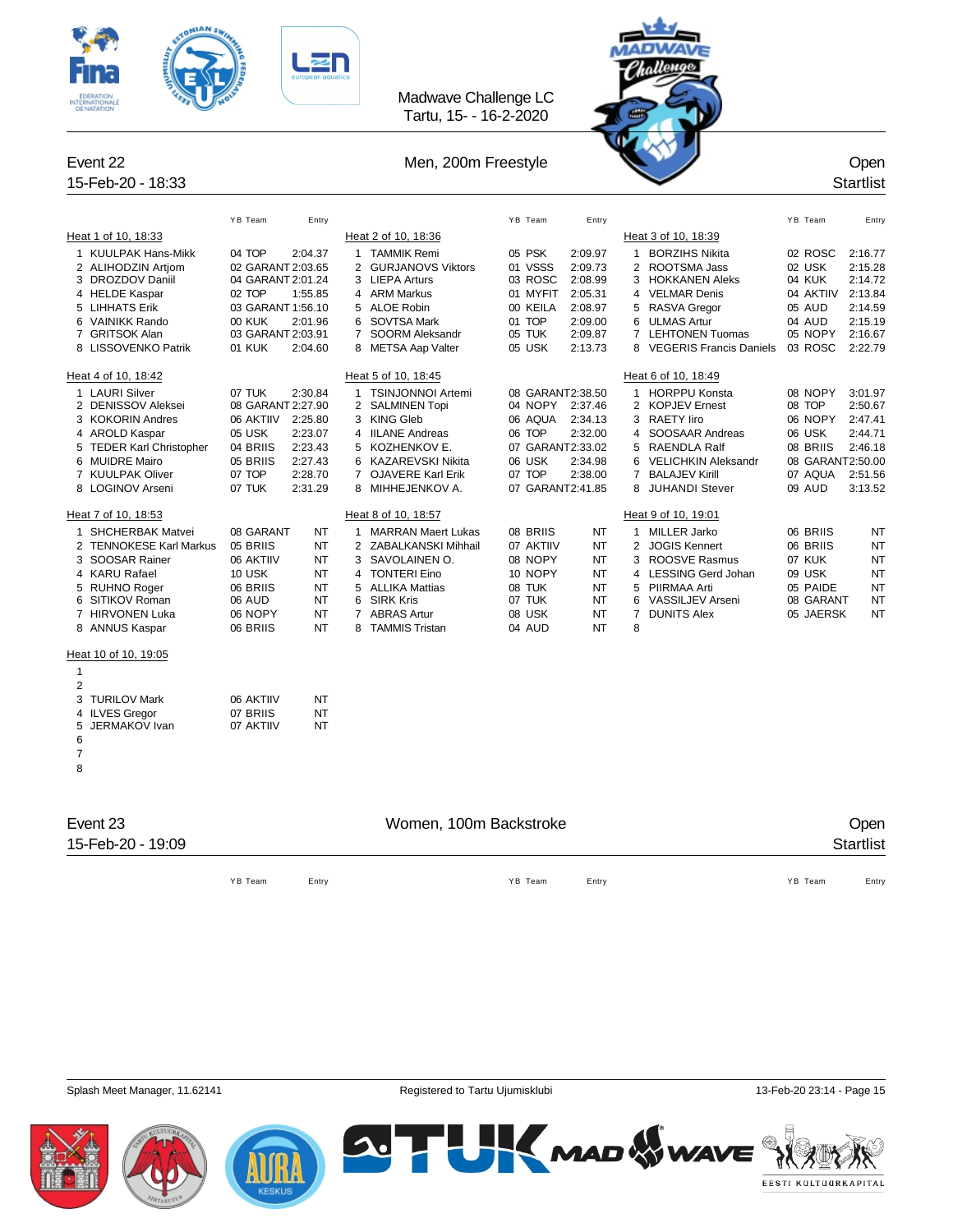

### Event 23, Women, 100m Backstroke



| Heat 1 of 8, 19:09     |                   |         |   | Heat 2 of 8, 19:11       |                  |           |    | Heat 3 of 8, 19:13        |                  |         |
|------------------------|-------------------|---------|---|--------------------------|------------------|-----------|----|---------------------------|------------------|---------|
| <b>KAPELINA Anna</b>   | 03 GARANT 1:11.20 |         |   | <b>TAMMIK Laura</b>      | 05 PSK           | 1:14.67   |    | <b>KOIVULA Anni</b>       | 03 NOPY          | 1:16.76 |
| 2 KORPIKOSKI Moona     | 05 NOPY           | 1:08.95 |   | 2 ULP Loreen             | 06 TOP           | 1:13.31   |    | 2 LEHMIJOKI Nelli         | 05 NOPY          | 1:16.14 |
| 3 VITSUT Laura         | 04 BRIIS          | 1:07.78 | 3 | RAHAMAEGI Karolin        | 05 AUD           | 1:12.24   |    | 3 LOOTUS Emma Sofia       | 07 KEILA         | 1:15.72 |
| 4 HANSALU Katriin      | 03 BRIIS          | 1:06.08 |   | 4 KANN Kertu             | 06 BRIIS         | 1:11.43   |    | 4 LIU YEUNG Ute Viktoria  | 07 JOHVI         | 1:15.24 |
| 5 KRIVORUKOVA Sofja    | 02 AKTIIV         | 1:06.70 | 5 | <b>PRIIDEL Emily</b>     | 05 BRIIS         | 1:11.61   | 5  | RANDMAA Marleene          | 06 PAIDE         | 1:15.52 |
| 6 HEINLO Helena        | 03 USK            | 1:08.59 |   | 6 MALVA Marii            | 07 USK           | 1:12.67   |    | KORPENKOV Jana            | 04 USK           | 1:15.96 |
| 7 ROOS Aurelia         | 04 PSK            | 1:10.45 |   | GURJANOVA Violanta       | 06 JOHVI         | 1:13.69   |    | SOVTSA Polina             | 08 TOP           | 1:16.50 |
| 8 MAAS Mari-Liis       | 04 TOP            | 1:11.23 |   | 8 LINK Maarja Katherine  | 06 KEILA         | 1:14.82   | 8  | <b>MIKKER Juuli-Marie</b> | 07 TUK           | 1:17.05 |
| Heat 4 of 8, 19:15     |                   |         |   | Heat 5 of 8, 19:17       |                  |           |    | Heat 6 of 8, 19:19        |                  |         |
| MIHHALSKAJA Leila      | 08 GARANT 1:20.50 |         |   | ROOP Adele               | 09 USK           | 1:24.81   |    | <b>BELJAKOVA Milana</b>   | 09 GARANT1:36.50 |         |
| 2 KOPPEL IIona Marleen | 05 BRIIS          | 1:19.71 |   | 2 SALU Egle              | 07 WIRU          | 1:21.85   |    | 2 LAURI Johanna           | 06 BCH           | 1:31.41 |
| 3 MILLER Nora          | 06 BRIIS          | 1:18.89 |   | 3 MAKAROVA Daria         | 08 GARANT1:21.36 |           |    | 3 IRBE Birgit             | 06 AUD           | 1:28.35 |
| 4 MUREL Laura          | 05 KEILA          | 1:18.55 |   | 4 FRUSTI Anni            | 07 NOPY          | 1:20.81   |    | 4 NAIRIS liris            | 05 PSK           | 1:26.32 |
| 5 MALMELIN Veera       | 07 NOPY           | 1:18.63 |   | 5 MUSTALAHTI Ronia       | 04 NOPY          | 1:20.95   | 5. | LARM Liisa Kasandra       | 06 PSK           | 1:27.34 |
| 6 MERIMAA Mirtel       | 08 WIRU           | 1:19.07 |   | 6 PAAS Eliisa            | 09 TUK           | 1:21.70   |    | <b>TEDER Karolin</b>      | 08 BRIIS         | 1:30.30 |
| 7 ISRAEL Romi          | 07 UKKS           | 1:20.05 |   | VOLKOVA Zlata            | 09 GARANT1:21.90 |           |    | <b>LAANE Helis</b>        | 08 BRIIS         | 1:35.23 |
| 8 PEVTSOVA Karina      | 09 GARANT 1:20.63 |         |   | 8 TIEAHO Emma            | 08 NOPY 1:25.77  |           |    | <b>JUVONEN Milja</b>      | 07 NOPY          | 1:37.65 |
| Heat 7 of 8, 19:22     |                   |         |   | Heat 8 of 8, 19:24       |                  |           |    |                           |                  |         |
| KALENIK Juliana        | 09 GARANT         | NT      |   | <b>REPPO Reesi</b>       | 09 TUK           | NT        |    |                           |                  |         |
| 2 TAEHVE Heidi         | 07 JAERSK         | NT      |   | 2 ROSKOSHNY Maria        | 10 AQUA          | <b>NT</b> |    |                           |                  |         |
| 3 BOGDANOVA Darina     | 09 GARANT         | NT      | 3 | <b>HALJASTE Heleriin</b> | 07 USK           | <b>NT</b> |    |                           |                  |         |
| 4 FILIPIYA Diana       | 07 SKENER         | NT      |   | 4 ZVIGURE Patricija      | 04 ROSC          | <b>NT</b> |    |                           |                  |         |
| 5 ZAHOVAIKO Anette     | 06 BRIIS          | NT      |   | 5 SOLOVJOVA K.           | 05 BCH           | <b>NT</b> |    |                           |                  |         |
| 6 PEBERG Getter        | 05 BCH            | NT      |   | 6 PAU Meribel            | 09 KUK           | NT        |    |                           |                  |         |
| 7 SAAR Brigita         | 07 JAERSK         | NT      |   | <b>KALINJUK Elina</b>    | 08 SKENER        | <b>NT</b> |    |                           |                  |         |
| 8 OUNMAA Ingel         | 89 MYFIT          | NT      | 8 | MURZAJEVA Alisa          | 09 GARANT        | <b>NT</b> |    |                           |                  |         |

15-Feb-20 - 19:27

## Event 24 Corresponding to the Men, 100m Backstroke Corresponding to the Corresponding to the Men, 100m Backstroke Corresponding to the Startlist<br>
15-Feb-20 - 19:27 Startlist

|                         | YB Team           | Entry   |                         | YB Team          | Entry   |                      | YB Team          | Entry            |
|-------------------------|-------------------|---------|-------------------------|------------------|---------|----------------------|------------------|------------------|
| Heat 1 of 10, 19:27     |                   |         | Heat 2 of 10, 19:28     |                  |         | Heat 3 of 10, 19:30  |                  |                  |
| 1 ZVEJNIEKS Haralds     | 03 ROSC           | 1:04.34 | <b>KISELCUKS Timurs</b> | 04 VSSS          | 1:08.97 | <b>KESKUELA Siim</b> | 07 TUK           | 1:14.16          |
| 2 TOBLER Artur          | 04 TOP            | 1:03.66 | 2 MAENNIK Hans Herman   | 05 BRIIS         | 1:05.73 | 2 STERLIKOV Deniss   | 05 JOHVI         | 1:13.84          |
| 3 JAASKA Ronald         | 03 JAERSK 1:01.32 |         | 3 TAMMIK Remi           | 05 PSK           | 1:05.43 | 3 PRIBOSLAVSKI Jegor | 03 SKENER1:12.97 |                  |
| 4 VILCANS Pavels        | 90 VSSS           | 57.69   | 4 BORISSOV Pavel        | 05 JOHVI         | 1:05.08 | 4 SREITMANIS Gustavs | 04 ROSC          | 1:11.43          |
| 5 MINAJEV Maksim        | 03 GARANT         | 58.90   | 5 TALERCIKS Andreis     | 01 VSSS          | 1:05.25 | 5 KULJUS Lars        | 05 TOP           | 1:12.00          |
| 6 SMOK Alan             | 05 GARANT 1:03.29 |         | <b>GOLDBERG Georgi</b>  | 04 TOP           | 1:05.55 | 6 KANEVSKI Dmitri    |                  | 07 SKENER1:13.80 |
| 7 TSOPP Tristan         | 04 AUD            | 1:04.32 | <b>TISCHLER Raigo</b>   | 04 PAIDE         | 1:08.85 | PASHENKOV Anton      | 06 TUK           | 1:14.13          |
| 8 OZOLS Peteris Ricards | 01 ROSC           | 1:04.87 | 8 PENT Mihkel           | 05 USK           | 1:10.68 | 8 KALMU Villem       | 05 BRIIS         | 1:15.05          |
| Heat 4 of 10, 19:32     |                   |         | Heat 5 of 10, 19:35     |                  |         | Heat 6 of 10, 19:37  |                  |                  |
| 1 LOIKO Lukas Baltazar  | 06 SKENER 1:19.85 |         | <b>SAULEP Silver</b>    | 06 PSK           | 1:22.61 | <b>HORPPU Konsta</b> | 08 NOPY          | 1:29.56          |
| 2 VAINO Georg           | 07 GARANT 1:17.50 |         | 2 OJAVERE Karl Erik     | 07 TOP           | 1:22.00 | 2 RANNIK Kristo      | 06 USK           | 1:27.99          |
| 3 STANITSKI Nikita      | 06 TUK            | 1:16.39 | 3 LOMONOSSOV Ivan       | 07 SKENER1:21.29 |         | 3 REMETS Vadim       | 07 TUK           | 1:25.16          |
| 4 MALOSEV Jegor         | 04 SKENER 1:15.65 |         | 4 PAERTEL Martin        | 08 GARANT1:20.80 |         | 4 SALK Joonas        | 07 BRIIS         | 1:23.26          |
| 5 SOOVIK Carl Robert    | 04 PSK            | 1:15.98 | 5 IILANE Andreas        | 06 TOP           | 1:21.10 | 5 ILVES Gregor       | 07 BRIIS         | 1:23.87          |
| 6 SALMINEN Topi         | 04 NOPY           | 1:17.47 | 6 SUKK Oliver           | 07 AUD           | 1:21.62 | 6 ROONI Karl-Erik    | 06 BRIIS         | 1:25.49          |
| 7 RAETY liro            | 06 NOPY           | 1:19.77 | <b>LEIB Richard</b>     | 04 TUK           | 1:22.54 | 7 ALLEKORS Erik      | 07 AUD           | 1:28.96          |
| 8 ANDRESSON Franz       | 06 TOP            | 1:20.22 | 8 REIMAND Hannes Villem | 05 USK           | 1:23.25 | 8 SIKK Alex          | 07 KEILA         | 1:30.03          |





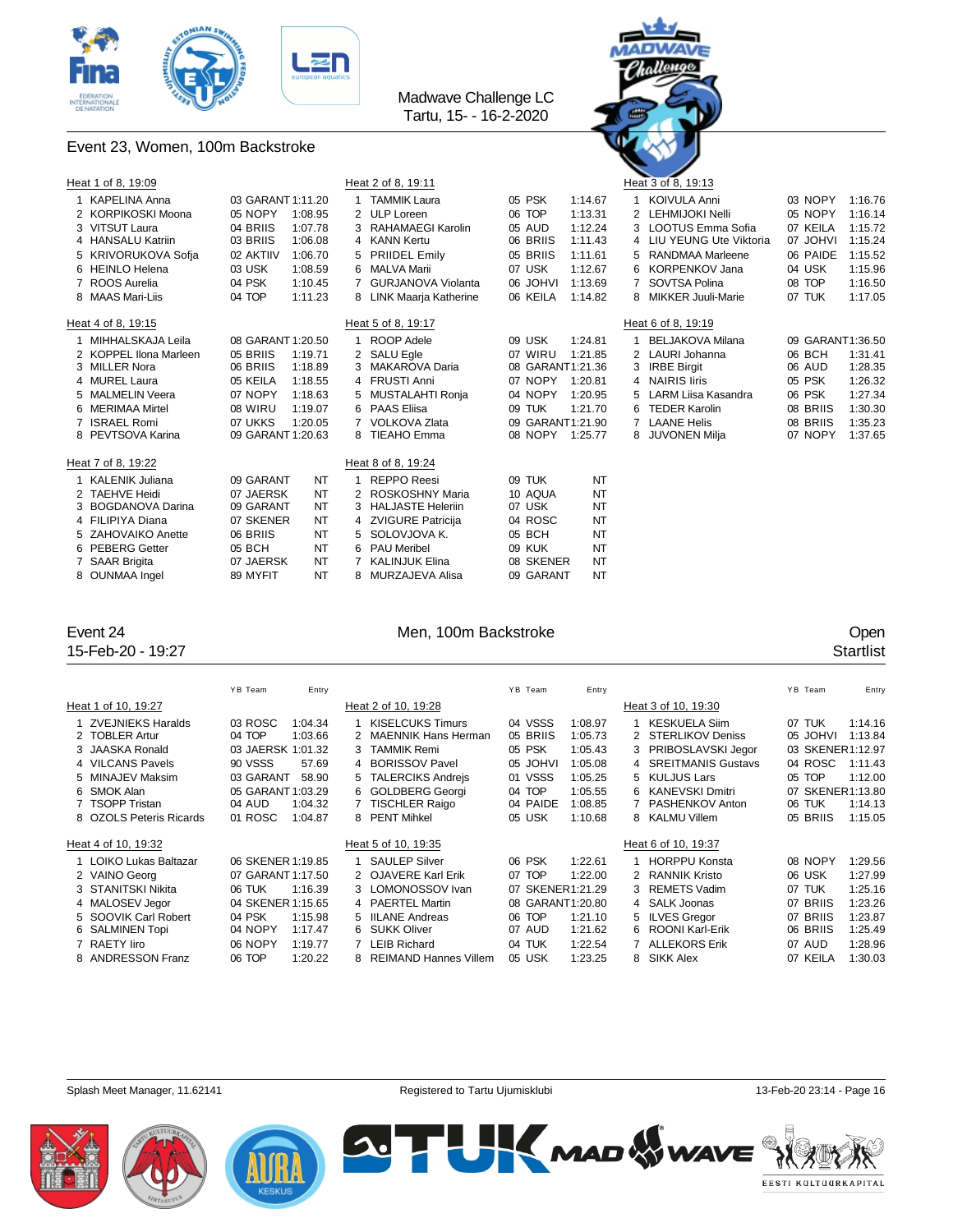



### Event 24, Men, 100m Backstroke

|   | Heat 7 of 10, 19:39  |                   |         | Heat 8 of 10, 19:41 |           |           |   | $\sim$ $\sim$<br>Heat 9 of 10, 19:44 |        |           |
|---|----------------------|-------------------|---------|---------------------|-----------|-----------|---|--------------------------------------|--------|-----------|
|   | 1 LAKSBERG Rauno     | 06 BCH            | NT      | KAIUKOV Denis       | 02 TUK    | NT        |   |                                      |        |           |
|   | 2 LEPIKSON Robert    | <b>10 KUK</b>     | 1:48.15 | 2 KARU Aaron        | 09 USK    | <b>NT</b> |   | 2 JAAMUL Kevin Martin                | 05 KUK | NT        |
|   | 3 SAVOLAINEN O.      | 08 NOPY           | 1:44.46 | 3 TAETTE Markus     | 08 USK    | NT        |   | 3 KARISTE Oskar                      | 08 BCH | <b>NT</b> |
|   | 4 SIRK Andri         | 09 TUK            | 1:33.88 | 4 TONTERI Eino      | 10 NOPY   | NT        |   | 4 ROOSVE Rasmus                      | 07 KUK | NT        |
|   | 5 DANILOV Jaroslav   | 07 AQUA           | 1:36.97 | 5 KOLESNIK Daniil   | 08 GARANT | NT        |   | 5 ALLIKA Mattias                     | 08 TUK | <b>NT</b> |
|   | 6 HALIMENDIKOV Ivan  | 06 GARANT 1:45.91 |         | 6 DJAGILEV Georgi   | 07 GARANT | NT        |   | 6 AAVIK Konrad                       | 07 TUK | NT        |
|   | 7 ROHTLA Hendrik     | 05 PAIDE          | NT      | 7 SPIRIN Platon     | 08 GARANT | NT        |   | 7 SKOLNOI Artur                      | 05 AUD | NT        |
|   | 8 TOMING Jakob       | 07 WIRU           | NT      | 8 HEINMAA Arti      | 06 KEILA  | NT        | 8 |                                      |        |           |
|   | Heat 10 of 10, 19:47 |                   |         |                     |           |           |   |                                      |        |           |
|   |                      |                   |         |                     |           |           |   |                                      |        |           |
| 2 |                      |                   |         |                     |           |           |   |                                      |        |           |
|   | 3 LAHT Gren          | 08 KUK            | NT      |                     |           |           |   |                                      |        |           |
|   | 4 LAHT Roco          | 09 KUK            | NT      |                     |           |           |   |                                      |        |           |
|   | 5 GRIGORJEV Artiom   | 07 GARANT         | NT      |                     |           |           |   |                                      |        |           |
| 6 |                      |                   |         |                     |           |           |   |                                      |        |           |
|   |                      |                   |         |                     |           |           |   |                                      |        |           |
| 8 |                      |                   |         |                     |           |           |   |                                      |        |           |

| Event 25          | Women, 50m Breaststroke | <b>Open</b>             |
|-------------------|-------------------------|-------------------------|
| 15-Feb-20 - 19:49 |                         | <b>Startlist Finals</b> |

YB

### Final A

- 
- 
- 
- 
- 
- 
- 

### Final B

- 
- 
- 
- 
- 
- 
- 
- 

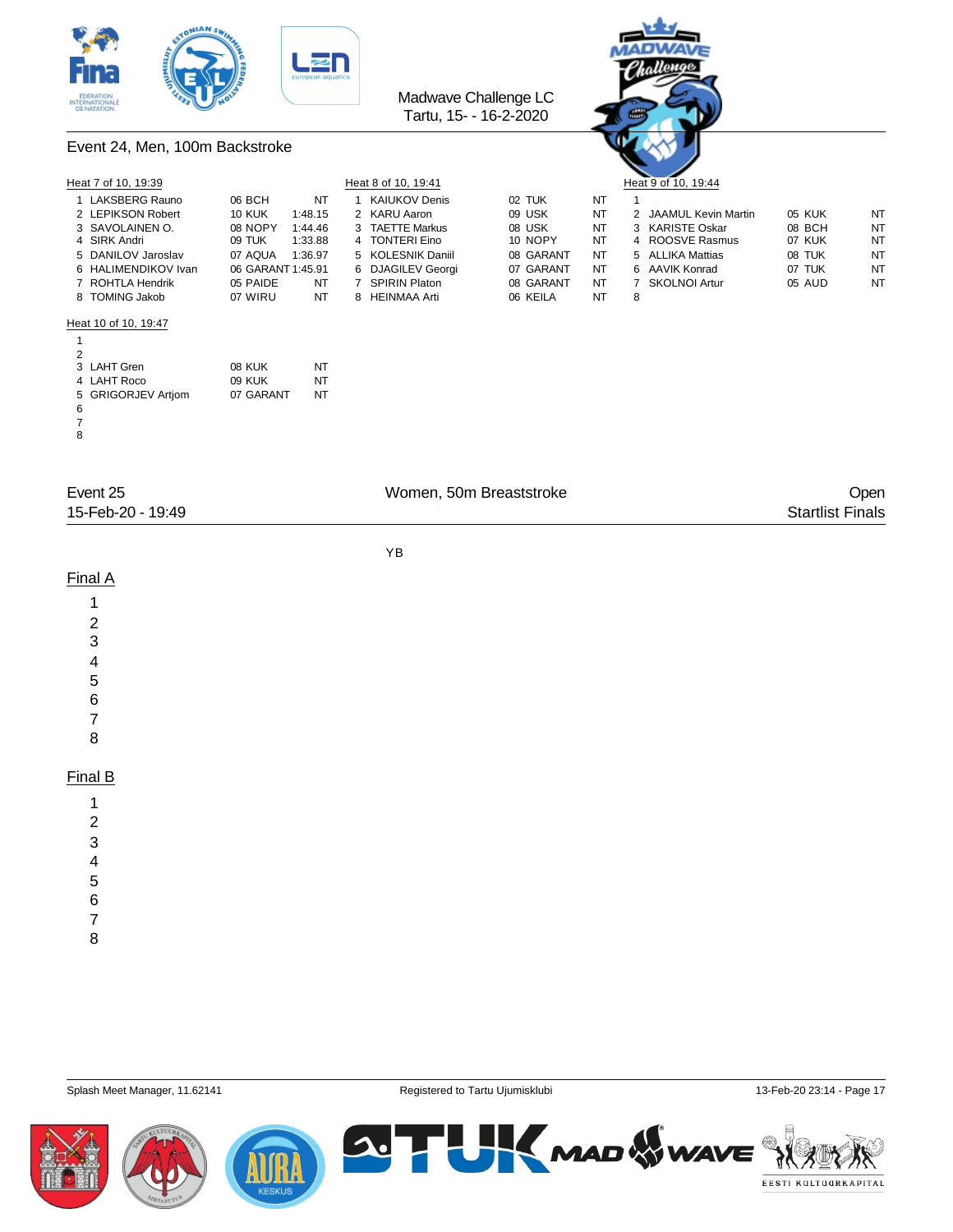

### Final A

- 1
- 2
- 3
- 4
- 5
- 6
- 7
- 8

### Final B

- 1
- 2
- 3 4
- 5
- 6
- 7
- 

8

- 19:55 Medal ceremony No. 21. Women, 200m Freestyle
- 19:58 Medal ceremony No. 22. Men, 200m Freestyle
- 20:01 Medal ceremony No. 23. Women, 100m Backstroke
- 20:04 Medal ceremony No. 24. Men, 100m Backstroke
- 20:07 Medal ceremony No. 25. Women, 50m Breaststroke
- 20:10 Medal ceremony No. 26. Men, 50m Breaststroke

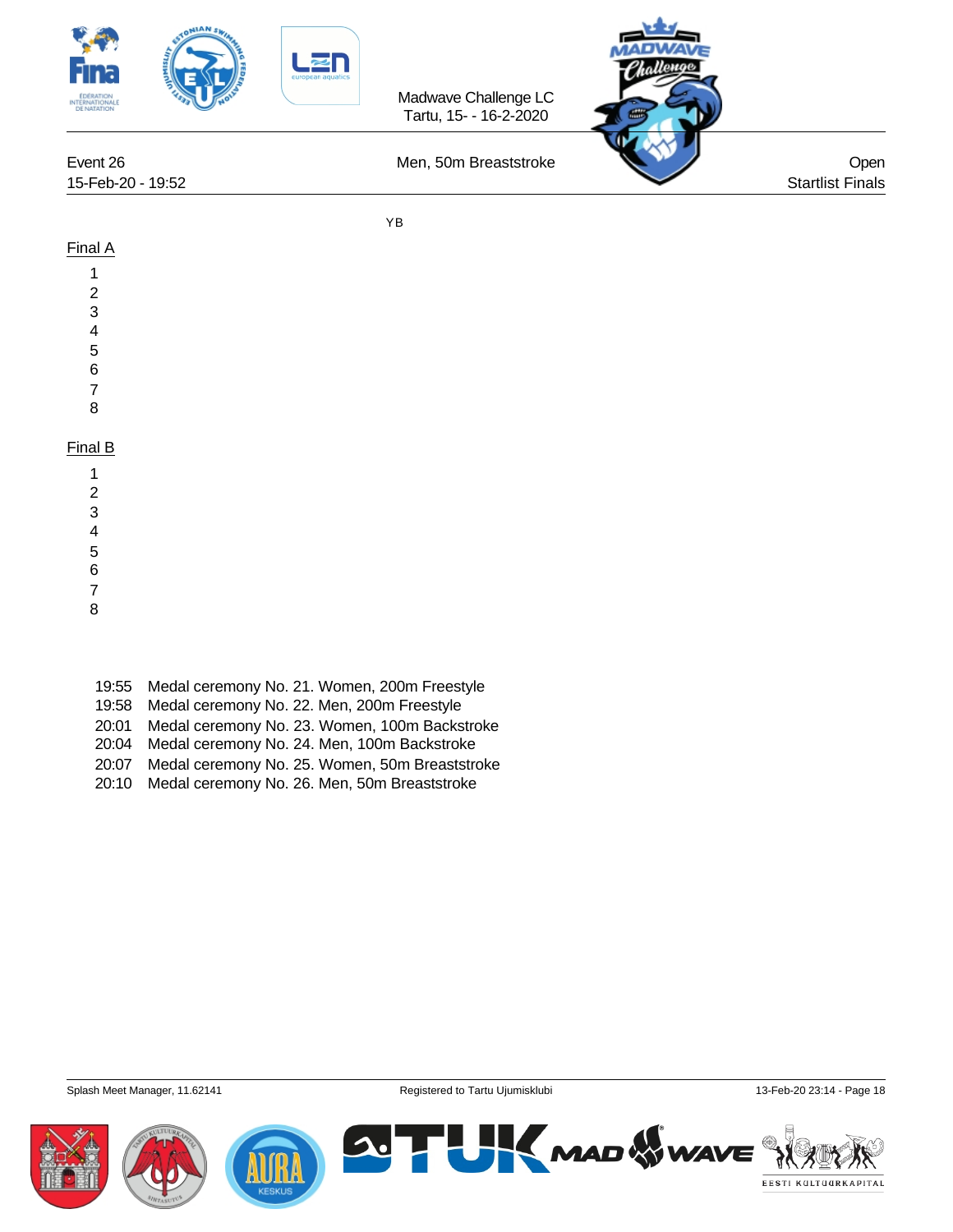



16-Feb-20 - 11:00

## Event 27 Comen, 50m Freestyle Comen, 50m Freestyle Comen, 50m Freestyle Comen, 50m Freestyle Comen, 50m Freestyle Comen, 50m Freestyle Comen, 60m Freestyle Comen, 60m Freestyle Comen, 60m Freestyle Comen, 60m Freestyle Com

|                |                              | YB Team  | Entry |                                   | YB Team       | Entry     |                              | YB Team  | Entry     |
|----------------|------------------------------|----------|-------|-----------------------------------|---------------|-----------|------------------------------|----------|-----------|
|                | Heat 1 of 9, 11:00           |          |       | Heat 2 of 9, 11:02                |               |           | Heat 3 of 9, 11:03           |          |           |
| 1              |                              |          |       | <b>SAEREV Anette</b><br>1         | 09 UKKS       | <b>NT</b> | SHKITSKAJA Karina            | 09 USK   | 54.30     |
| $\overline{2}$ |                              |          |       | <b>TAMMIK Susanna Loviis</b><br>2 | 10 USK        | NT        | 2 TIEAHO lina                | 10 NOPY  | 40.00     |
|                | PASHENKOVA Anna              | 09 TUK   | NT    | <b>VEEDE Helen</b><br>3           | 07 USK        | NT        | <b>LAURI Luisa</b><br>3      | 08 BCH   | 38.88     |
| 4              | <b>ROOM Birgit</b>           | 04 TUK   | NT    | JAERV Annaliisa<br>4              | 08 BCH        | NT        | ROSKOSHNY Alexandra<br>4     | 08 AQUA  | 36.77     |
| 5.             | <b>NEIER Emma Elise</b>      | 09 USK   | NT    | SAA Andra<br>5                    | 07 UKKS       | <b>NT</b> | <b>KIKAS Luisa Mija</b><br>5 | 07 TUK   | 36.83     |
| 6              |                              |          |       | SOLOVJOVA K.<br>6                 | 05 BCH        | <b>NT</b> | <b>PAU Meribel</b><br>6      | 09 KUK   | 39.65     |
| $\overline{7}$ |                              |          |       | <b>PEBERG Getter</b><br>7         | 05 BCH        | <b>NT</b> | <b>KALJAS Mirtel</b>         | 09 KUK   | 40.77     |
| 8              |                              |          |       | 8                                 |               |           | <b>KARJA Karolin</b><br>8    | 09 KEILA | <b>NT</b> |
|                | Heat 4 of 9, 11:05           |          |       | Heat 5 of 9, 11:06                |               |           | Heat 6 of 9, 11:08           |          |           |
| 1              | <b>SEPP Liisbet</b>          | 06 PSK   | 34.45 | <b>HALJASTE Heleriin</b>          | 07 USK        | 32.48     | <b>SOINI Petra</b>           | 07 NOPY  | 31.73     |
|                | 2 VAELISTE Liise             | 06 PSK   | 33.79 | <b>ISRAEL Romi</b><br>2           | 07 UKKS       | 32.43     | <b>MALING Helena</b><br>2    | 05 UKKS  | 31.36     |
|                | 3 KOKK Kaisa Sofia           | 07 PSK   | 33.38 | LUHT Nora Lee<br>3                | 08 TUK        | 32.23     | LUIK Jette Riin<br>3         | 08 TUK   | 30.72     |
|                | 4 KIKAS Greete               | 07 TOP   | 33.30 | 4 HUSARI Hilma                    | 04 NOPY       | 32.02     | <b>RANDMAA Marleene</b><br>4 | 06 PAIDE | 30.50     |
|                | 5 LILLO Anee                 | 06 TOP   | 33.30 | <b>LEETMAA Elis</b><br>5          | 06 TOP        | 32.21     | <b>JAAGANT Helen</b><br>5    | 06 BRIIS | 30.66     |
|                | 6 METS Loore                 | 08 PSK   | 33.54 | <b>MUREL Laura</b><br>6           | 05 KEILA      | 32.41     | MUSTALAHTI Ronja<br>6        | 04 NOPY  | 31.36     |
|                | 7 LAURI Johanna              | 06 BCH   | 34.44 | PAJO Erika<br>7                   | 06 BRIIS      | 32.48     | SIIMAR Mirtel-Madlen         | 07 TOP   | 31.68     |
|                | 8 NAIRIS liris               | 05 PSK   | 34.52 | 8 LAANISTO Carol                  | 07 KUK        | 32.74     | 8 HAAVISTE Maribel           | 06 TUK   | 31.87     |
|                | Heat 7 of 9, 11:09           |          |       | Heat 8 of 9, 11:10                |               |           | Heat 9 of 9, 11:11           |          |           |
|                | 1 LOOTUS Emma Sofia          | 07 KEILA | 30.28 | <b>FRUSTI Anni</b>                | 07 NOPY       | 30.25     | <b>TAMMISTE Greete</b>       | 06 TUK   | 30.03     |
|                | 2 VITSUT Laura               | 04 BRIIS | 29.44 | LIU YEUNG Ute Viktoria<br>2       | 07 JOHVI      | 29.35     | 2<br><b>DOMAN Maia</b>       | 06 MYFIT | 29.25     |
|                | 3 MALVA Marii                | 07 USK   | 29.04 | <b>BOLLVERK Anete</b><br>3        | 03 PAIDE      | 29.02     | <b>TEDER Anette</b>          | 06 TUK   | 28.80     |
|                | 4 ROOS Aurelia               | 04 PSK   | 27.68 | <b>HEINLO Helena</b><br>4         | 03 USK        | 27.27     | 4 KAARE Kertu                | 02 KUK   | 26.61     |
|                | 5 AVANESOVA Anna             | 02 VSSS  | 28.38 | <b>KORPIKOSKI Moona</b><br>5      | 05 NOPY       | 28.32     | <b>MAETLIK Elisabet</b><br>5 | 02 TOP   | 27.86     |
|                | 6 SOKK Laura                 | 05 TUK   | 29.25 | <b>KAUL Susannah</b><br>6.        | <b>99 KUK</b> | 29.11     | <b>TAMMIK Laura</b><br>6     | 05 PSK   | 29.10     |
|                | <b>LINK Maarja Katherine</b> | 06 KEILA | 30.00 | <b>ULP Loreen</b><br>7            | 06 TOP        | 29.88     | <b>KOIVULA Anni</b>          | 03 NOPY  | 29.75     |
|                | 8 MIKKER Juuli-Marie         | 07 TUK   | 30.40 | <b>SARTA Mare</b><br>8            | 04 ROSC       | 30.38     | 8 MAAS Mari-Liis             | 04 TOP   | 30.32     |

### 16-Feb-20 - 11:13 Startlist Prelim

### Event 28 Communication of the Men, 50m Freestyle Communication of the Open

|                     | YB Team | Entry |                       | YB Team       | Entry |                      | YB Team  | Entry |
|---------------------|---------|-------|-----------------------|---------------|-------|----------------------|----------|-------|
| Heat 1 of 12, 11:13 |         |       | Heat 2 of 12, 11:14   |               |       | Heat 3 of 12, 11:16  |          |       |
|                     |         |       | <b>VAINU Gregor</b>   | <b>10 KUK</b> | NT    | SUHANOVSKIS Deniss   | 03 ROSC  | NT    |
|                     |         |       | 2 KARU Rafael         | 10 USK        | NT    | 2 KLIPPBERG Jasper   | 05 BCH   | NT    |
| 3 KARU Aaron        | 09 USK  | NT    | 3 SITMAN Robert       | 09 USK        | NT    | 3 BELSTEIN Platon    | 09 AQUA  | NT    |
| 4 KESPERI Rain      | 80 USK  | NT    | 4 PAIST Vahur         | 04 KUK        | NT    | 4 MAEESEPP Erik      | 09 USK   | NT    |
| 5 LOOVEER Sefran    | 08 BCH  | NT    | 5 JAAMUL Kevin Martin | 05 KUK        | NT    | 5 LESSING Gerd Johan | 09 USK   | NT    |
| 6                   |         |       | 6 LEPP Carmo          | 06 BCH        | NT    | 6 KESPERI Richard    | 12 USK   | NT    |
|                     |         |       | KESPERI Ralf          | 09 USK        | NT    | HEINMAA Arti         | 06 KEILA | NT    |
| 8                   |         |       | 8 LOGINOV Arseni      | 07 TUK        | NT    | 8 KOGER Kristofer    | 12 USK   | NT    |



20 1

**AND WAVE** 





EESTI KULTUURKAPITAL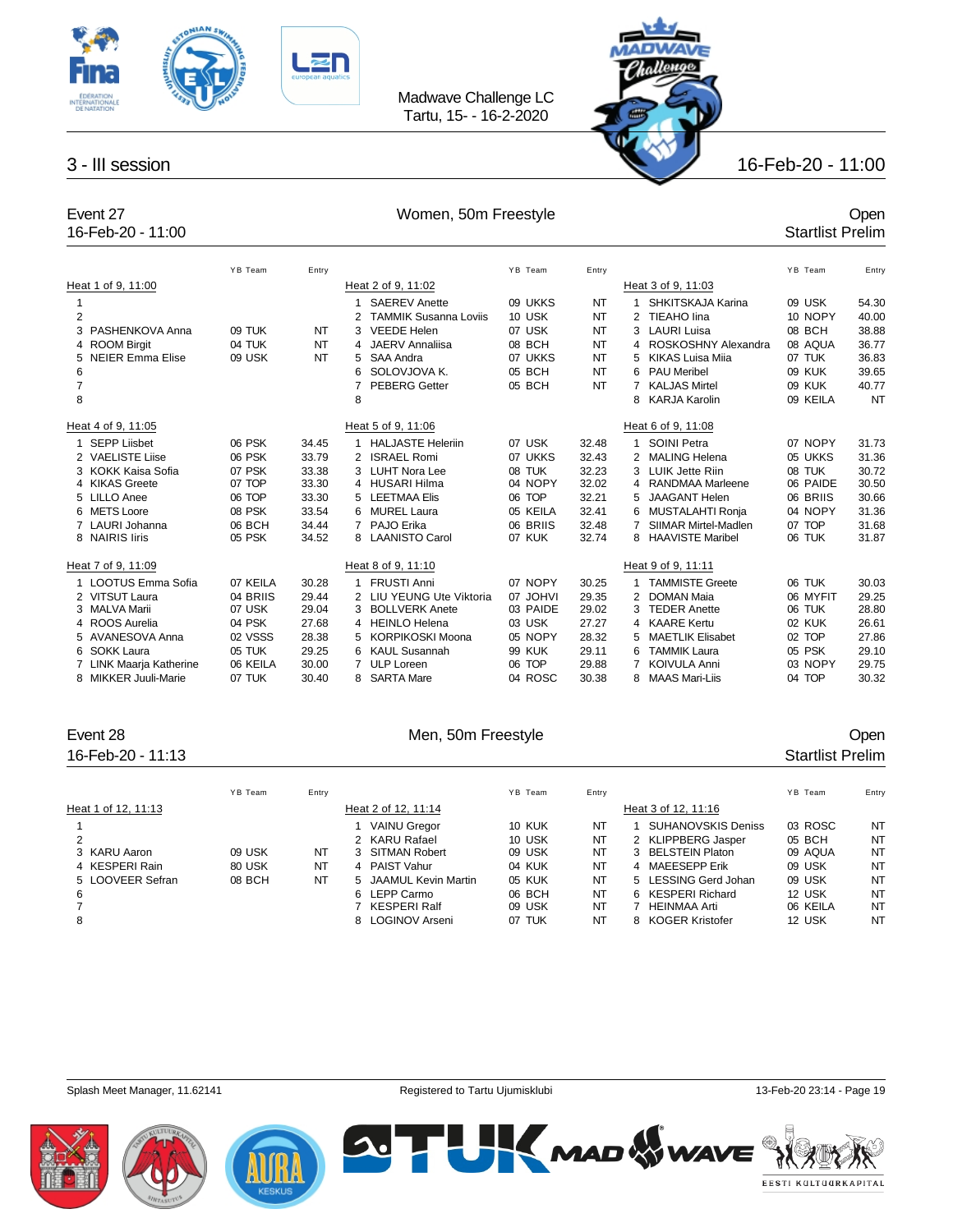





|   | Heat 4 of 12, 11:17     |               |       |    | Heat 5 of 12, 11:19          |           |       |   | Heat 6 of 12, 11:20           |           |       |
|---|-------------------------|---------------|-------|----|------------------------------|-----------|-------|---|-------------------------------|-----------|-------|
|   | <b>KARACH Vadim</b>     | 09 USK        | NT    |    | LAKSBERG Rauno               | 06 BCH    | 34.75 |   | <b>AAVIK Konrad</b>           | 07 TUK    | 32.88 |
|   | 2 TONTERI Eino          | 10 NOPY       | 42.10 |    | 2 KARISTE Oskar              | 08 BCH    | 34.55 |   | 2 LEIB Richard                | 04 TUK    | 31.49 |
|   | 3 LAHT Roco             | <b>09 KUK</b> | 40.59 | 3  | <b>KREHOV</b> Ivan           | 07 AUD    | 33.93 |   | 3 RAETY liro                  | 06 NOPY   | 31.30 |
|   | 4 LAHT Gren             | <b>08 KUK</b> | 37.66 |    | 4 SOOSAAR Andreas            | 06 USK    | 32.98 |   | 4 SUKK Oliver                 | 07 AUD    | 30.82 |
|   | 5 DANILOV Jaroslav      | 07 AQUA       | 37.96 | 5  | <b>BALAJEV Kirill</b>        | 07 AQUA   | 33.73 |   | 5 SALMINEN Topi               | 04 NOPY   | 31.13 |
|   | 6 LEPIKSON Robert       | <b>10 KUK</b> | 41.01 | 6  | <b>MAASIK Robert</b>         | 08 KUK    | 34.03 |   | 6 ANDRESSON Franz             | 06 TOP    | 31.45 |
|   | 7 SAVOLAINEN O.         | 08 NOPY       | 45.88 |    | <b>HORPPU Konsta</b>         | 08 NOPY   | 34.71 |   | <b>TAETTE Markus</b>          | 08 USK    | 32.45 |
|   | 8 PRIKS Robin           | 10 USK        | NT    |    | 8 SIRK Andri                 | 09 TUK    | 35.28 |   | 8 VELICHKIN Aleksandr         | 08 GARANT | 32.90 |
|   | Heat 7 of 12, 11:22     |               |       |    | Heat 8 of 12, 11:23          |           |       |   | Heat 9 of 12, 11:24           |           |       |
|   | <b>KUETOE Kasper</b>    | 05 NOPY       | 30.52 |    | <b>SREITMANIS Gustavs</b>    | 04 ROSC   | 29.20 |   | <b>METSA Aap Valter</b>       | 05 USK    | 27.61 |
|   | 2 PASHENKOV Anton       | 06 TUK        | 30.21 |    | <b>RASVA Gregor</b>          | 05 AUD    | 28.48 |   | 2 BORISSOV Pavel              | 05 JOHVI  | 27.50 |
|   | 3 KING Gleb             | 06 AQUA       | 30.04 | 3  | <b>TENNOKESE Karl Markus</b> | 05 BRIIS  | 28.37 |   | 3 ULMAS Artur                 | 04 AUD    | 27.14 |
|   | 4 KAZAREVSKI Nikita     | 06 USK        | 29.85 | 4  | <b>VAINIKK Raido</b>         | 05 PSK    | 28.05 | 4 | <b>TAMMIK Remi</b>            | 05 PSK    | 27.05 |
|   | 5 KESKUELA Siim         | 07 TUK        | 29.99 | 5  | <b>PRANS Sten-Artti</b>      | 05 TUK    | 28.14 |   | 5 KUUSE Simon Fox             | 01 SHARK  | 27.12 |
|   | 6 KOLAMETS Henry        | 01 TUK        | 30.15 | 6  | KULJUS Lars                  | 05 TOP    | 28.42 |   | 6 LISSOVENKO Patrik           | 01 KUK    | 27.36 |
|   | 7 STANITSKI Nikita      | 06 TUK        | 30.30 |    | <b>JAERV Alver</b>           | 05 BCH    | 28.75 |   | 7 GOLDBERG Georgi             | 04 TOP    | 27.51 |
|   | 8 SIRK Kris             | 07 TUK        | 30.80 | 8  | <b>KISELCUKS Timurs</b>      | 04 VSSS   | 29.36 |   | 8 LEHTONEN Tuomas             | 05 NOPY   | 27.98 |
|   | Heat 10 of 12, 11:25    |               |       |    | Heat 11 of 12, 11:26         |           |       |   | Heat 12 of 12, 11:28          |           |       |
|   | <b>MAVLUDOVS Rinats</b> | 03 VSSS       | 26.67 |    | ROOTSMA Jass                 | 02 USK    | 26.47 |   | <b>TEDER Karl Christopher</b> | 04 BRIIS  | 26.45 |
|   | 2 BORZIHS Nikita        | 02 ROSC       | 26.22 | 2  | <b>HELDE Kaspar</b>          | 02 TOP    | 26.13 |   | 2 OZOLS Peteris Ricards       | 01 ROSC   | 26.12 |
|   | 3 KAMPUS Aleksander     | 01 TOP        | 25.55 | 3  | <b>GURJANOVS Viktors</b>     | 01 VSSS   | 25.14 |   | 3 SOVTSA Mark                 | 01 TOP    | 25.06 |
|   | 4 PALVADRE Christopher  | 03 TOP        | 24.40 | 4  | <b>DROZDOV Daniil</b>        | 04 GARANT | 24.37 |   | 4 VAINIKK Rando               | 00 KUK    | 23.99 |
|   | 5 LIHHATS Erik          | 03 GARANT     | 24.86 | 5. | <b>VILCANS Pavels</b>        | 90 VSSS   | 24.77 |   | 5 TALERCIKS Andreis           | 01 VSSS   | 24.60 |
|   | 6 URIKO Kristjan Erik   | 03 AUD        | 25.95 |    | <b>MAERTMAA Alex Artur</b>   | 02 USK    | 25.93 |   | 6 ZVEJNIEKS Haralds           | 03 ROSC   | 25.88 |
|   | 7 ALIHODZIN Artiom      | 02 GARANT     | 26.39 |    | <b>PENT Mihkel</b>           | 05 USK    | 26.39 |   | <b>TAMMIS Tristan</b>         | 04 AUD    | 26.32 |
| 8 | <b>EINBERG Endrik</b>   | 04 BRIIS      | 26.99 | 8  | <b>VOOL Mattias</b>          | 05 TUK    | 26.81 | 8 | <b>JOGIS Karl</b>             | 04 BRIIS  | 26.72 |

16-Feb-20 - 11:29 Startlist

### Event 29 **Event 29** Open

|                         | YB Team           | Entry   |   |                          | YB Team          | Entry   |   |                     | YB Team  | Entry   |
|-------------------------|-------------------|---------|---|--------------------------|------------------|---------|---|---------------------|----------|---------|
| Heat 1 of 4, 11:29      |                   |         |   | Heat 2 of 4, 11:33       |                  |         |   | Heat 3 of 4, 11:37  |          |         |
| 1 MILLER Nora           | 06 BRIIS          | 3:12.14 |   | <b>ANSON Emilia</b>      | 08 GARANT3:32.90 |         |   |                     |          |         |
| 2 LEHMIJOKI Nelli       | 05 NOPY           | 3:04.23 |   | 2 BELJAKOVA Milana       | 09 GARANT3:32.50 |         |   | 2 ZVIGURE Patricija | 04 ROSC  | NT      |
| 3 VIROLAINEN Anastasija | 07 LIDER          | 2:55.00 |   | 3 MAMUTSARASVILI Eliso   | 09 GARANT3:30.90 |         |   | 3 MALMELIN Veera    | 07 NOPY  | NT      |
| 4 LUHALA Alice Agathe   | 07 TOP            | 2:25.00 |   | 4 LILLO Anee             | 06 TOP           | 3:20.00 |   | 4 LAANE Helis       | 08 BRIIS | 3:42.85 |
| 5 VORONTSOVA J.         | 05 GARANT 2:50.04 |         |   | 5 SEPP Liisbet           | 06 PSK           | 3:21.19 |   | 5 VEEDE Helen       | 07 USK   | 3:48.85 |
| 6 KIRISA Valerija       | 03 VSSS           | 2:59.91 |   | 6 KOPPEL Ilona Marleen   | 05 BRIIS         | 3:32.42 |   | 6 HVOROSTINOV Anna  | 08 AUD   | NT      |
| 7 LEETMAA Elis          | 06 TOP            | 3:08.08 |   | <b>VAELISTE Liise</b>    | 06 PSK           | 3:32.76 |   | TEDER Karolin       | 08 BRIIS | NT      |
| 8 BROMAN Riikka         | 06 NOPY           | 3:15.82 | 8 | <b>TAMMELEHT Camilla</b> | 08 GARANT3:32.90 |         | 8 |                     |          |         |
|                         |                   |         |   |                          |                  |         |   |                     |          |         |

### Heat 4 of 4, 11:42

| 2 |                  |          |    |
|---|------------------|----------|----|
|   | 3 VALGE Victoria | 09 AUD   | NT |
|   | 4 REIDOLF Kirke  | 07 BRIIS | NT |
|   | 5 OLESK Kaisa    | 06 TUK   | NT |
| 6 |                  |          |    |
|   |                  |          |    |

Splash Meet Manager, 11.62141 **Registered to Tartu Ujumisklubi** 13-Feb-20 23:14 - Page 20<br>
Registered to Tartu Ujumisklubi

**2. H** 





**AND WAVE** EESTI KULTUURKAPITAL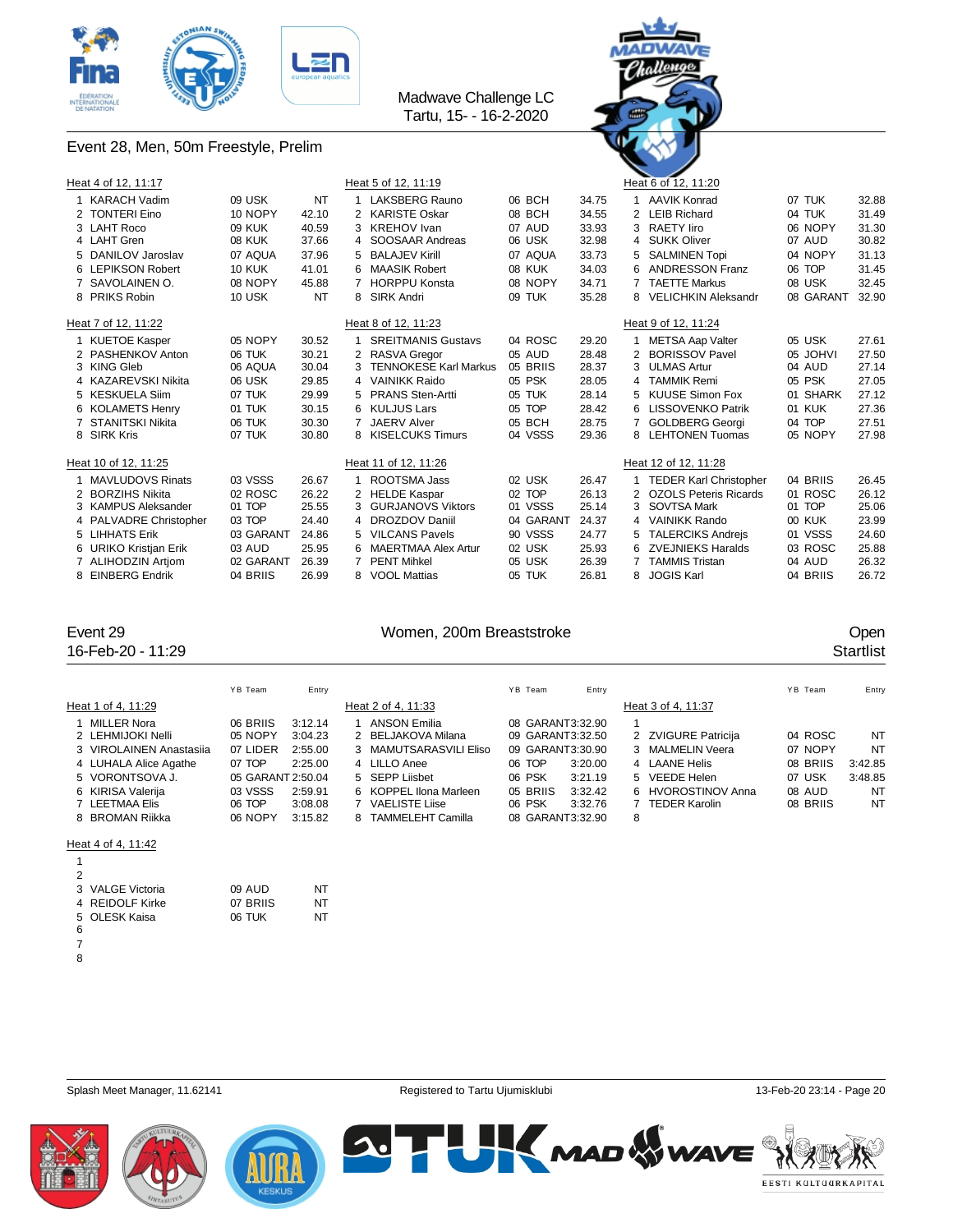| <b>TERNATIONALE</b><br>Event 30                                                                                                                                                                                                                                                                                                                                                                                           |                                                                                                                                                                            |                                                                                                                                                       | Madwave Challenge LC<br>Tartu, 15- - 16-2-2020<br>Men, 200m Breaststroke                                                                                                                                                        |                                                                                                                           |                                                                                               |                                                                                                                                                                                                                                         |                                                                                                                         | Open                                                                               |
|---------------------------------------------------------------------------------------------------------------------------------------------------------------------------------------------------------------------------------------------------------------------------------------------------------------------------------------------------------------------------------------------------------------------------|----------------------------------------------------------------------------------------------------------------------------------------------------------------------------|-------------------------------------------------------------------------------------------------------------------------------------------------------|---------------------------------------------------------------------------------------------------------------------------------------------------------------------------------------------------------------------------------|---------------------------------------------------------------------------------------------------------------------------|-----------------------------------------------------------------------------------------------|-----------------------------------------------------------------------------------------------------------------------------------------------------------------------------------------------------------------------------------------|-------------------------------------------------------------------------------------------------------------------------|------------------------------------------------------------------------------------|
| 16-Feb-20 - 11:47                                                                                                                                                                                                                                                                                                                                                                                                         |                                                                                                                                                                            |                                                                                                                                                       |                                                                                                                                                                                                                                 |                                                                                                                           |                                                                                               |                                                                                                                                                                                                                                         |                                                                                                                         | <b>Startlist</b>                                                                   |
| Heat 1 of 4, 11:47<br>1 JAERV Alver<br>2 MOSKALENKO Denis<br>3 KUULPAK Hans-Mikk<br><b>SOVTSA Mark</b><br>4<br>5 PALVADRE Christopher<br>PENZEJEVS Klims<br>6<br>7 SOOVIK Carl Robert<br>8 ALTEBERG Artjom<br>Heat 4 of 4, 11:59<br><b>ROHIVAELI Johannes</b><br>1<br>2 ALLIKA Mattias<br>3 ANJA Erik<br><b>MILLER Jarko</b><br>4<br>5 MAKSIMCUKS Vladislavs<br><b>KARU Rafael</b><br>6.<br><b>ILVES Gregor</b><br>7<br>8 | YB Team<br>05 BCH<br>05 PSK<br>04 TOP<br>01 TOP<br>03 TOP<br>02 VSSS<br>04 PSK<br>06 USK<br>08 USK<br>08 TUK<br>04 USK<br>06 BRIIS<br>03 VSSS<br><b>10 USK</b><br>07 BRIIS | Entry<br>2:52.80<br>2:43.82<br>2:32.00<br>2:23.78<br>2:26.17<br>2:37.06<br>2:48.23<br>2:53.69<br>NT<br>ΝT<br>NT<br><b>NT</b><br>NT<br><b>NT</b><br>NT | Heat 2 of 4, 11:50<br>1 MIHHEJENKOV A.<br>2 SAULEP Silver<br>3 KVIST Casper<br>4 LOOKE Richard<br>5 TENNOKESE Karl Markus<br><b>VEGERIS M.</b><br>6<br>$\overline{7}$<br>KOZHENKOV E.<br>8 PAERTEL Martin                       | YB Team<br>07 GARANT3:06.90<br>06 PSK<br>06 NOPY<br>06 TOP<br>05 BRIIS<br>03 ROSC<br>07 GARANT3:02.90<br>08 GARANT3:12.50 | Entry<br>3:02.66<br>2:59.91<br>2:54.58<br>2:55.17<br>3:01.57                                  | Heat 3 of 4, 11:54<br>1 ALEKSANDERSON Erik<br>2<br>ROONI Karl-Erik<br><b>KUULPAK Oliver</b><br>3<br><b>MILK Martti</b><br>4<br><b>HIRVONEN Luka</b><br>5<br><b>RAENDLA Ralf</b><br>6<br><b>TSINJONNOI Artemi</b><br>7<br>8 ANNUS Kaspar | YB Team<br>07 TUK<br>06 BRIIS<br>07 TOP<br>06 USK<br>06 NOPY<br>08 BRIIS<br>08 GARANT3:25.50<br>06 BRIIS                | Entry<br>3:26.88<br>3:22.05<br>3:19.48<br>3:14.49<br>3:19.23<br>3:19.56<br>3:32.51 |
| Event 31<br>16-Feb-20 - 12:03                                                                                                                                                                                                                                                                                                                                                                                             |                                                                                                                                                                            |                                                                                                                                                       | Women, 100m Butterfly                                                                                                                                                                                                           |                                                                                                                           |                                                                                               |                                                                                                                                                                                                                                         |                                                                                                                         | Open<br><b>Startlist</b>                                                           |
| Heat 1 of 5, 12:03<br><b>KANN Kertu</b><br>1<br>2 ROOS Aurelia<br>3 FERSTA Elizabete<br>4 VALDMAA Laura-Liis<br>5 HEINLO Helena<br>KARAMUSHKINA Daria<br>6<br>PAVLOVA Ekaterina<br>7<br>KOTSAR Karolin Victoria<br>8<br>Heat 4 of 5, 12:10                                                                                                                                                                                | YB Team<br>06 BRIIS<br>04 PSK<br>04 ROSC<br>04 TUK<br>03 USK<br>04 LIDER<br>04 LIDER<br>05 AUD                                                                             | Entry<br>1:11.32<br>1:08.74<br>1:07.53<br>1:02.56<br>1:07.52<br>1:08.00<br>1:10.00<br>1:11.59                                                         | Heat 2 of 5, 12:05<br><b>MALMELIN Veera</b><br>1<br>2 ZAHOVAIKO Anette<br>3 BOLLVERK Anete<br>4 KOIVULA Anni<br>SOINI Petra<br>5<br>NOUSIAINEN Jenna<br>6<br><b>JAAGANT Helen</b><br>7<br>8 MALING Helena<br>Heat 5 of 5, 12:12 | YB Team<br>07 NOPY<br>06 BRIIS<br>03 PAIDE<br>03 NOPY<br>07 NOPY<br>05 NOPY<br>06 BRIIS<br>05 UKKS                        | Entry<br>1:18.18<br>1:16.68<br>1:14.96<br>1:13.38<br>1:14.88<br>1:15.32<br>1:17.55<br>1:19.87 | Heat 3 of 5, 12:07<br><b>HUSARI Hilma</b><br>1<br>2 VOLKOVA Zlata<br><b>PAAS Eliisa</b><br>3<br>SEREBRJAKOVA Olesja<br>4<br>5 LUIK Jette Riin<br><b>PALL Triinu</b><br>6<br><b>MAKAROVA Daria</b><br>7<br>8<br>DOMAN Maia               | YB Team<br>04 NOPY<br>09 GARANT1:25.63<br>09 TUK<br>07 AQUA<br>08 TUK<br>07 TUK<br>08 GARANT1:25.90<br>06 MYFIT 1:31.09 | Entry<br>1:27.37<br>1:23.72<br>1:19.94<br>1:20.68<br>1:24.38                       |

| MADISSON Maarja-Lill  | 06 TUK  | NT      |   |                |          |    |
|-----------------------|---------|---------|---|----------------|----------|----|
| 2 SOLOVJOVA K.        | 05 BCH  | NT      | 2 |                |          |    |
| 3 JUVONEN Milja       | 07 NOPY | 1:39.88 |   | 3 ISRAEL Romi  | 07 UKKS  | NT |
| 4 BROMAN Riikka       | 06 NOPY | 1:32.64 |   | 4 VOLKOV Linda | 07 BRIIS | NT |
| 5 ROSKOSHNY Alexandra | 08 AQUA | 1:34.96 |   | 5 LIIAS Laura  | 07 BRIIS | NT |
| 6 TIEAHO Emma         | 08 NOPY | 1:40.41 |   | 6 REPPO Reesi  | 09 TUK   | NT |
| 7 LUTS Kristin        | 08 TUK  | NT      |   |                |          |    |
| 8 LAURI Johanna       | 06 BCH  | NT      | 8 |                |          |    |
|                       |         |         |   |                |          |    |





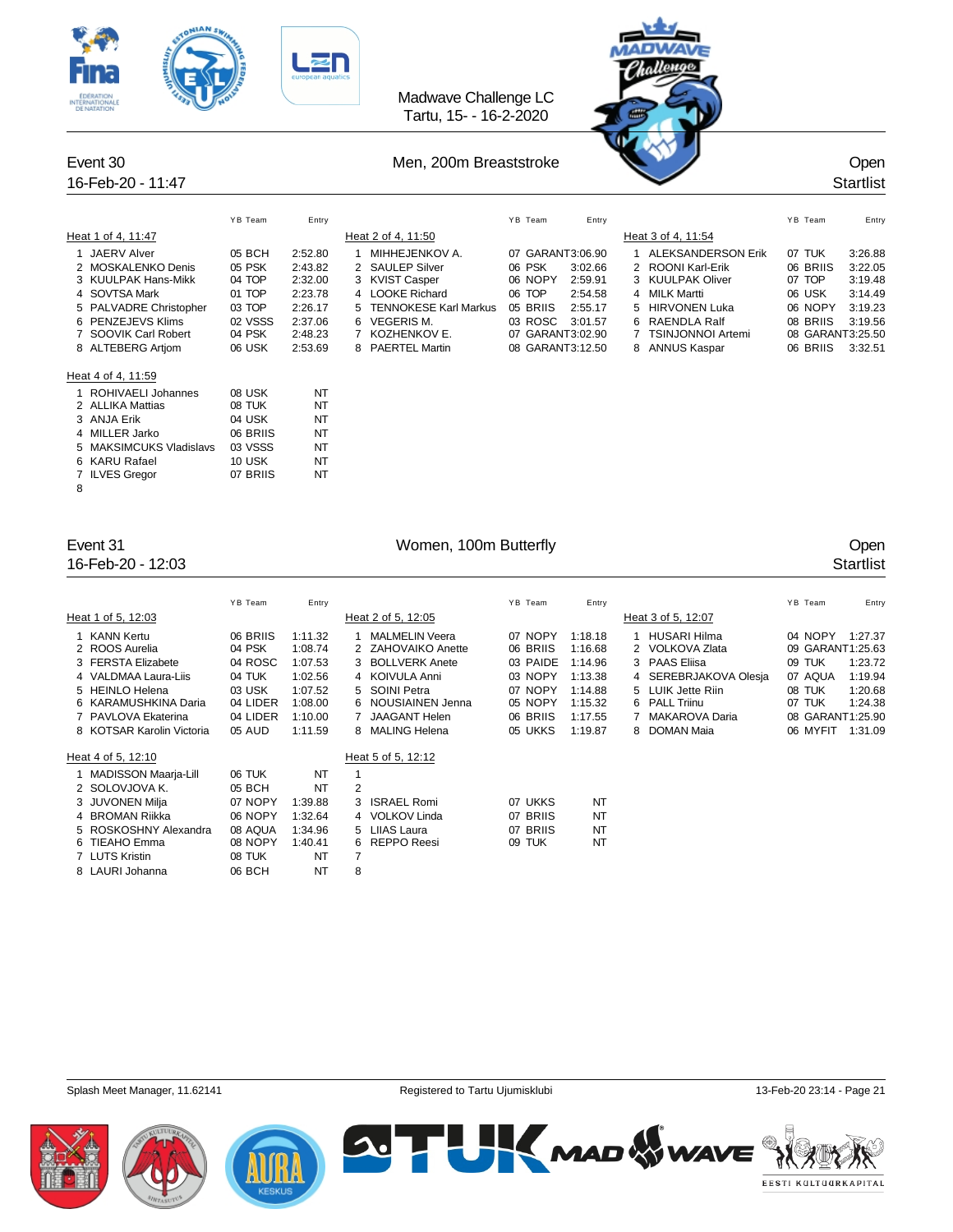| 12 WAIN<br><b>ITERNATIONAL</b> |               |           |                | Madwave Challenge LC<br>Tartu, 15- - 16-2-2020 |                  |         |   |                           |         |                          |
|--------------------------------|---------------|-----------|----------------|------------------------------------------------|------------------|---------|---|---------------------------|---------|--------------------------|
| Event 32<br>16-Feb-20 - 12:15  |               |           |                | Men, 100m Butterfly                            |                  |         |   |                           |         | Open<br><b>Startlist</b> |
|                                | YB Team       | Entry     |                |                                                | YB Team          | Entry   |   |                           | YB Team | Entry                    |
| Heat 1 of 5, 12:15             |               |           |                | Heat 2 of 5, 12:16                             |                  |         |   | Heat 3 of 5, 12:18        |         |                          |
| 1 SOVTSA Mark                  | 01 TOP        | 59.96     |                | <b>METSA Aap Valter</b>                        | 05 USK           | 1:09.35 |   | 1 JUHANDI Stever          | 09 AUD  | <b>NT</b>                |
| 2 DROZDOV Daniil               | 04 GARANT     | 59.21     |                | 2 MUIDRE Mairo                                 | 05 BRIIS         | 1:09.23 |   | 2 SALMINEN Topi           | 04 NOPY | 1:23.21                  |
| 3 ASTRELIN Dmitri              | 03 GARANT     | 57.97     |                | 3 VAINIKK Raido                                | 05 PSK           | 1:07.27 | 3 | <b>DENISSOV Aleksei</b>   |         | 08 GARANT1:15.95         |
| 4 SIIM Cevin Anders            | 97 KUK        | 54.09     |                | <b>ROOSE Ralf</b>                              | 04 TUK           | 1:04.08 |   | 4 KESKUELA Siim           | 07 TUK  | 1:11.40                  |
| 5 GRITSOK Alan                 | 03 GARANT     | 57.14     | 5              | <b>LILL Robin</b>                              | 05 TOP           | 1:04.87 |   | 5 VEGERIS Francis Daniels | 03 ROSC | 1:13.12                  |
| 6 VAINIKK Rando                | <b>00 KUK</b> | 58.97     |                | 6 IVANOV Oliver                                | 01 SHARK 1:08.25 |         |   | 6 KUETOE Kasper           | 05 NOPY | 1:21.82                  |
| 7 TOBLER Artur                 | 04 TOP        | 59.57     |                | 7 RUHNO Roger                                  | 06 BRIIS         | 1:09.34 |   | 7 LAURI Silver            | 07 TUK  | 1:28.11                  |
| 8 MILK Karl Mattias            | 04 USK        | 1:03.13   |                | 8 SITIKOV Roman                                | 06 AUD           | 1:10.73 |   | 8 KAIUKOV Denis           | 02 TUK  | <b>NT</b>                |
| Heat 4 of 5, 12:21             |               |           |                | Heat 5 of 5, 12:23                             |                  |         |   |                           |         |                          |
| 1 MARRAN Maert Lukas           | 08 BRIIS      | NT        | $\mathbf{1}$   |                                                |                  |         |   |                           |         |                          |
| 2 HORPPU Konsta                | 08 NOPY       | NT        | $\overline{2}$ |                                                |                  |         |   |                           |         |                          |
| 3 ALLIKA Mattias               | 08 TUK        | NT        | 3              | <b>SUKK Oliver</b>                             | 07 AUD           | NT      |   |                           |         |                          |
| 4 RAENDLA Ralf                 | 08 BRIIS      | NT        | 4              | <b>KALMU Villem</b>                            | 05 BRIIS         | NT      |   |                           |         |                          |
| 5 KOLAMETS Henry               | 01 TUK        | NT        | 5              | ALEKSANDERSON Erik                             | 07 TUK           | NT      |   |                           |         |                          |
| 6 JOGIS Kennert                | 06 BRIIS      | <b>NT</b> | 6              |                                                |                  |         |   |                           |         |                          |
| 7 TOETT Eric                   | 92 MYFIT      | NT        | 7              |                                                |                  |         |   |                           |         |                          |
| 8 KREHOV Ivan                  | 07 AUD        | NT        | 8              |                                                |                  |         |   |                           |         |                          |
|                                |               |           |                |                                                |                  |         |   |                           |         |                          |

- 12:25 Medal ceremony No. 29. Women, 200m Breaststroke
- 12:28 Medal ceremony No. 30. Men, 200m Breaststroke
- 12:31 Medal ceremony No. 31. Women, 100m Butterfly
- 12:34 Medal ceremony No. 32. Men, 100m Butterfly

| Event 33<br>16-Feb-20 - 12:37 |         |         |   | Women, 400m Medley | Open<br><b>Startlist</b> |           |                  |
|-------------------------------|---------|---------|---|--------------------|--------------------------|-----------|------------------|
|                               | YB Team | Entry   |   |                    | YB Team                  | Entry     | YB Team<br>Entry |
| Heat 1 of 2, 12:37            |         |         |   | Heat 2 of 2, 12:45 |                          |           |                  |
| 1 MADISSON Maarja-Lill        | 06 TUK  | 6:44.02 | 1 |                    |                          |           |                  |
| 2 VOOL Madleen                | 08 TUK  | 6:27.37 | 2 |                    |                          |           |                  |
| 3 SIIMAR Mirtel-Madlen        | 07 TOP  | 5:58.91 |   | 3 ROOP Adele       | 09 USK                   | NT        |                  |
| 4 KORPIKOSKI Moona            | 05 NOPY | 5:27.96 |   | 4 FRUSTI Anni      | 07 NOPY                  | <b>NT</b> |                  |
| 5 TAMMIK Laura                | 05 PSK  | 5:42.65 |   | 5 HVOROSTINOV Anna | 08 AUD                   | <b>NT</b> |                  |
| 6 TSAERO Grete                | 06 USK  | 6:05.20 | 6 |                    |                          |           |                  |
| 7 RAIDMAEE Margaret           | 07 TUK  | 6:32.67 | 7 |                    |                          |           |                  |
| 8                             |         |         | 8 |                    |                          |           |                  |

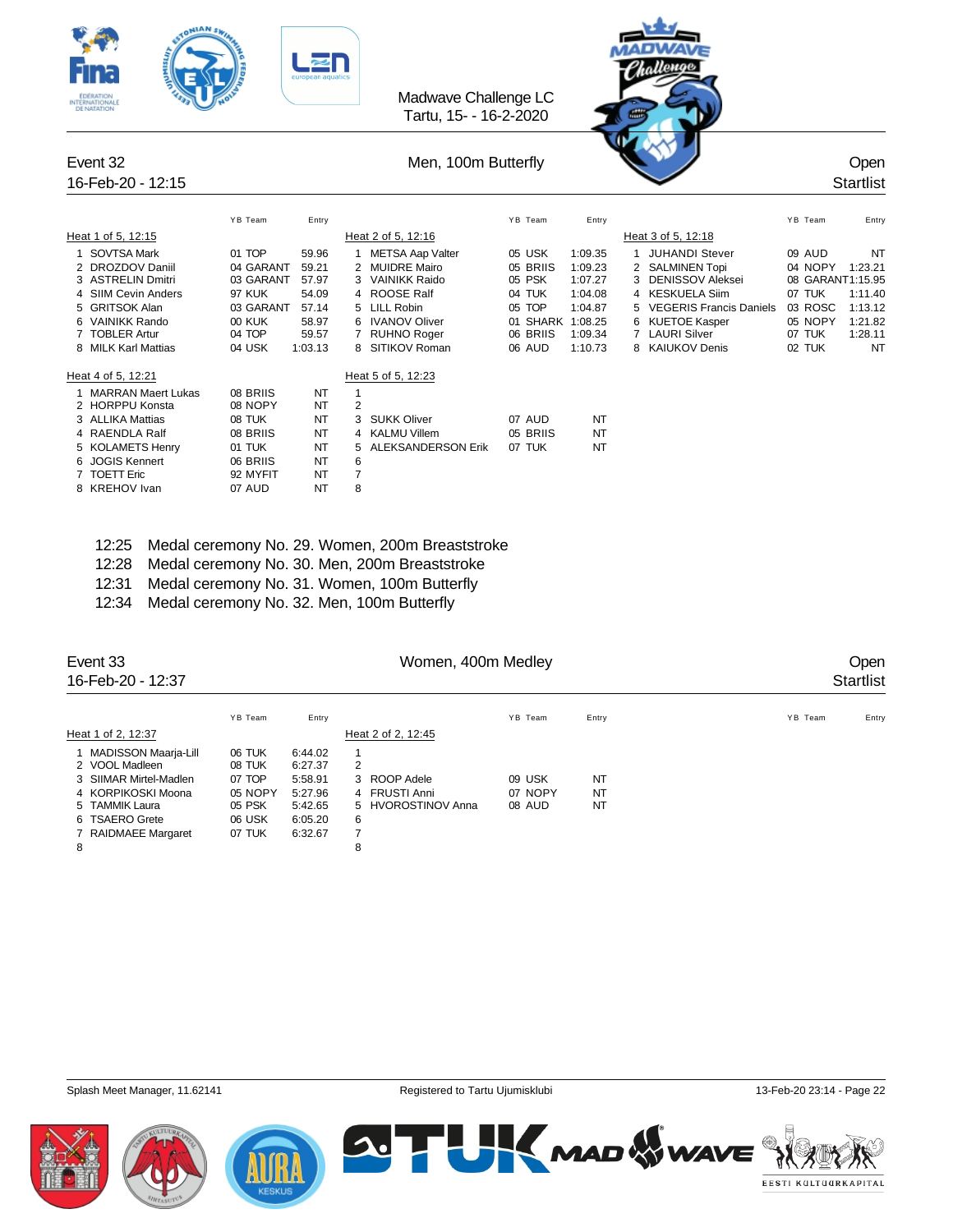| <b>TONIANSK</b><br>n.<br>INTERNATIONALE                                                                                                                                |                                                                                                                            | Madwave Challenge LC<br>Tartu, 15- - 16-2-2020                                              |                                                            |                                                                                                            |                            |                          |
|------------------------------------------------------------------------------------------------------------------------------------------------------------------------|----------------------------------------------------------------------------------------------------------------------------|---------------------------------------------------------------------------------------------|------------------------------------------------------------|------------------------------------------------------------------------------------------------------------|----------------------------|--------------------------|
| Event 34<br>16-Feb-20 - 12:53                                                                                                                                          |                                                                                                                            | Men, 400m Medley                                                                            |                                                            |                                                                                                            |                            | Open<br><b>Startlist</b> |
| Heat 1 of 3, 12:53<br>1 SIRK Kris<br>2 ANJA Erik                                                                                                                       | YB Team<br>Entry<br>07 TUK<br>6:14.95<br>04 USK<br>5:33.75                                                                 | Heat 2 of 3, 13:00<br>$\mathbf{1}$<br>2 LEHTONEN Tuomas                                     | YB Team<br>Entry<br>05 NOPY                                | Heat 3 of 3, 13:07<br>$\mathbf{1}$<br>$\sqrt{2}$<br>NT                                                     | YB Team                    | Entry                    |
| 3 TAMMIS Tristan<br>4 ASTRELIN Dmitri<br>5 LISSOVENKO Patrik<br>6 KANEVSKI Dmitri<br>7 PASHENKOV Anton<br>8 KOPJEV Ernest                                              | 04 AUD<br>5:15.57<br>03 GARANT 4:53.34<br>5:03.76<br>01 KUK<br>07 SKENER 5:16.46<br>06 TUK<br>5:47.26<br>08 TOP<br>6:15.13 | 3 RASVA Gregor<br>4 LAURI Silver<br>5 JAERV Alver<br>6 OTT Karl-Eric<br>7 KVIST Casper<br>8 | 05 AUD<br>07 TUK<br>6:20.75<br>05 BCH<br>08 USK<br>06 NOPY | 3 TAETTE Markus<br>NT<br>4 LOGINOV Arseni<br>5 MAEESEPP Erik<br>NT<br>NT<br>6<br>NT<br>$\overline{7}$<br>8 | 08 USK<br>07 TUK<br>09 USK | NT<br>NT<br>NT           |
| Event 35<br>16-Feb-20 - 13:14                                                                                                                                          |                                                                                                                            | Women, 50m Freestyle                                                                        |                                                            |                                                                                                            | <b>Startlist Finals</b>    | Open                     |
| Final A<br>1<br>2<br>3<br>4<br>5<br>6<br>$\boldsymbol{7}$<br>8<br>Final B<br>1<br>$\overline{\mathbf{c}}$<br>3<br>$\overline{\mathcal{A}}$<br>5<br>6<br>$\overline{7}$ |                                                                                                                            | YB                                                                                          |                                                            |                                                                                                            |                            |                          |
| 8                                                                                                                                                                      |                                                                                                                            |                                                                                             |                                                            |                                                                                                            |                            |                          |

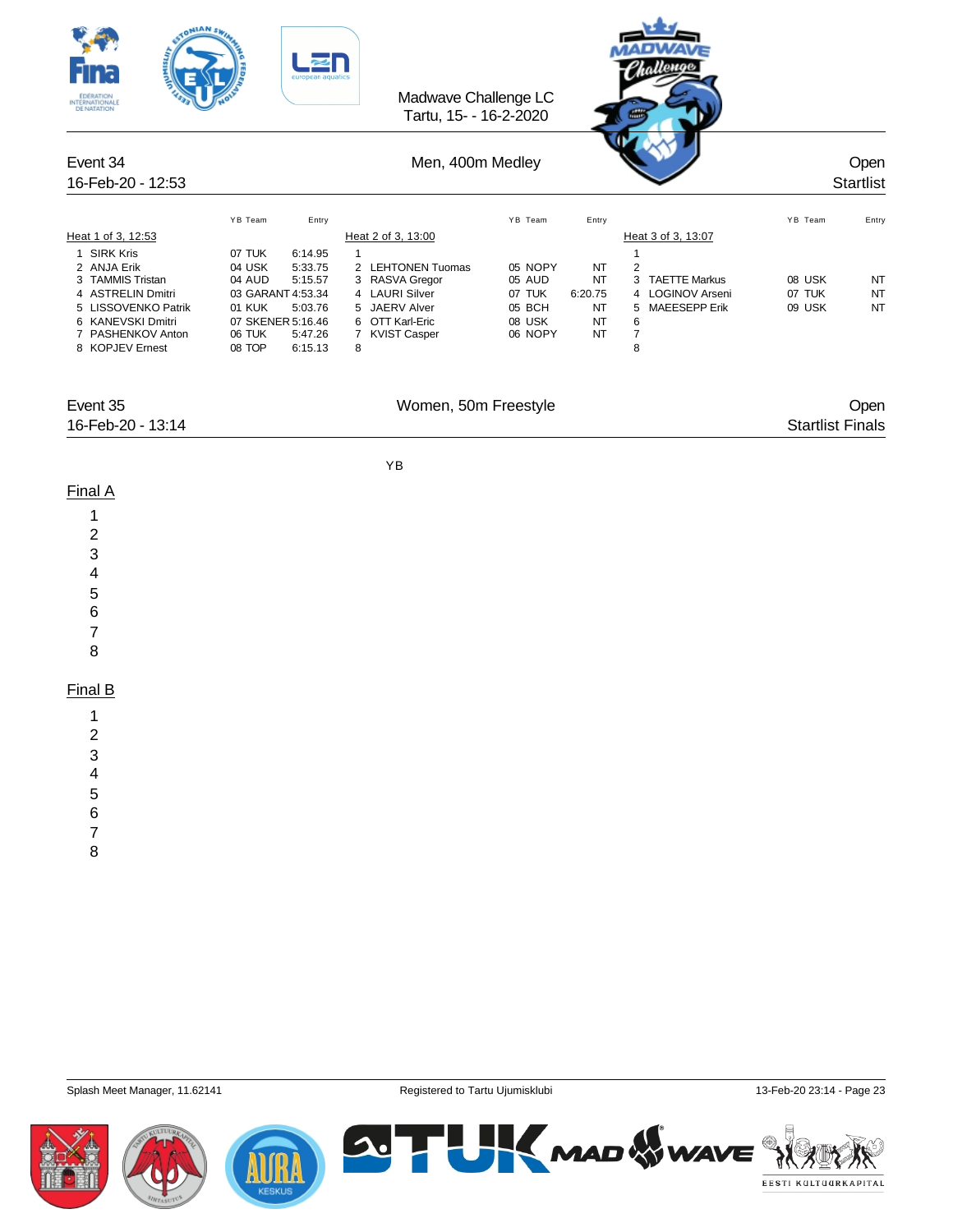

|                     | YB Team           | Entry   |                    | YB Team  | Entry   |                       | YB Team          | Entry   |
|---------------------|-------------------|---------|--------------------|----------|---------|-----------------------|------------------|---------|
| Heat 1 of 5, 13:19  |                   |         | Heat 2 of 5, 13:23 |          |         | Heat 3 of 5, 13:26    |                  |         |
| 1 KAPELINA Anna     | 03 GARANT 2:35.35 |         | MUSTALAHTI Ronja   | 04 NOPY  | 2:50.42 | PEVTSOVA Karina       | 09 GARANT3:08.50 |         |
| 2 KAARE Kertu       | 02 KUK            | 2:32.36 | 2 LEHMIJOKI Nelli  | 05 NOPY  | 2:47.86 | 2 NAIRIS liris        | 05 PSK           | 3:05.00 |
| 3 MAAS Mari-Liis    | 04 TOP            | 2:29.43 | 3 NOUSIAINEN Jenna | 05 NOPY  | 2:43.37 | 3 LARM Liisa Kasandra | 06 PSK           | 3:02.98 |
| 4 HANSALU Katriin   | 03 BRIIS          | 2:24.00 | 4 KANN Kertu       | 06 BRIIS | 2:39.13 | 4 ISRAEL Romi         | 07 UKKS          | 2:51.65 |
| 5 VITSUT Laura      | 04 BRIIS          | 2:26.17 | 5 KAUL Susannah    | 99 KUK   | 2:42.69 | 5 PALL Triinu         | 07 TUK           | 2:55.16 |
| 6 KUEBAR Johanna    | 06 TUK            | 2:29.79 | 6 MILLER Nora      | 06 BRIIS | 2:44.89 | 6 SOVTSA Polina       | 08 TOP           | 3:03.00 |
| 7 PRIIDEL Emily     | 05 BRIIS          | 2:33.78 | MALVA Marii        | 07 USK   | 2:48.49 | MIHHALSKAJA Leila     | 08 GARANT3:05.50 |         |
| 8 RAHAMAEGI Karolin | 05 AUD            | 2:36.32 | 8 PAJO Erika       | 06 BRIIS | 2:51.64 | 8 KOKK Kaisa Sofia    | 07 PSK           | 3:10.36 |